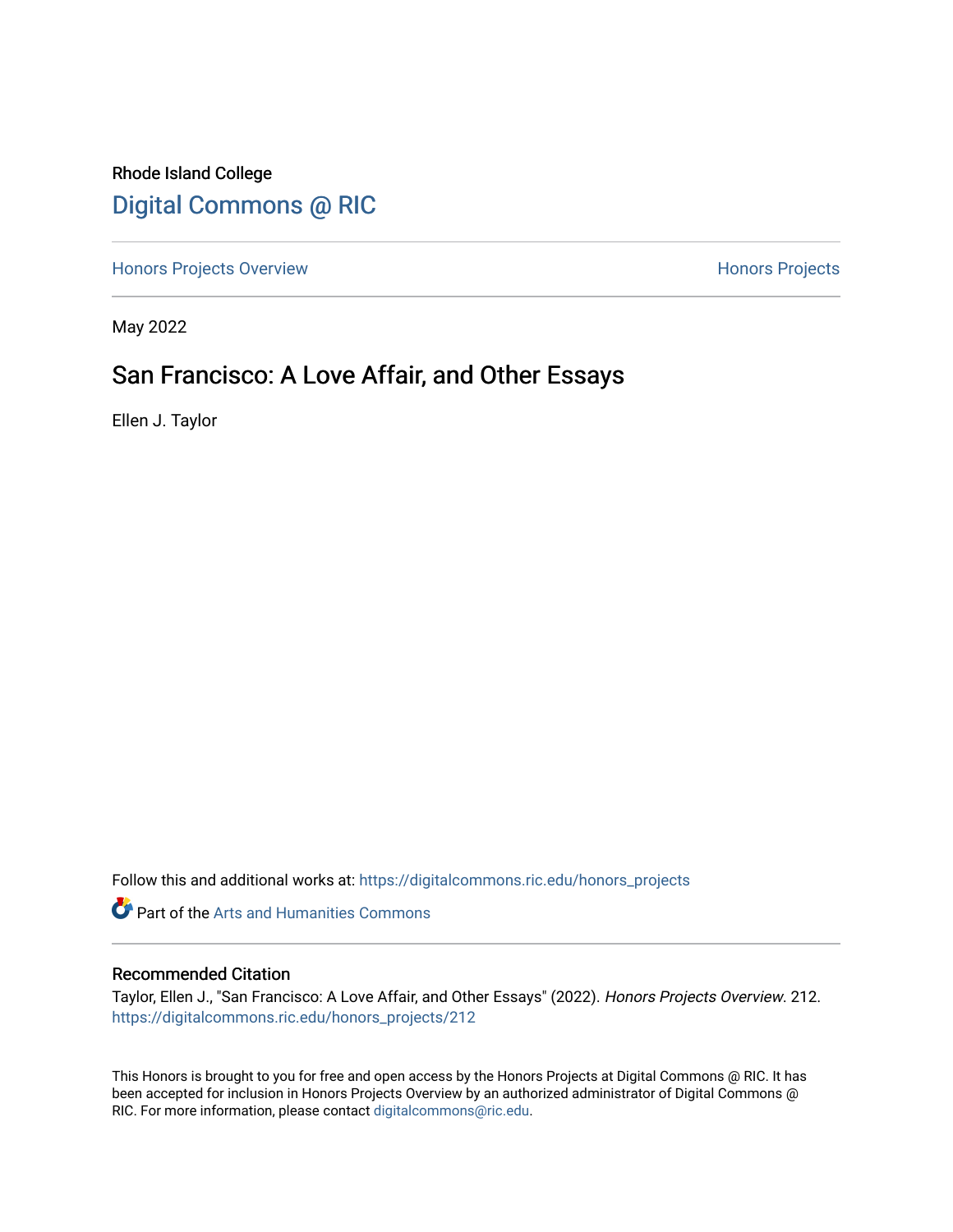## SAN FRANCISCO: A LOVE AFFAIR AND OTHER ESSAYS

By

Ellen Taylor

An Honors Project Submitted in Partial Fulfillment

Of the Requirements for Honors

In

The Department of English

2022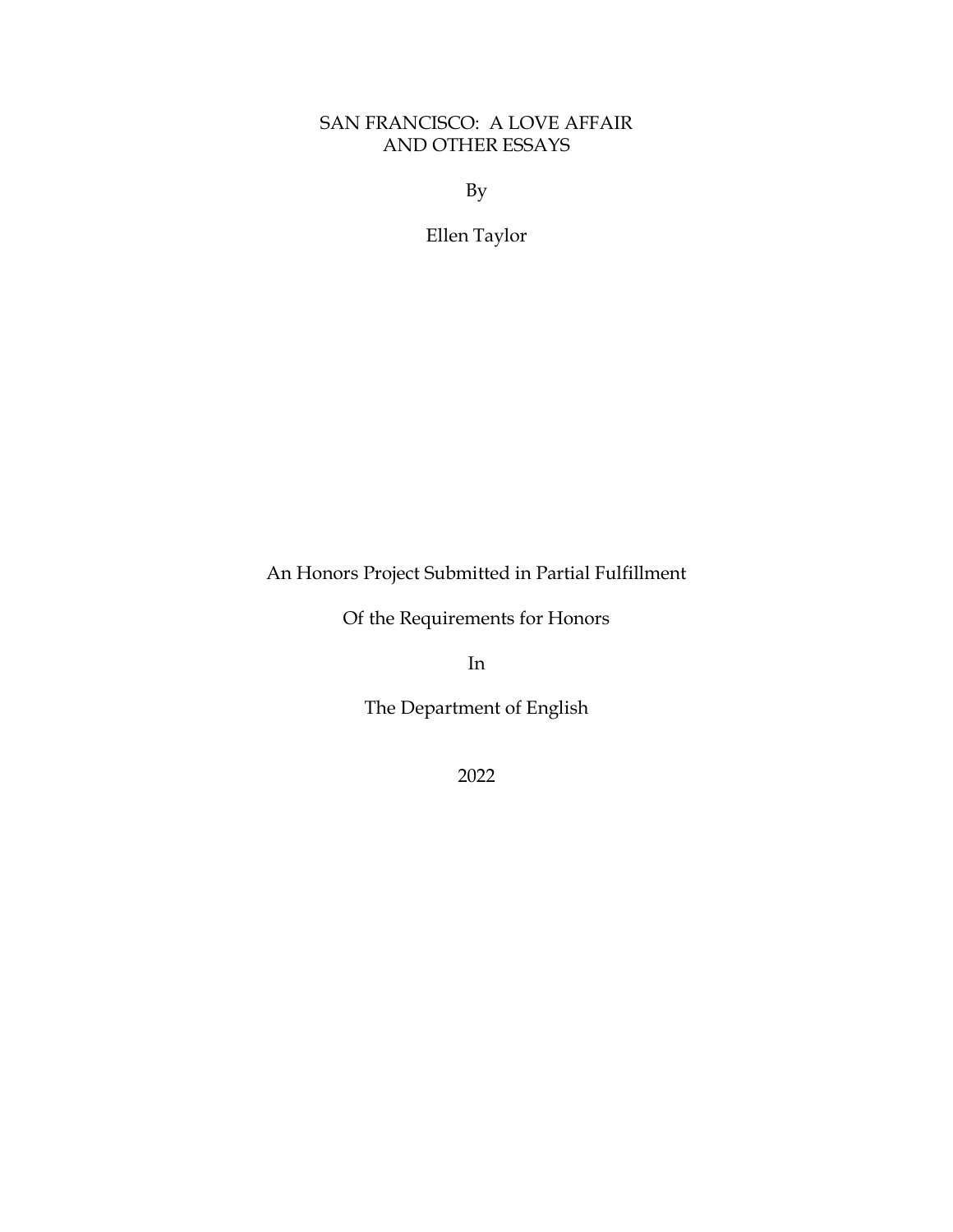## Abstract

My honors project is a collection of personal essays that focus on themes of place, identity, and interpersonal relationships. "San Francisco: A Love Affair" looks at the way one special place and cultural era can shape a life. "Ballet is a Country" examines how an early path isn't always the one ultimately followed. In "Our Truest Selves," I explore family relationships using the technique of midrash, an ancient form of Hebrew scriptural commentary that augments the main text with added insight. "Wavelength" is a brief treatise on the profound differences, at least to my eyes, between the east and west coasts, using the ocean as metaphor.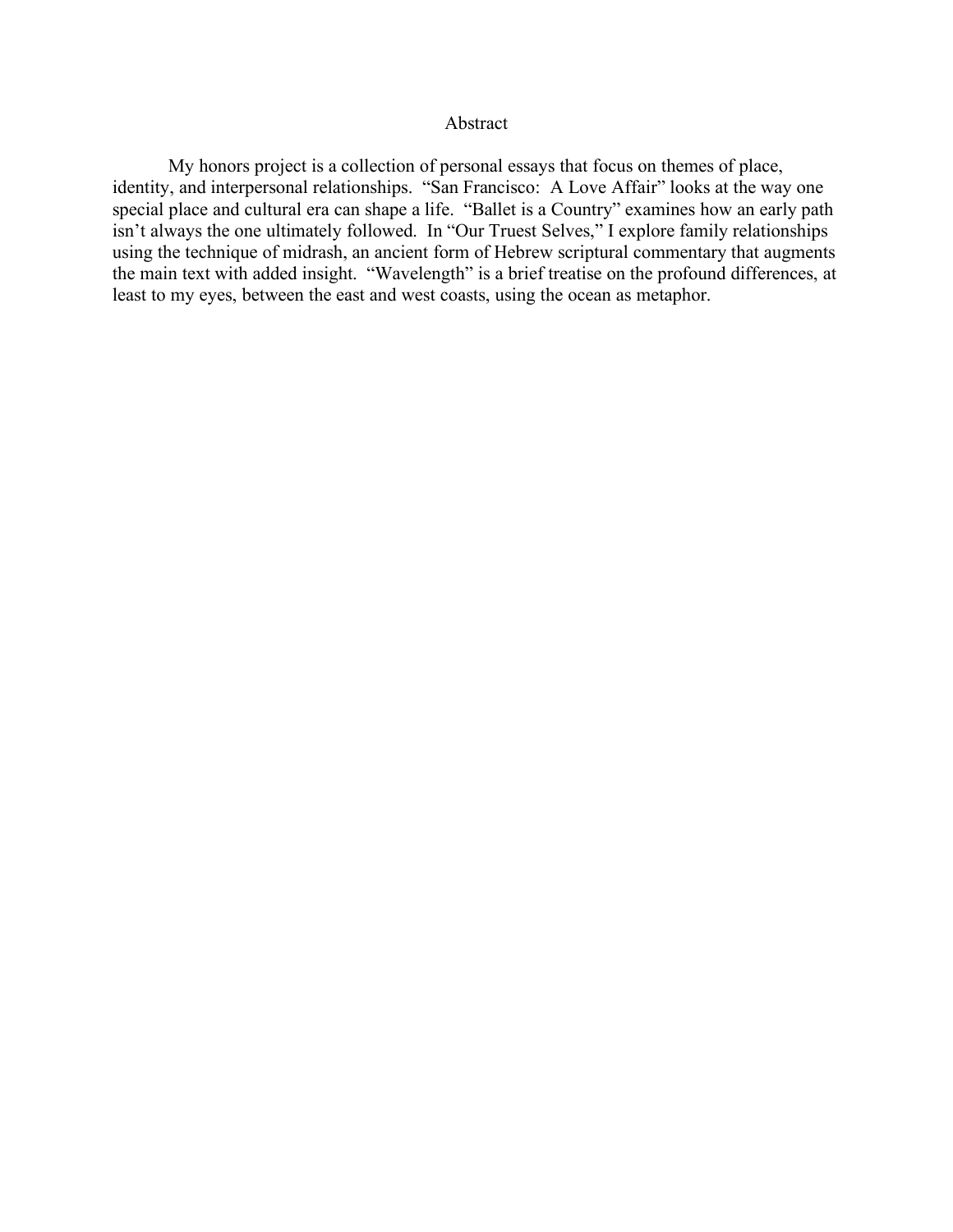## Acknowledgement

*I would like to thank Dr. Carrie Shipers for her thoughtful guidance and encouragement throughout this project. Her insights gave me a clearer view of my own writing, and led to some well-advised trimming. She also challenged me (gently) to dig deeper, to write just one or two more sentences to finish the thought, to "stay there a little longer" when I was sure I'd said all there was to say. She made me a better writer.*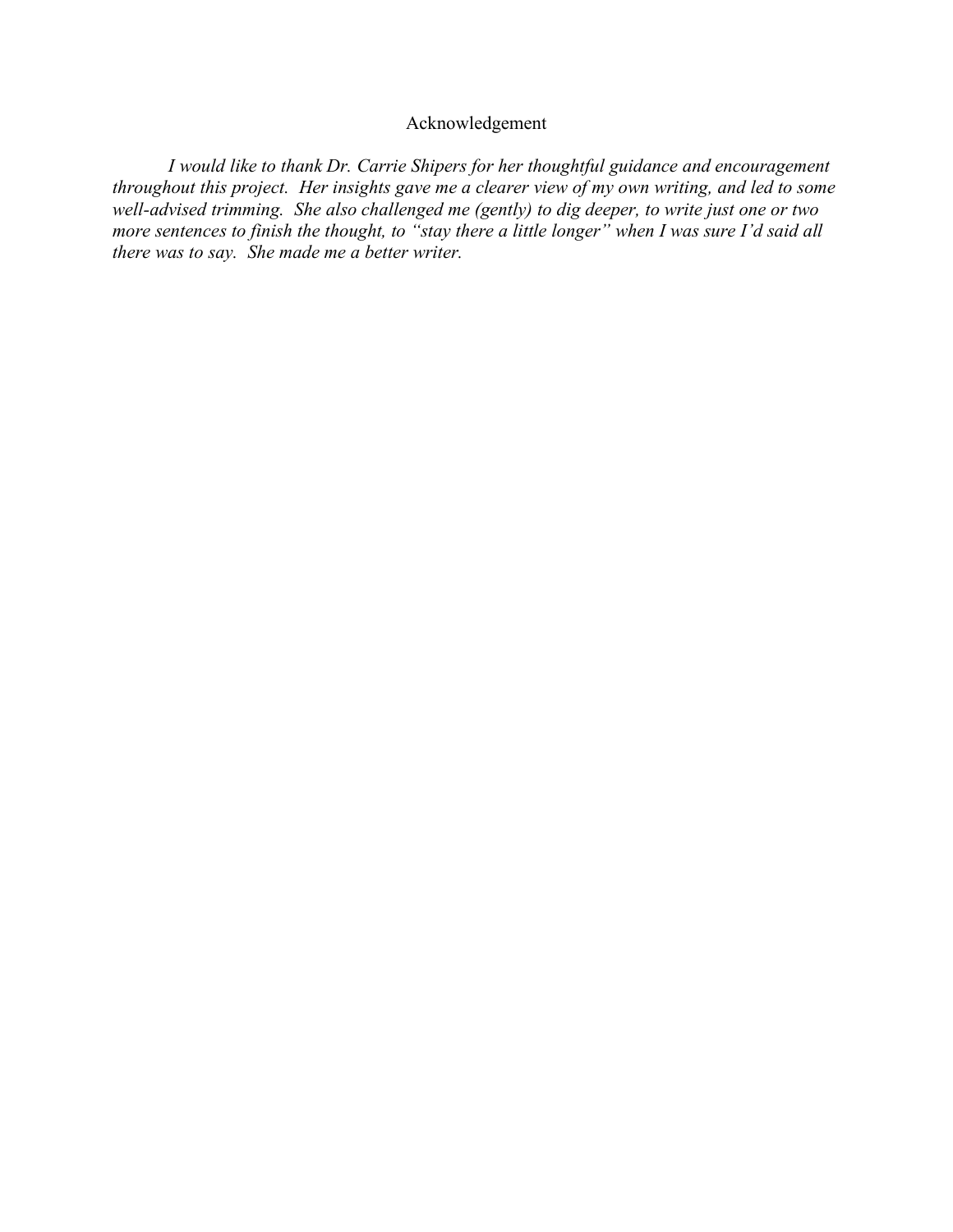# TABLE OF CONTENTS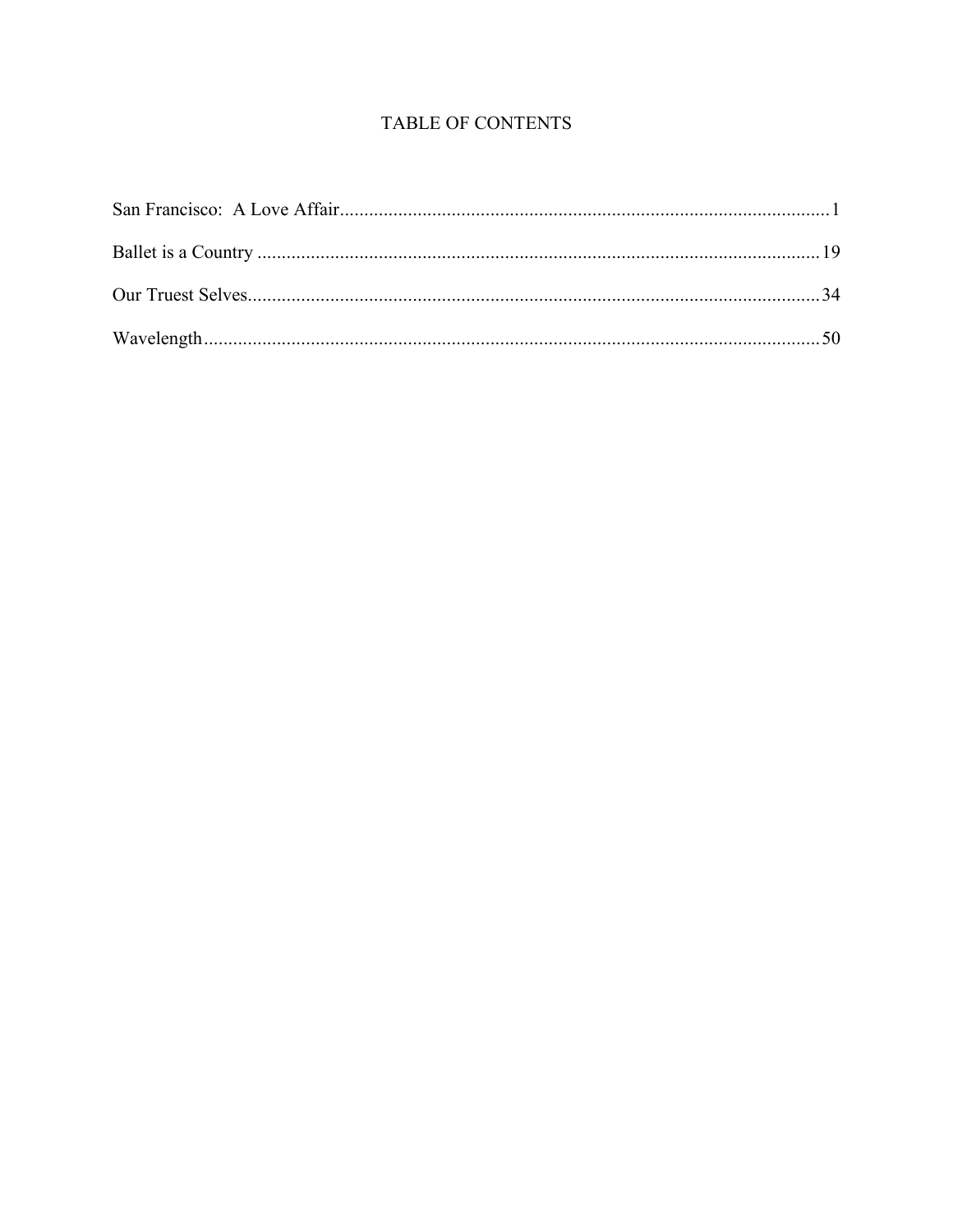### San Francisco: A Love Affair

What can I tell you about San Francisco without succumbing to clichés? I could rhapsodize about the storied Ghirardelli Square and the Cannery, and the haunted ruins of the Sutro Baths at the edge of the wild Pacific, and the cable cars groaning up and down steep hills, headed for Fisherman's Wharf, their bells clanging, people hanging off the sides, the San Francisco you see in the movies. Or the panoramic view from Coit Tower, the dense cityscape laid out below on undulating terrain, the blue bay beyond, faraway cars ambling along like shiny beetles, a scale-model come to life. I don't have to tell you, do I, about the translucent fog that slides through the Golden Gate Bridge and settles over the hills and water, a fog sometimes so thick that only the bridge's orange-red towers poke through and give the illusion that the whole thing is floating, the iconic image of a thousand postcards sent home to Iowa, *wish you were here*. You know all of that already.

So let me paint a different picture, one of an ordinary life in an extraordinary city, in the time before cell phones and internet and lives lived online. A city I used to call home, where – yes – I left my heart.

I lived there for fourteen years, from the mid-1970s through the 1980s, through my tumultuous twenties and half of my thirties. I lived there when it was still *San Francisco*, when the neighborhoods each had their own distinct flavor, when you could tell the Fillmore from the Marina from the Mission, walk the Haight-Ashbury and see ghostly remnants of the sixties in some little head shop, witness the migration to the nation's gay mecca in full swing, be as kooky or colorful or unorthodox as you wanted and no one would raise an eyebrow. San Francisco was fearless and nonconforming, with a rivulet of uneasiness running underneath and a defiant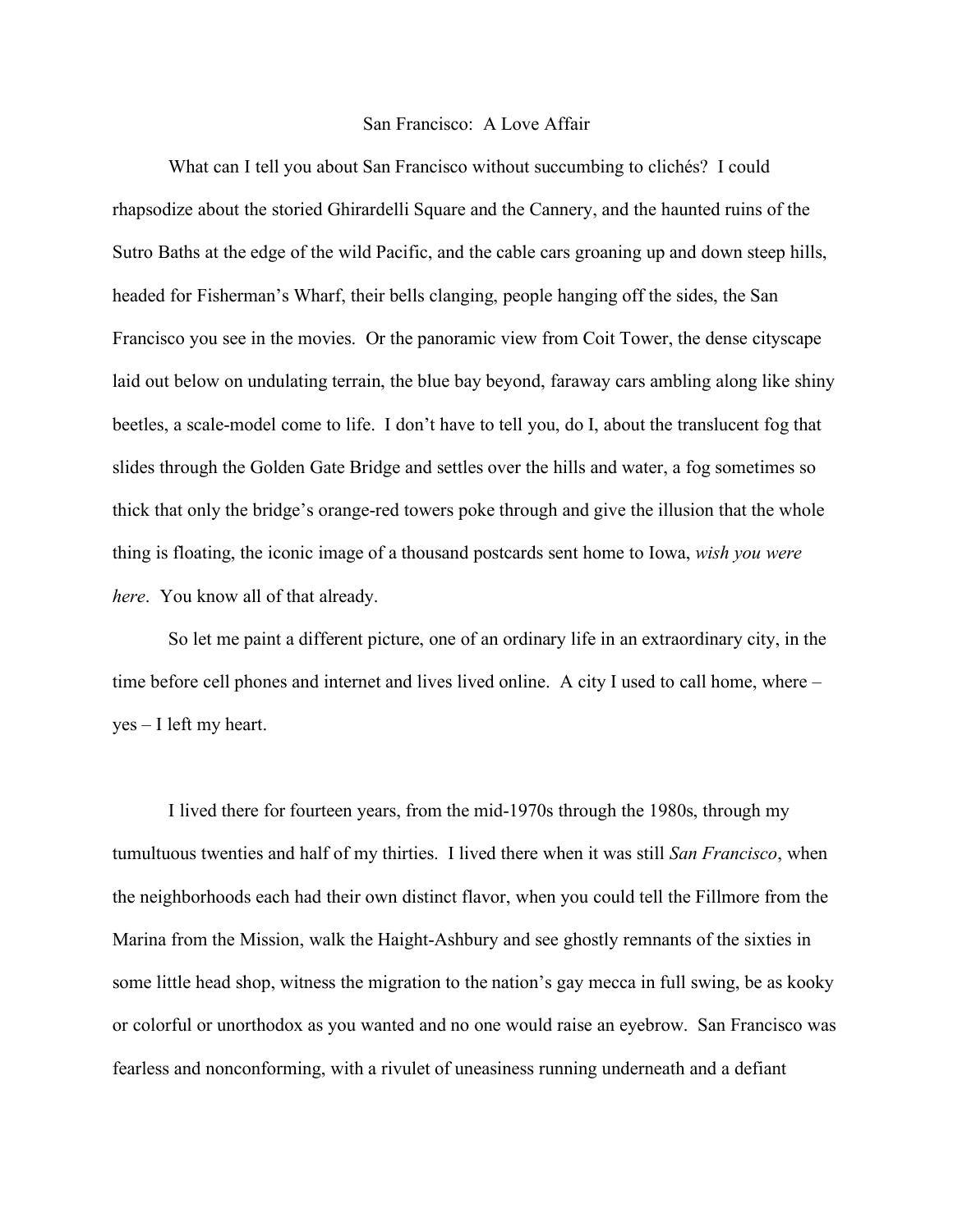certainty that it was somehow not "normal" and never would be, and didn't *want* to be. To live there comfortably, it helped to embrace those tenets.

Since leaving, and in the last couple of decades, I have watched with dismay – and from a distance – how the city has changed, all Amazon-this and tech hub-that, Google buses gliding through the city's streets, a Whole Foods on every corner and neighborhoods looking alike and exorbitant housing prices that only the new arrivals can afford. Homogeneity in a city as quirky and diverse as San Francisco used to be is hard for me to imagine, a heartbreaking byproduct of life in the twenty-first century. I am glad I lived there when I did.

I came of age there, you might say, racking up a few "firsts" – first real jobs, first truly independent living, first marriage, the beginning of my life as an adult. I'd grown up in Phoenix and spent my teenage years in Fresno, the flat, hot, agricultural middle of California. I'd visited San Francisco and felt a strong connection to the place, so decided to settle there after my posthigh school attempt at a ballet career – including a stint with the Atlanta Ballet and auditioning for companies in New York – didn't quite pan out. I worked at various jobs around the city: ticket seller at an art-house cinema in Pacific Heights, assistant at a public relations firm, legal assistant at a small law practice, a field that paid well for someone without a college degree. I saved money, traveled to Mexico, Japan and Europe, and collected an odd assortment of friends from different walks of life. Except for one brief, disastrous marriage, I was deliciously single, living alone, autonomous and free, perhaps the freest I've ever been, or will ever be.

And what did that freedom look like? Sunday mornings. Just me and the day stretching before me, a blank slate to fill in, an apt metaphor for my life there. I'd set out early from my apartment, the Sunday paper and a blanket in my tote bag, stride uphill through Pacific Heights,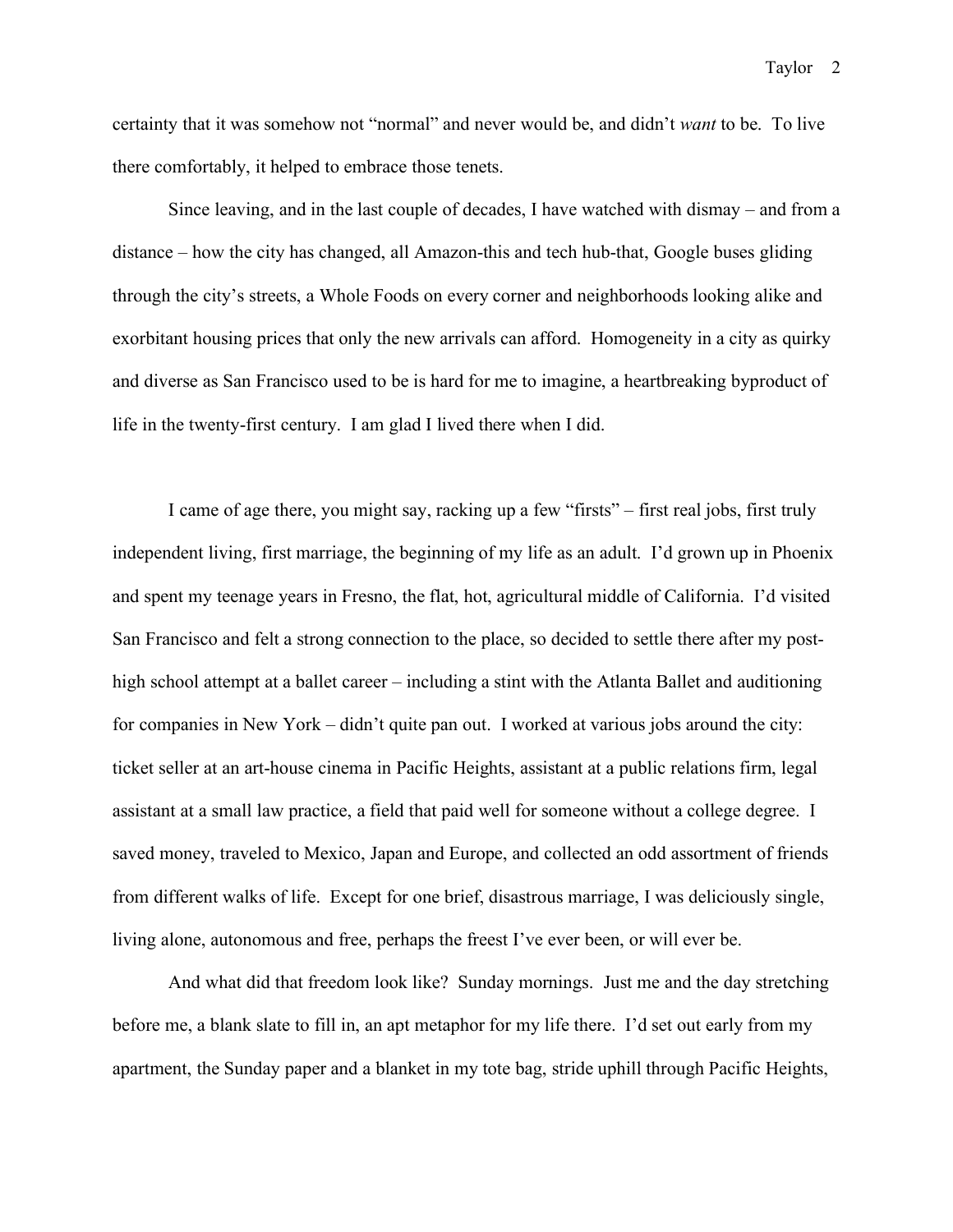then descend into Cow Hollow and the flat Marina district that bordered the bay. Have breakfast at the café/bookstore on lively Chestnut Street, and head down to the Marina Green and lay out my blanket in the grassy park. Read the paper while children flew kites against a backdrop of cobalt-blue water, sailboats listing in the breeze. Later, maybe hike up to North Beach, rest for a while on the lawn of Saints Peter and Paul Church, the Italianate cathedral that dominates Washington Square, then start the trek back home.

On a sunny Saturday I might go to the "clothing optional" section of Baker Beach, a wide stretch of sand anchored on one end by tightly-packed homes clinging to a rocky bluff, and on the other by the Golden Gate Bridge, the hills of Marin County across the water, the eucalyptus trees of the Presidio behind us. I'd feel the sun and wind on my skin and gaze out at the waves swelling then crashing onto the shore, the water sparkling like a million diamonds.

I loved those times the best – carefree, wide open, unstructured, with this magnificent city and environs at my fingertips. Life felt as boundless as the sea.

*I emerge from my apartment house on Sutter Street one Thursday afternoon. I'm in my*  late twenties. Keys jangle in my hand, a purse is slung over one shoulder, and I slip on a pair of *sunglasses to cut the cloudy-day glare. It's warm in a city that is often cool, and I'm on my way to do some mundane errand – grocery shopping, maybe. But halfway to my car, I stop. Something about those keys jangling in my palm makes me feel, suddenly, so grown-up. I am an adult, I think. I have an apartment, a full-time job, a car; I live alone, pay bills, cook my own meals. I'm not just my parents' daughter, or someone's girlfriend, or one of the roommates. This is my life.*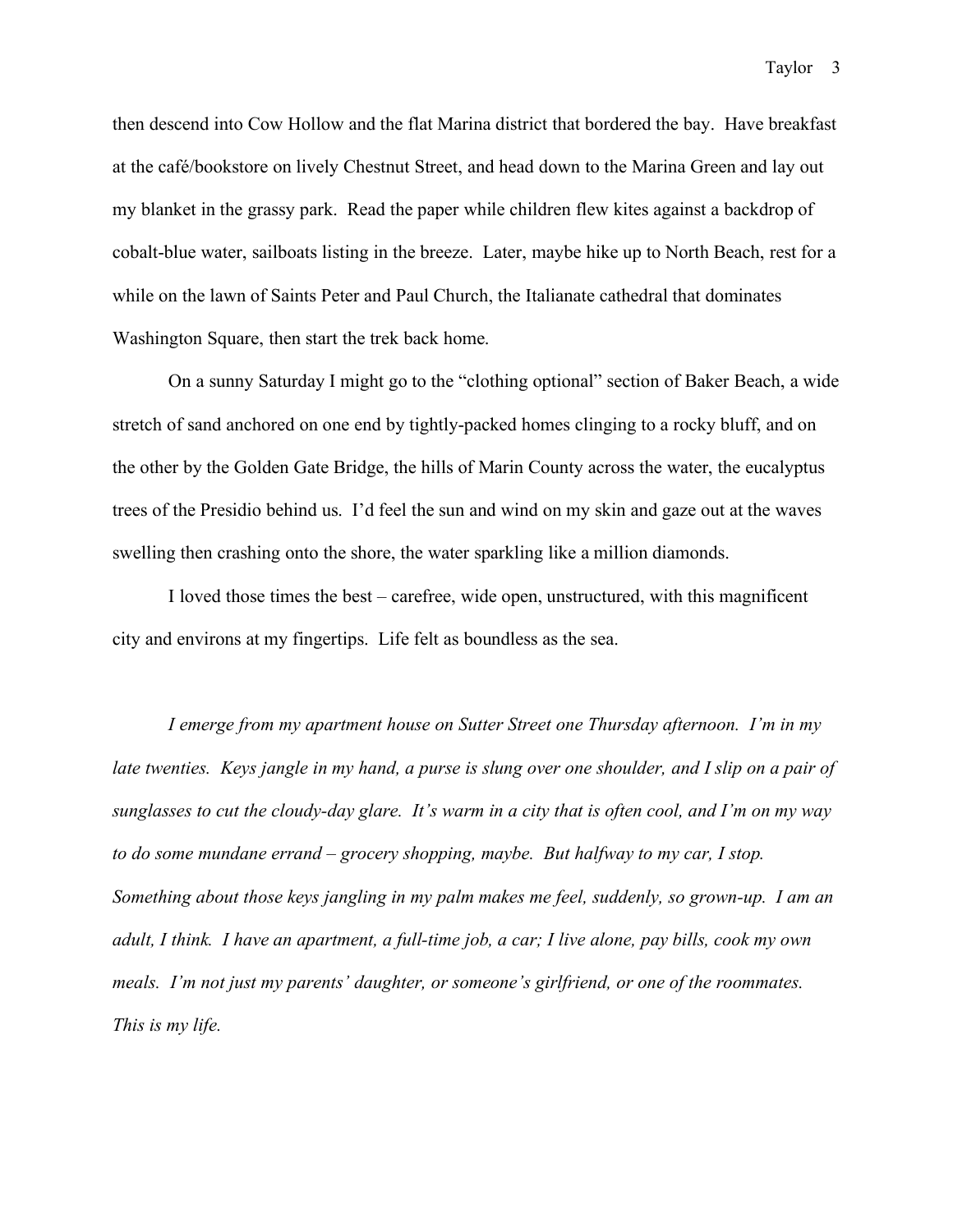I lived in a relatively nondescript neighborhood called the Western Addition, in a city where not much could be called nondescript. It was sandwiched between a few distinctly different areas: to the south, the hippie-haven of the Haight-Ashbury, which bled into the Fillmore, a formerly vibrant, jazz-centric Black neighborhood decimated by redevelopment in the 1970s; to the north, the upscale Pacific Heights, with its rows of stately, turreted homes and breathtaking views of the city and bay. The Western Addition was far from the tourists and the picture-perfect vistas and those clanging cable cars trundling up the tracks. In many ways my life there was the same as it would be anywhere. I got on the bus every morning to go to my job in a downtown law firm; I hauled my laundry on weekends to the laundromat down the block from my apartment, where I paid those bills and cooked those meals and sat at my little kitchen table that overlooked an alleyway between my building and the next. I saw the city's grittier sides – homeless people sleeping in doorways, trash blowing down the street, neighborhoods I wouldn't walk alone in at night. It was, after all, just another big city.

But San Francisco was magical back then, at least in hindsight, and maybe with the aid of rose-colored glasses. So where was the magic?

It was in the way the scenic splendor of the place threaded through the most ordinary activities, like the snatches of that blue bay glimpsed between buildings on the bus ride to work, that omnipresent bridge looming in the distance. It was the seagulls' caw as they landed on the slanted rooftop outside my bedroom window, bringing a bit of ocean. It was sitting on a bench at the crest of the hill in Alta Plaza Park, a line of colorful Victorian houses sloping down the street in front of me. It was the white swans gliding soundlessly in the lagoon around the Palace of Fine Arts, and the noisy, bustling energy of old-world Chinatown, and the narrow streets full of sidewalk cafés in North Beach that could as easily be a town in Italy. It was that moment just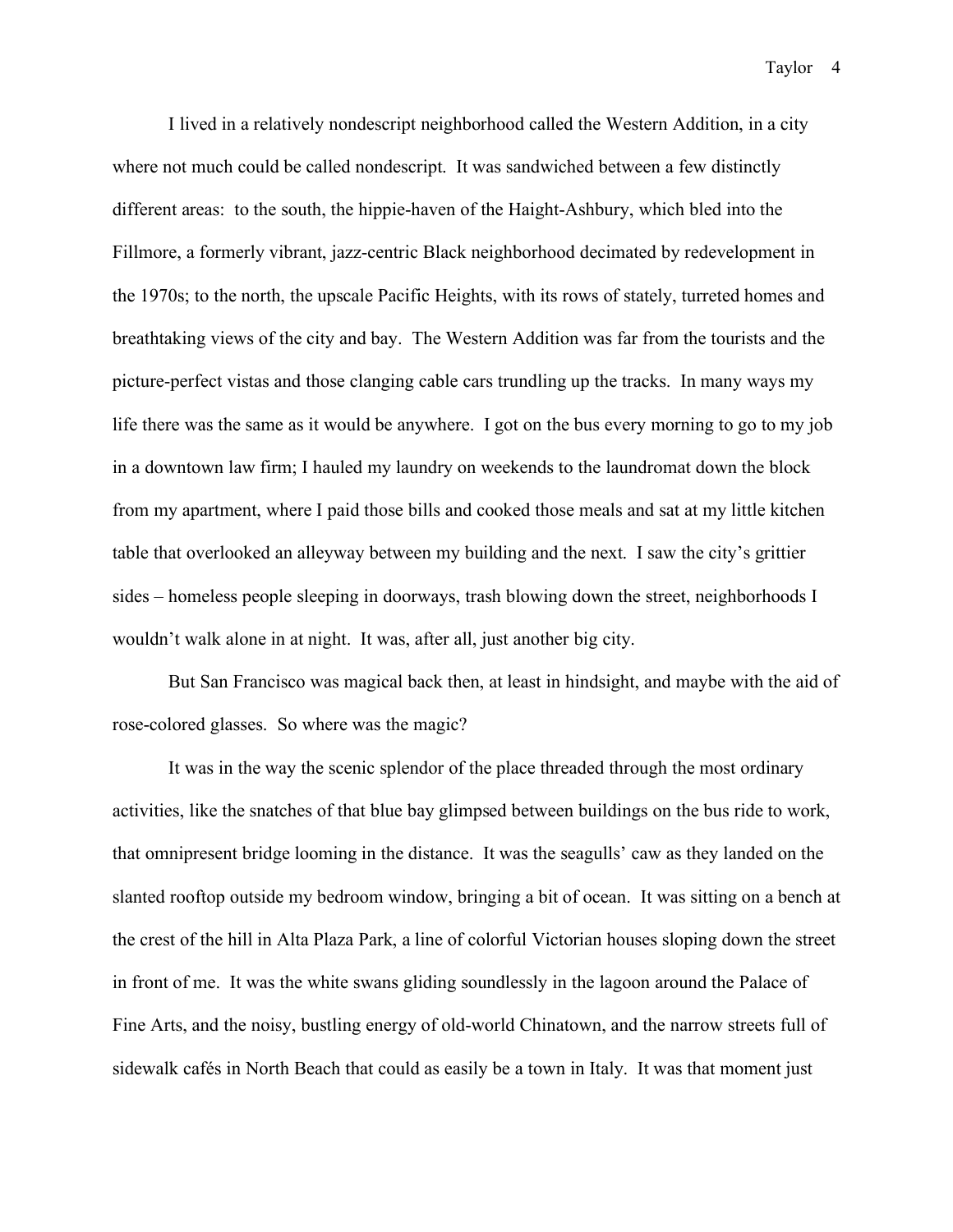before descending the steep hill leading down to the Marina, nearly lightheaded from the altitude, the vaguely Mediterranean look of the city spread out below. It was the foghorns echoing across the bay as I fell asleep at night.

It was the building I lived in for many of my years there, a three-story Victorian apartment house with bay windows and a gabled roof and creaky carpeted stairs, where the tenants all knew each other, reminiscent of Armistead Maupin's *Tales of the City*: two married couples, a few gay men, and several young women living alone, our lives intersecting. Sometimes on weekends we would gather in Mary Ellen's apartment for a potluck brunch of eggs and grits and "spoon bread" – a vestige of her West Virginia roots – and strong coffee. I would stand in her window, looking out at the tiny backyard of the building next door, and gauge the day's weather. "Looks like we're gonna be fogged in today," I'd say, or "Nice day for the beach," which might lead to a plan being made. There was a lot of knocking on each other's doors in that building, a place of built-in companions who were there for one another but respected the sanctity of our separate spaces. The Sutter Street apartment was the best of both worlds: I lived alone, but didn't *feel* alone.

And sometimes, the magic was simply sitting in my window seat on a weekend afternoon as wisps of fog scuttled across the late afternoon sky, light and shadow playing on the hills of Pacific Heights in the near distance, windows rattling with the ocean breeze. Aside from work, I was unencumbered, free to do and go as I pleased, answering to no one. I wrote short stories and poems, took ballet classes, began taking college courses at night, joined a writers' group, visited my parents a few hours away. I went out with friends to hear live music or dance the night away at a gay disco or meet for dinners or Sunday brunches. It was a level of autonomy – of *sovereignty* – I would never again attain in later years.

Taylor 5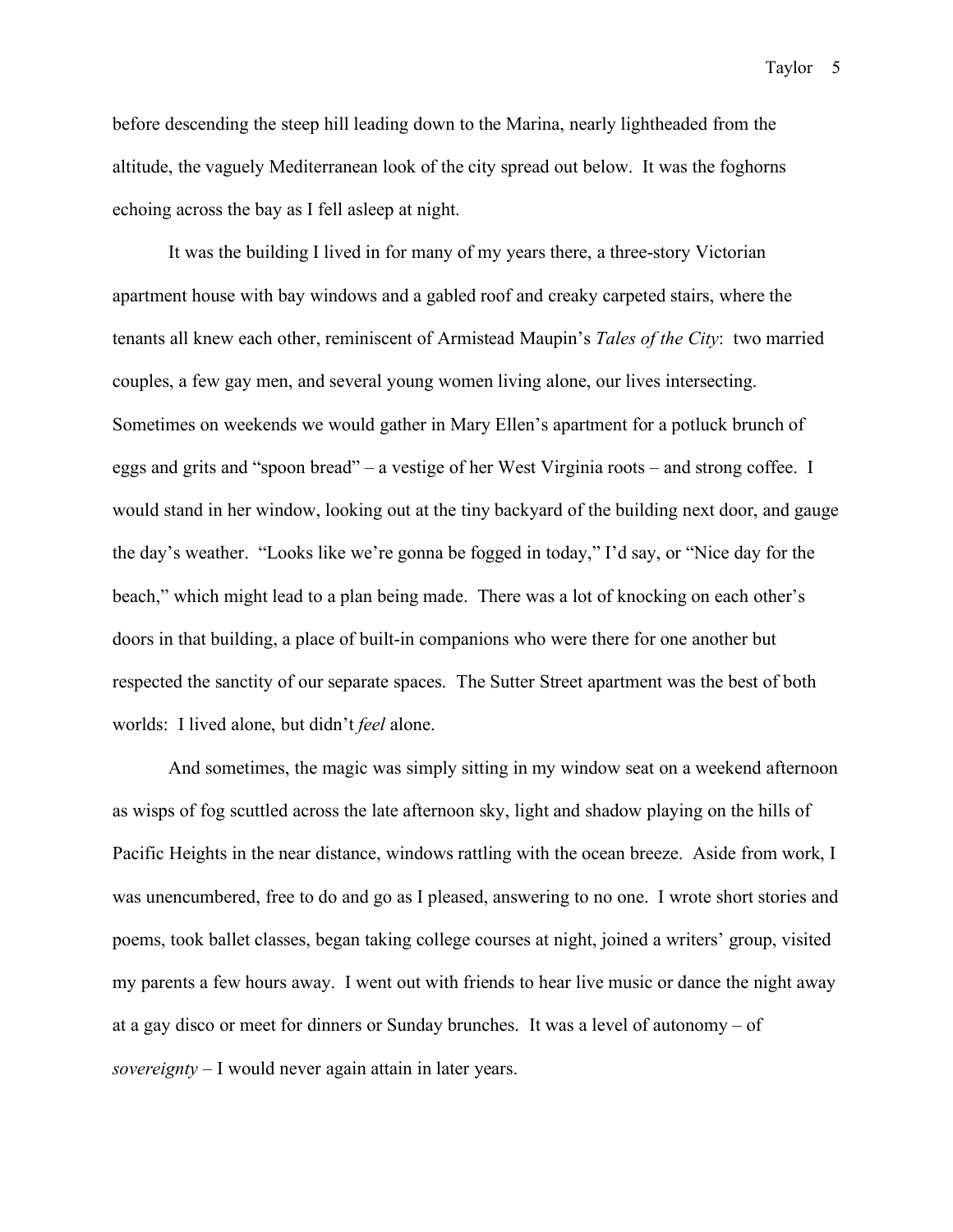The flip side – and there's always a flip side – is that there were times I cried without knowing why, times I wondered if I'd always be alone, always live alone, never have a family. I didn't know what I was doing with my life, had no clear career path, was only just beginning to build the foundation of a college degree, something I'd foregone to pursue ballet. Freedom and autonomy and beautiful solitude come at a price, and there were times when I paid dearly, when I wondered whether the choices I'd made to that point in my life were the right ones, or how I would even know.

*I'm standing at the corner of Geary Boulevard and Steiner Street, a few blocks from my apartment, waiting for the light to change so I can cross. I've only been in San Francisco for a year or so. In my hand is a bass guitar, which I am holding by the handle of its black, fauxleather case. I've just begun taking lessons, hoping to get good enough to maybe play in a band. Suddenly a young man about my age – early twenties – appears at my side. His hair is shaggy and he wears those cotton drawstring pants that were popular then. "You play?" he asks, smiling and gesturing at the bass. I nod but my hackles are raised. He makes me uncomfortable – I am not sure whether he's merely flirting or he wants something. "You should come over and jam with us sometime," he says. "There's a bunch of us who get together, and, you know, just hang out, play music. Not far from here." I smile and say no thanks, that's okay, I'm not very good, just learning. He presses on. "It's really great; I think you'd like it. They're nice people, it's cool. Why don't you come by with your guitar tonight and have some dinner, see if you like it?" I shift my weight from one foot to the other, willing the light to turn. Our whole exchange takes less than a minute. I say again, I don't think so, but thanks anyway. Finally the light turns green and I step into the street and walk away quickly. He does not follow.*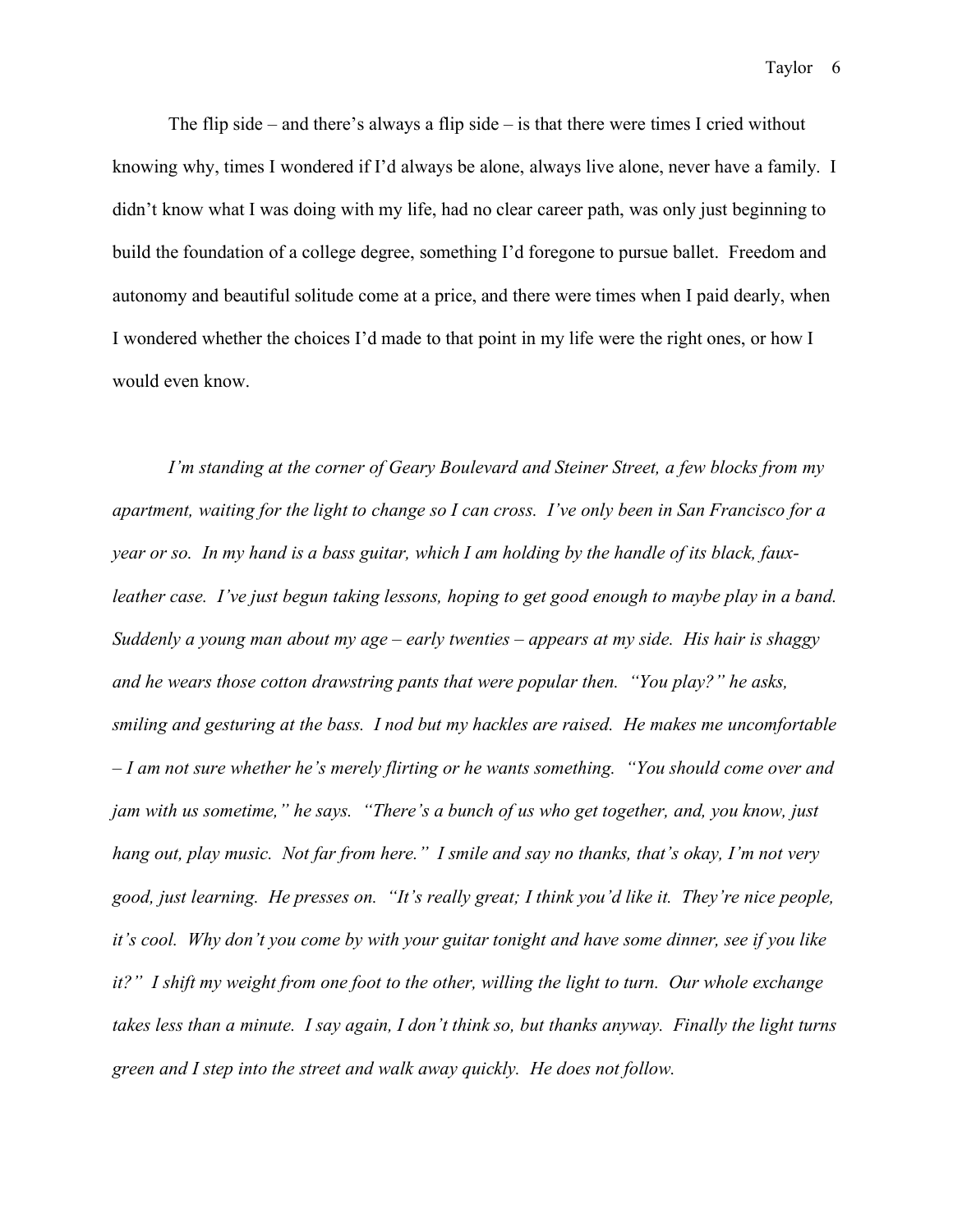I later learned that we were standing half a block from the Peoples Temple, the headquarters of the infamous religious cult led by the Reverend Jim Jones, who moved his operation to Guyana in 1977. About a year after my encounter with the young man, the Jonestown massacre happened, where over nine hundred of Jones's followers died by mass suicide when he ordered them to drink cyanide-laced Flavor-Aid. I heard that Temple members would try to lure people in under the guise of communal fellowship, appealing to musicians to come play music, appealing to lonely souls to come meet new people, become part of a group advocating for racial justice and social equity. In hindsight, I was quite certain the young man was from the Temple, picking on an easy target. I shudder to think how close I came, and credit my solitary nature and my aversion to group activities for my visceral rejection of his offer.

There was an ease to the way different races and cultures mixed in San Francisco back then that I took for granted, that simply seemed to be another thread in the city's tapestry. Oh, there were areas with their own distinct identities and inhabitants. The Mission was largely Hispanic – it's where you went for authentic Mexican food and Central American culture; the Castro and Noe Valley, the center of the gay universe. The Fillmore was predominantly Black, the seat of an earlier vibrant jazz scene; the Haight, still the heart of the counterculture. Japantown was around the corner from my apartment; North Beach was Italy reincarnate.

But on an everyday level, the lines between race, culture and sexual identity seemed blurrier, at least to my eyes. My fellow tenants at the few apartment buildings I lived in were Black, white, Asian, Hispanic, straight, gay, bisexual – a microcosm of the melting pot that America holds itself out to be. Admittedly, that blurry vision was through the lens of a white, heterosexual woman, a vision not brought into sharper focus by encountering the indignities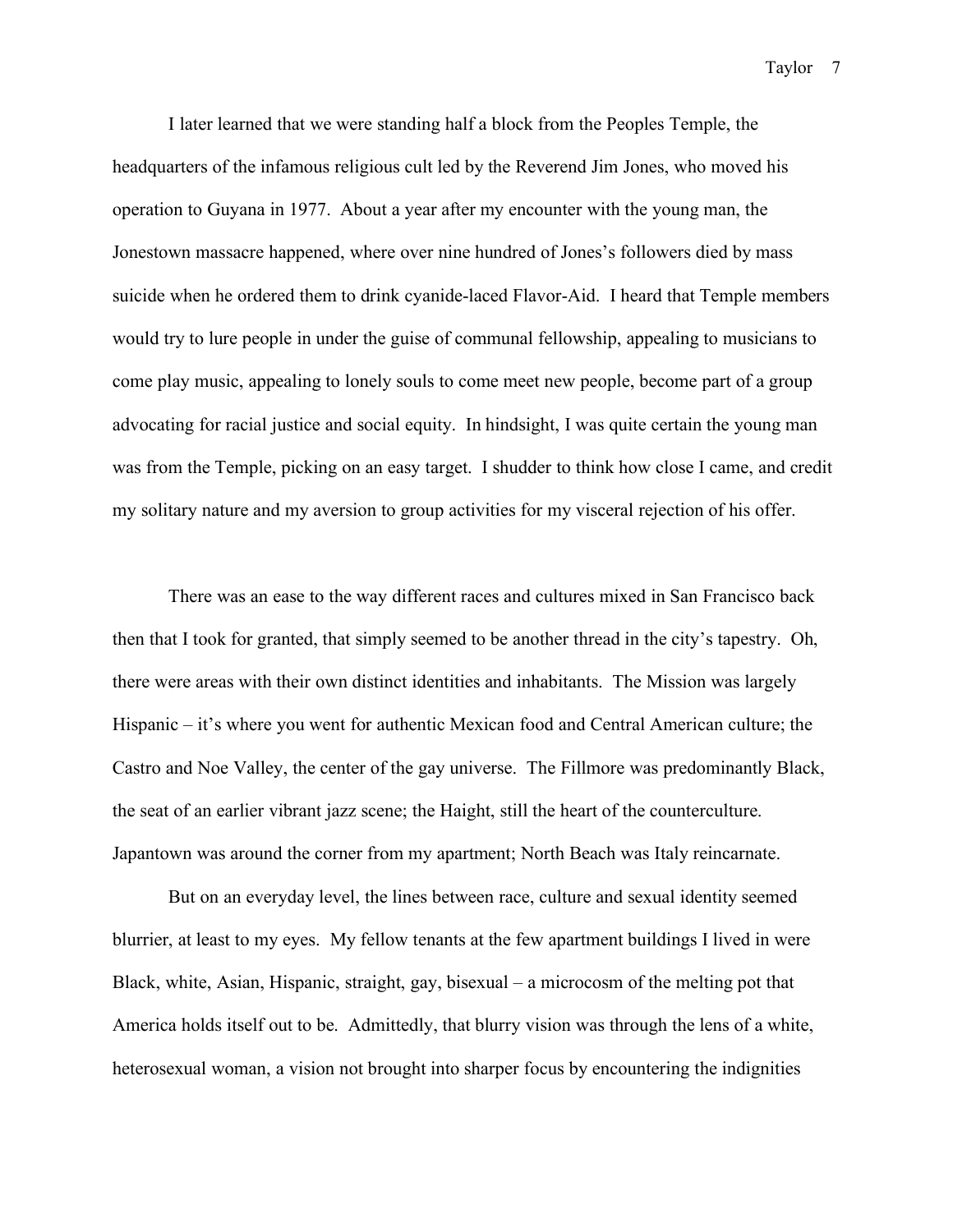endured every day by people of color and varying sexual identities. While I appreciated being surrounded by people who *didn't* all look like me – it's one of the things that drew me to San Francisco – in retrospect, I imagine the city's diversity was experienced differently by some of my neighbors. Still, the borders created by skin color, ethnicity and sexual orientation seemed more porous in San Francisco than in other places I'd lived before and have lived in since.

The beauty of San Francisco extended beyond its boundaries, and my friends and I took advantage of its proximity to the grandeur of the California coast. A Saturday drive north across the Golden Gate Bridge – during which one emerges from a cloak of gray fog to sudden blue sky and sun, like breaking through some invisible membrane – would bring us to Marin County. First stop, Sausalito, a charming (if touristy) town built on hills hugging the bay, boats bobbing in the harbor, an abundance of restaurants and shops.

Going further up Highway 1, the fabled two-lane coastal road that winds along cliffs overlooking the Pacific – sometimes from startling heights and with no guardrails in place – was an adventure in itself, a white-knuckle drive not for the faint of heart. The beaches at the foot of those cliffs required some work to get to, some careful stepping down craggy rocks, the reward at the end – a rugged, wild-waved, uncrowded beach – well worth it. We discovered one such place called Black Sand Beach, where the sand was indeed nearly black in color. We would load up my old car with sandwiches and fruit (and, okay, a few joints) and spend the day on that beach, just doing nothing. The waves churned and crashed with such abandon against the boulders they almost seemed angry, spraying the air with salty droplets we could taste on our tongues, the sound of them so loud we had to shout to be heard. It was there where I felt the

Taylor 8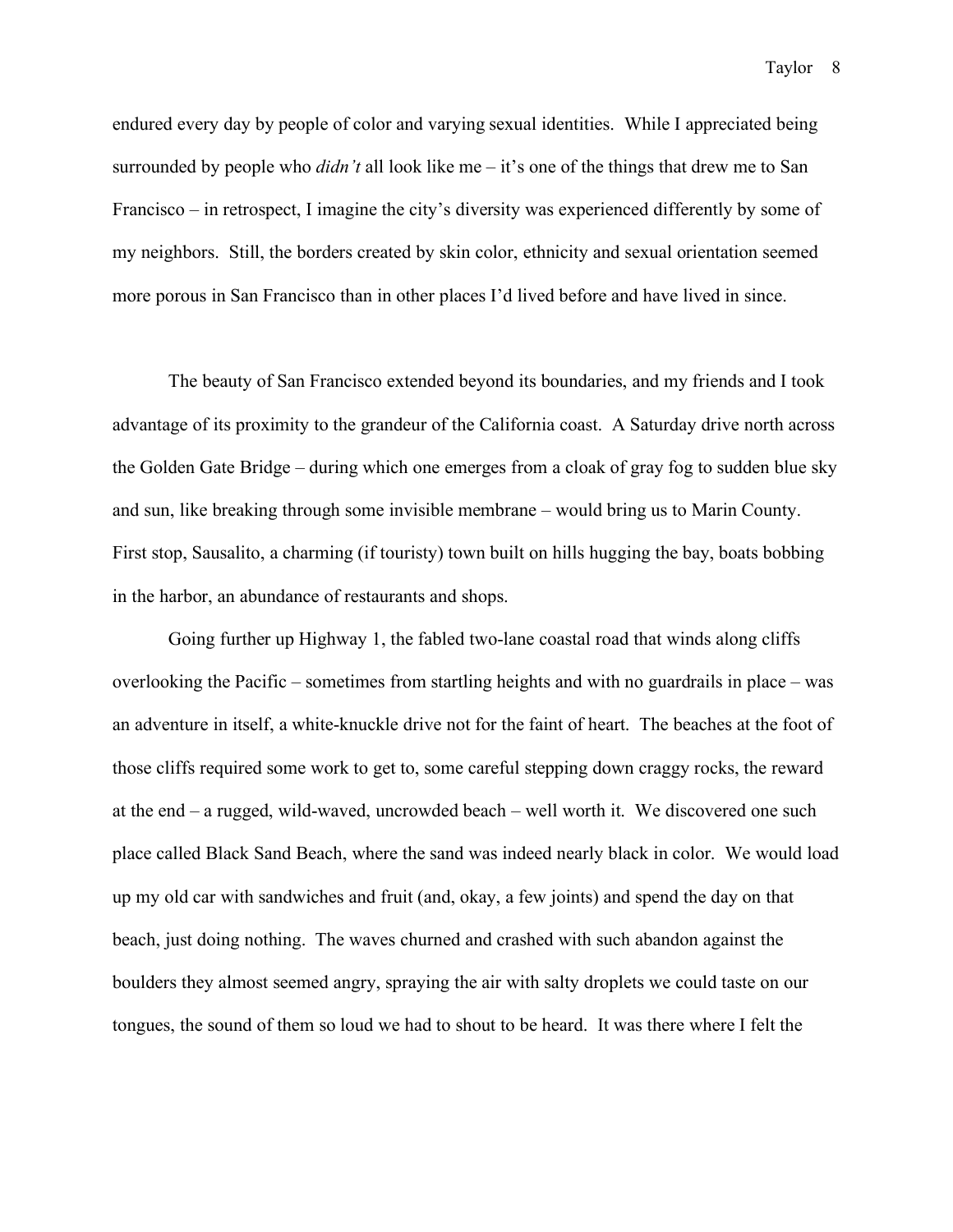earth's power as I never had before, that thundering water, the ground shaking with nature's violence. It almost brought me to my knees.

In the other direction on Highway 1 was the rugged stretch of coastal California known as Big Sur, where mountains meet the sea and the waves roil at the base of the cliffs. There were campsites scattered around and a village or two perched high, high above the ocean, the vista breathtaking and infinite. Though I visited Big Sur only a few times, it remains my favorite place on the planet, a place where I felt on top of the world, where the orange sun melted into a faraway watery horizon, and I would swear I could see Japan in the distance.

Years before Sutter Street, I rented a room the size of a prison cell in a rooming house in lower Pacific Heights. Across the street, in a sliced-up, ornate Victorian, lived my friend Tari, a fluttery, melodramatic young woman who wore filmy dresses and flowy scarves, her wrists chiming with bracelets. One day she said, *there is someone I want you to meet, an artist from Japan named Kenji*.

Kenji was petite like me, with sinewy arms and a head of wavy black hair so thick I could get lost in it. He worked in acrylics and silk-screen; art was his *raison d'être*. We clicked immediately, became inseparable, spent hours together in his apartment, where he painted – sometimes using me as a model. He was soft-spoken and serious, with delicate hands and hard eyes and broken English. He smoked too many cigarettes, something I forgave, because I smoked a little too. We connected artistically: he saw the world and painted it; I saw the world and wrote stories. Sometimes he revealed a silly side to me. I thought I was falling in love.

After about six months, Kenji's visa expired, and he had to return to Japan, forcing us to either break it off or find a way to stay together. We chose the latter, and decided I would go to

Taylor<sub>9</sub>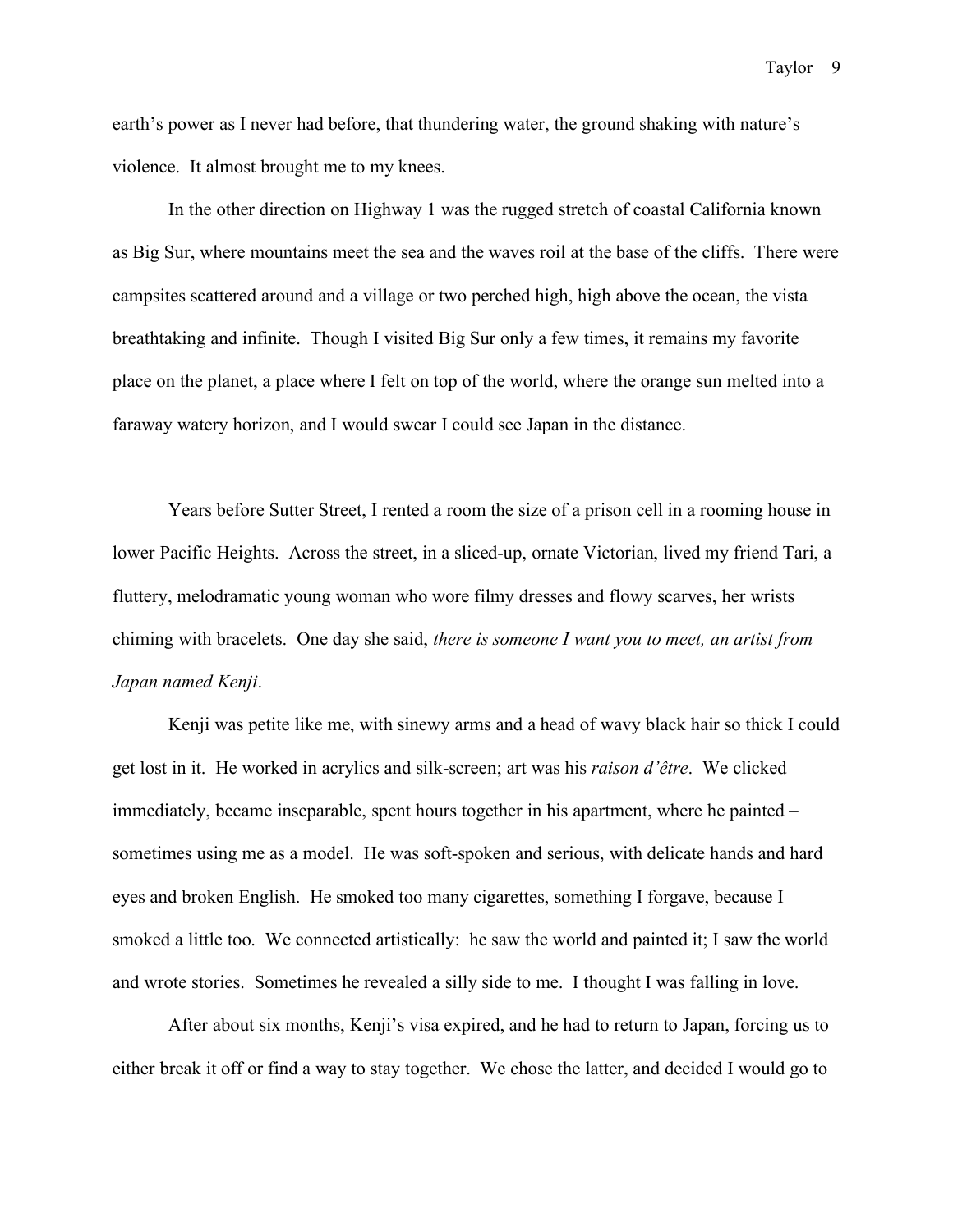Japan with him and look for work. My mother jokingly called me Tokyo Rose, and a part of me wondered what I was doing, leaving my beloved city, and the life I'd built there, behind. But, in the spirit of nothing ventured, nothing gained, I was all in, and off we went.

We lived with his parents in Tokyo for two months, the duration of my visa. Kenji and I roamed the immense metropolis, looking for work for his American girlfriend: as a bass-player in an all-girl rock band, or a live model for artists, or teaching English to Japanese businessmen. People stared at me unabashedly, fascinated by my different face – even in a city as immense as Tokyo there were few Westerners. Kenji's parents were lovely and welcoming, but it was difficult living with them after being on my own. It was the middle of summer and unbearably hot and humid; people hung their futons out to dry in the mornings. After the first month, Kenji largely retreated to his room to paint and sleep, leaving me to fend for myself in a city he knew well – in hindsight, a harbinger of things to come. Nothing materialized job-wise, and after two months I returned to San Francisco, with Kenji to follow later. The plan was to marry there, as that was the only way he could stay in the country.

We got married at the century-old Swedenborgian Church in Pacific Heights – where I worked in the office – with my family and close friends in attendance. I had found a cheap apartment in the Tenderloin, a seedy part of the city, in a huge building with hundreds of units. Kenji earned money chauffeuring visiting Japanese executives around town in a limousine. A few months later, we moved to the Marina district, a welcome change of scene. But, while our living situation improved, our marriage did not.

Kenji's demeanor had changed once we married. He seemed irritated with me, even cold at times, and had little interest in doing things as a couple, or nurturing our relationship. The difference in our backgrounds became more pronounced; he was raised in a culture where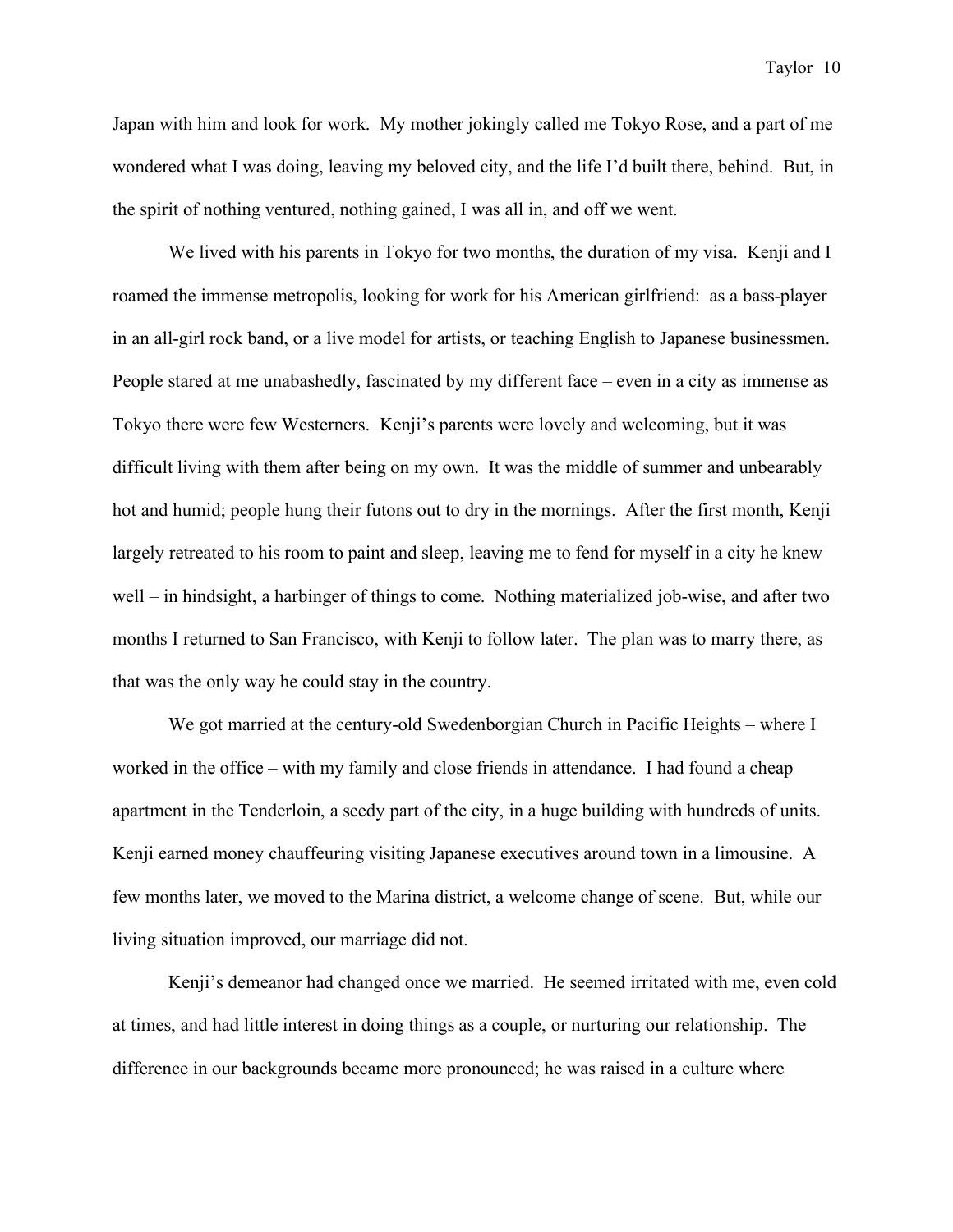emotions were muted, where it was considered self-indulgent to show your feelings. I, of course, was exactly the opposite, something I realized was a source of his irritation, as it had been in Japan. And, when Kenji wasn't working, the only thing he cared about was painting.

And so my enduring memory of our short marriage is of Kenji beginning a painting, then sitting in a chair to smoke and stare at the painting, getting up again to paint, sitting down again to smoke and stare, the cycle repeating for hours. Oh, I understood the process, the necessary contemplation of the artist – like that of a writer – but it wasn't easy to live with, and I tiptoed around him the way I tiptoed around my conductor father when he studied his scores. We cooked meals; we made love like any young married couple would. But I don't have happy memories of spending time together. I don't remember tenderness, or the silly humor we used to share. We argued a lot. His existence revolved around his art, a circumstance that seemed immutable.

In less than a year, I knew I could not go on, and we agreed to end it. So I picked up a  $\phi$ -it-yourself divorce form from a stationery store, filled it out and filed it – it really was that simple – and within a month or so we were no longer husband and wife. I was still quite young, only about twenty-six. I was very sad, but also relieved, though the whole experience took an emotional toll. After we parted, I moved to the Sutter Street building and got on with my life.

Not until later did I ponder the possibility that the entire thing was planned, that he and Tari had conspired to set him up for a green-card marriage – a chilling notion. But, because of the amount of time we'd spent together, and what had felt like genuine love, and the real effort we made to possibly establish a life in Japan, I dismissed the idea.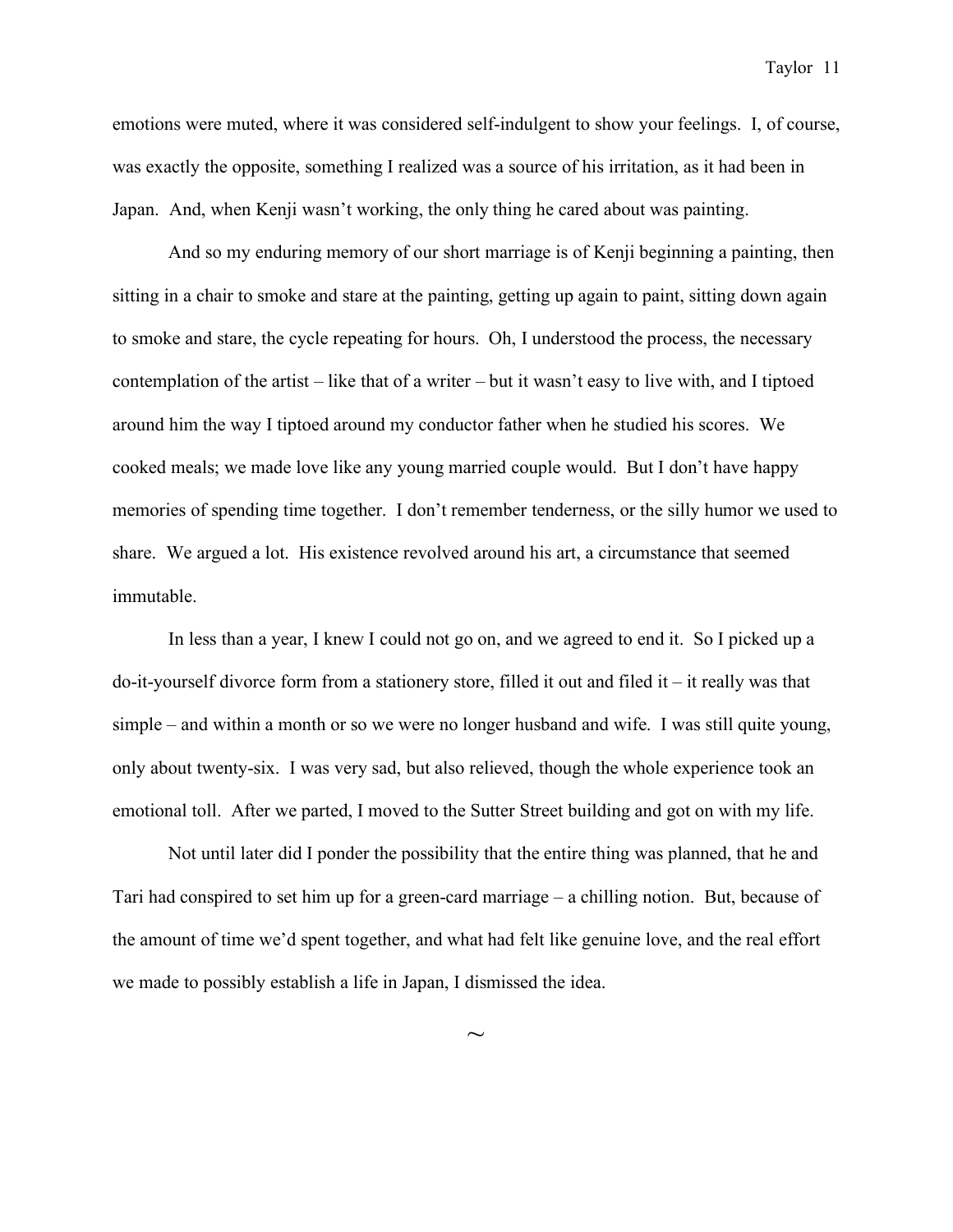Despite living in a city whose male population seemed overwhelmingly gay, I managed to date a fair amount in San Francisco, both before and after Kenji. I would describe my "romantic life" there as haphazard, exploratory, tentative. I wasn't looking to settle down, and wasn't sure what my "type" was, though a few came close.

There was Ibrahim, a young man from Jordan whom I met on Baker Beach. We became friends, hanging out at his apartment in the Sunset District, the flat lowlands that border the Pacific. We made dinners with his roommates, an Irish couple, took walks around the city, sat in cafés. He was handsome in that dark, Middle Eastern way, with a bothersome habit of eyeing other girls when we were together. But I liked him, though he seemed a bit immature. One night we decided we "should" take things a step further … and it was awful, forced and unnatural, an object lesson in avoiding "shoulds." Then he confessed he'd lied about his age – he was eleven years younger than me, a large gap at our ages. I called my friend Tanya. "He's *twenty!*" I screeched. We laughed and laughed, and I soon parted ways with young Ibrahim.

There was John, a down-to-earth construction manager who owned a nice house on Potrero Hill, a sunny, blue collar-funky part of the city. He was intrigued by my world of ballet and the arts, so we would go to a play or a dance performance, and he soaked it up, which endeared him to me. We were an odd couple, but enjoyed each other. He intimated after a couple of months that he'd like it if I moved in with him, but I resisted. It scared me off, his calm assumption that I would accept his offer of love and a comfortable life. A different me might have been happy with John, but instead I clung tightly to my independence, and was always glad to return to my apartment, where I could be my contemplative, autonomous, emotionally honest self. I wasn't ready to let that go.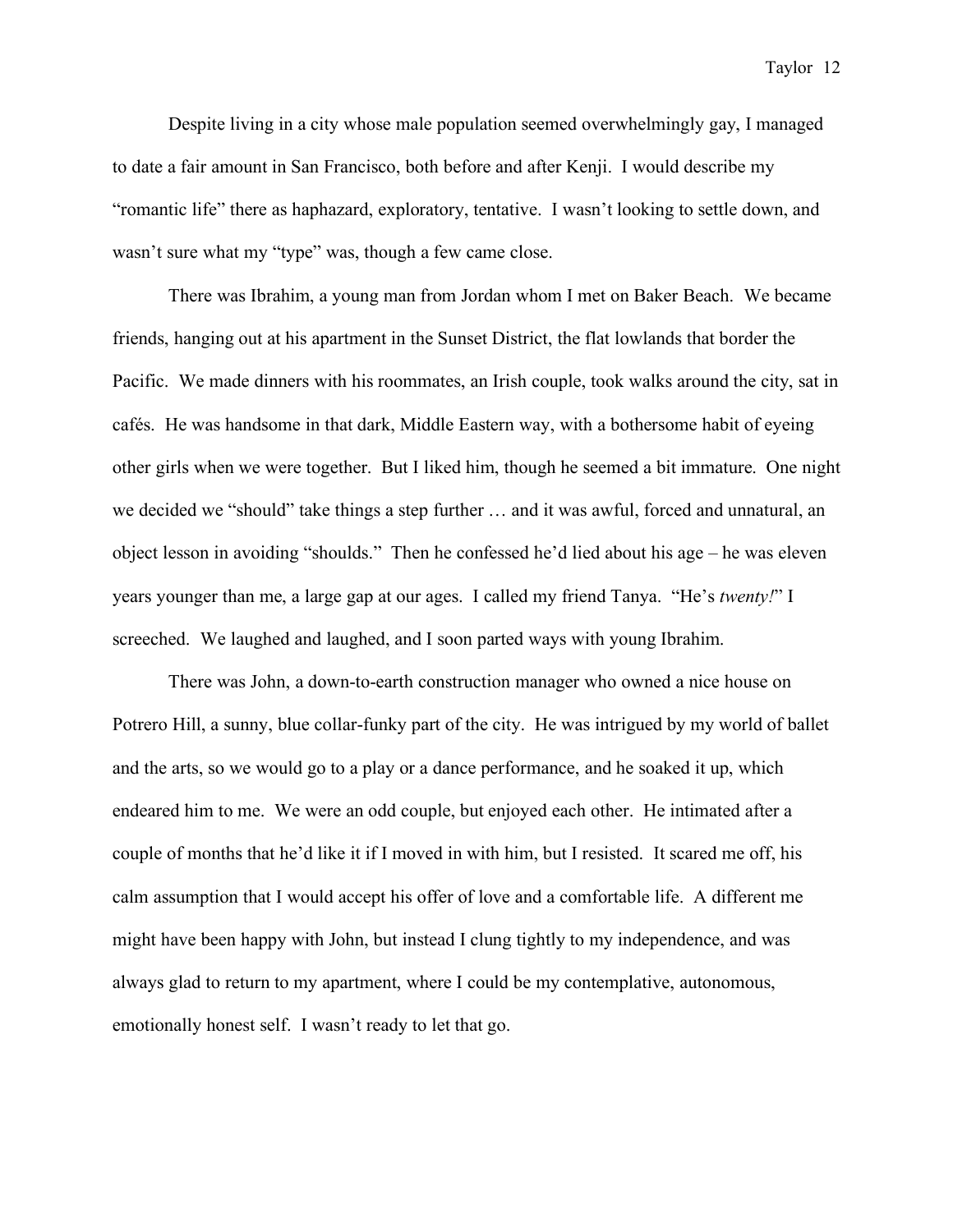And my dear friend Sir – also known as Lawrence – a tall, mocha-skinned Black man with a raspy voice, a "conceptual artist," dancer, and community activist, who lived with a French woman named Genevieve. Their apartment sat high up on Twin Peaks, above the Castro, with a spectacular view of the city. Sir and I were close friends and more, and spent hours talking about life, love and what it all means. Yes, he was in a relationship, and he clearly loved her, but it was fluid and open and it didn't seem to matter to Genevieve that we spent time together, and Sir and I rarely discussed it. When I look back on those days, I know that I simply would not do that now, would not be with a person who was with someone else. But back then, in that time and place, in a free-spirited San Francisco, it all made sense.

Incidents of violence against gays and lesbians happened all over the country but seemed to occur rarely in San Francisco in those days. The occasional mainstream news of a gay man being assaulted was a shock to the system, so at odds with the cultural and political muscle of the local LGBTQ community (an acronym that hadn't been coined yet). From my perspective as a straight woman, the positive side of the city's gay life was more evident than the dark underbelly of intolerance against marginalized groups because, in San Francisco, the gay population *wasn't* marginalized, at least culturally. They were my coworkers and friends, living and working in the city, loving whom they wanted, filling the streets hundreds of thousands strong at the annual Pride parade. All the same, they were denied things enjoyed by their straight counterparts, like legal marriage and basic civil rights, and for a time were largely relegated to the "gay ghettos" of the city, like the Castro and Polk Gulch, in which to comfortably live and own businesses. I knew that many gay men and lesbians were reluctant – or downright *afraid* – to come out to their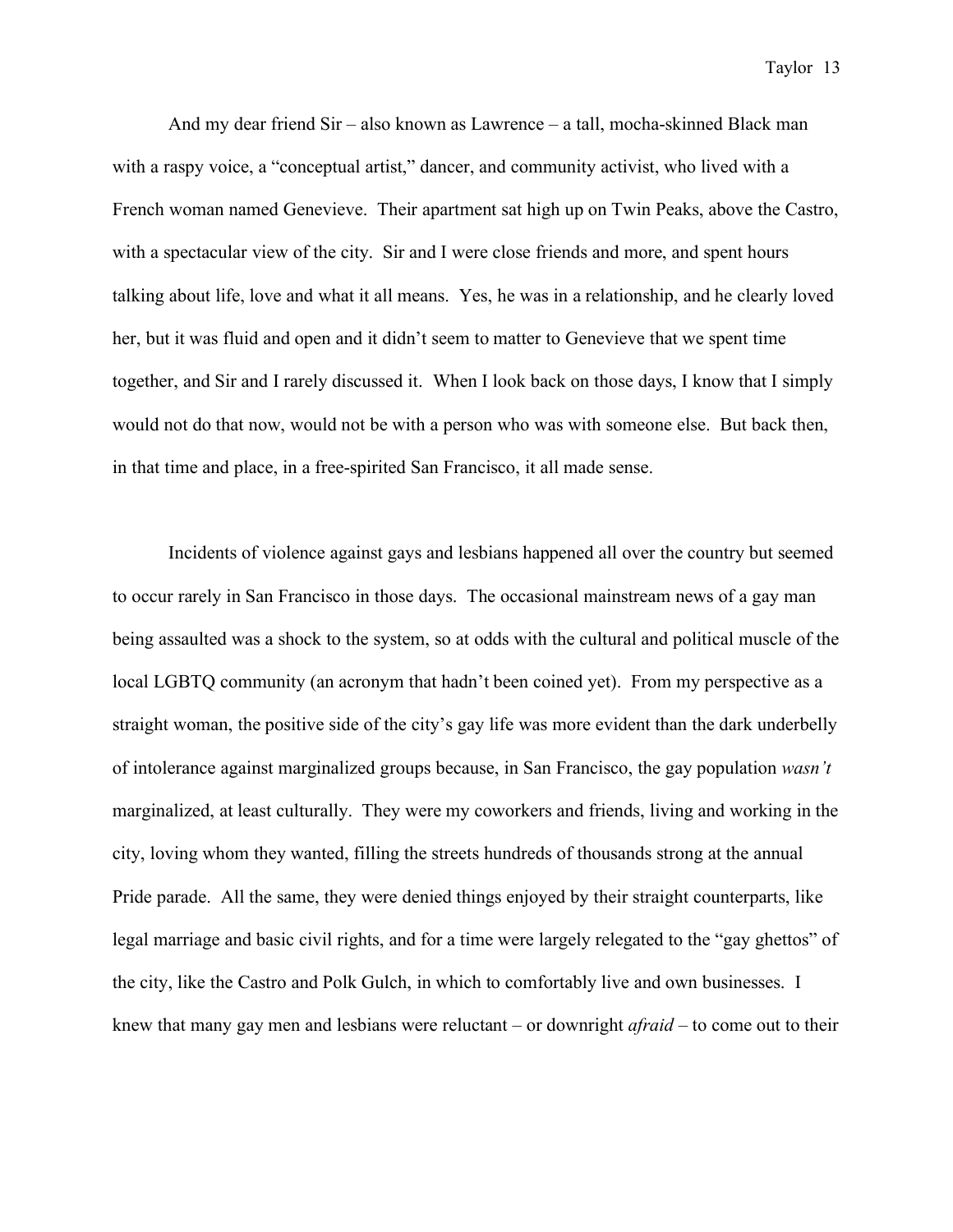families and employers. It was easy for me to persuade a friend, "Just *tell* them. They'll still love you!" But I never had to face that myself, so how would I really know?

In 1978, the city reeled when the charismatic and first openly gay member of the Board of Supervisors, Harvey Milk, was gunned down by a conservative fellow Supervisor, Dan White. White was angry with Mayor George Moscone about the mayor's refusal to reinstate him as a Supervisor after he'd resigned, and felt betrayed by Milk, whom he considered a friend, for not helping him persuade Moscone to reappoint him. On that gray November day, White climbed through a basement window into the warren of offices in City Hall and shot both Milk and Moscone multiple times at close range. They both died instantly.

When the news broke, I was doing freelance work for an attorney who had a home office across the bay. She and I watched the terrible story unfolding on her television and then stood on her patio looking over at the San Francisco skyline, sick with disbelief. A stunned grief settled over the city. Now-Senator Dianne Feinstein, then the president of the Board of Supervisors – and the one who discovered Milk's body – stepped in as mayor. White's attorneys presented a diminished-capacity defense, in part blaming their client's consumption of a sugary junk-food diet. They also rode the wave of despair that still swirled around another tragic event that had occurred just nine days earlier – the Peoples Temple mass suicide in Jonestown.

Months later, grief morphed into anger and the so-called White Night Riots erupted at City Hall when White was convicted only of manslaughter. He served five years in prison and, in a macabre and sad twist, took his own life a couple of years after his release, at his home in San Francisco, a city that had shunned him completely. I read later that he told close friends his despair was rooted not in remorse over the killings, but rather in the fear for his own safety and his inability to rebuild a successful life. It was hard not to feel ambivalent about his suicide.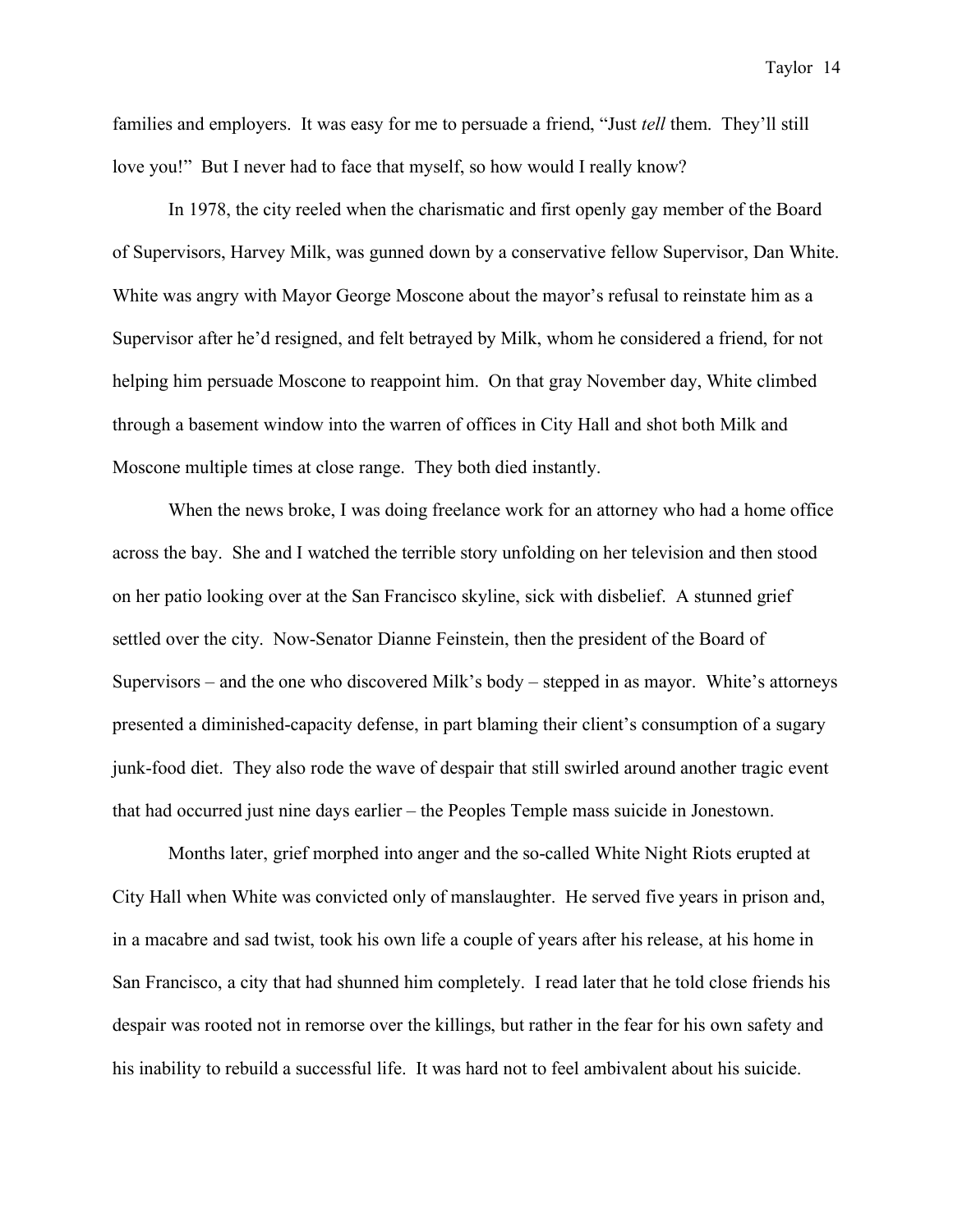The murders were a turning point for me personally. In a strange way, the event cemented my relationship with the city, the collective grieving a bonding of sorts, much the way a couple grows closer when they go through some adversity together. I'd only been there a few years, but that tragic occurrence – following so close on the heels of Jonestown, whose victims included many San Franciscans – showed me a side of the city I hadn't seen before, an outpouring of raw anger and pain, a uniting against something unfathomable. I felt it too, and grew more emotionally invested in the place itself.

Just a few years later, around 1981, the black cloud of AIDS rolled in and began to ravage the gay community. By the early eighties, gay men started withering from HIV and dying from complications of AIDS, the mysterious virus that came out of nowhere and seemed to strike only homosexual men. Clubs were shuttered, tourists drained away, afraid of the "gay plague," and the normally lively streets of the Castro were filled with gaunt men who shuffled along like people twice their age. There was confusion at first about how one could "catch" AIDS – was it safe to hug a sick friend, breathe the same air, shake his hand? A lot of disinformation swirled around, much like today with Covid-19.

I lost friends in those early days, like Paul, artful hair stylist to me and Mary Ellen, whose mother, Loretta, was everybody's mom. And Chuck, who also got sick in the very beginning of the disease, when not much was known about its transmissibility. They died, sadly, years before the first treatments finally came out. I remember feeling helpless in the face of their illness – what could I possibly do to make their remaining time better? I was ashamed, too, of my uneasiness while visiting them, a little afraid to get too close, unsure of my own vulnerability. In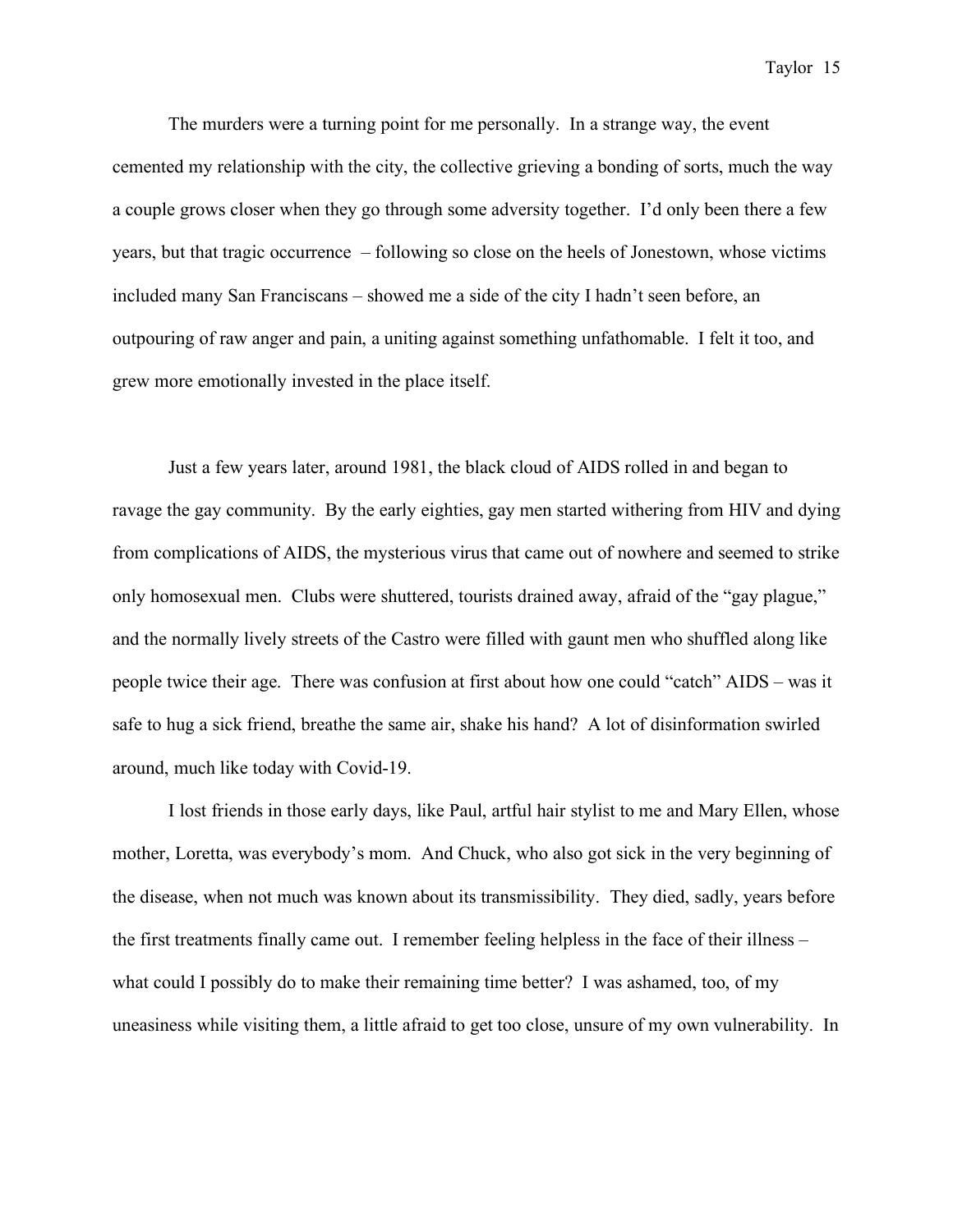the end, Paul went home to Hawaii, his birthplace, where he wanted to die. And I kept a nervous eye on my good friend Roger, who miraculously escaped the whole thing.

Memorial services became the new social life, the gatherings you didn't really want to go to. I still remember Paul's service, the table at the front of the church adorned with a big spray of white roses and a blown-up photo of him, his dark hair falling across his eyes, his mother quietly weeping in the front row, the echoing clack of Mary Ellen's heels as she walked up the aisle to the podium. She shared what she said was her favorite passage of scripture to relate to the memory of Paul: it was about hope. She was tearful but clear-voiced, and delivered her message without wavering. When she returned to her seat next to me, there was not a dry eye in the house. There were too many such scenes at too many services over the ensuing years.

As the epidemic wore on, I began to feel a slow dimming of my enthusiasm for the city. I stayed on until 1989 and still loved my life there. But sadness and fear are hard things to punch through, and something was lost in those last couple of years – perhaps some of that magic – that I wasn't sure could ever be regained. I still got up every day and went to work, saw my friends, had my weekend adventures, dated, traveled through Mexico for a month with Tanya, Europe for a whole summer by myself. I started reading gay literature to try to understand the crisis from those who'd been there, rather than from news stories alone. But the air around me – around us all – had changed, become heavier. It was a little harder to breathe.

San Francisco was a love affair, one that ebbed and flowed, and one that I ended reluctantly. After fourteen years, I hit a brick wall. Metaphorical infinite horizons notwithstanding, it's a city that's built up, not out, bound by water on three sides with nowhere else to go. I started to feel the same way: hemmed in, like I'd seen and done all there was to do.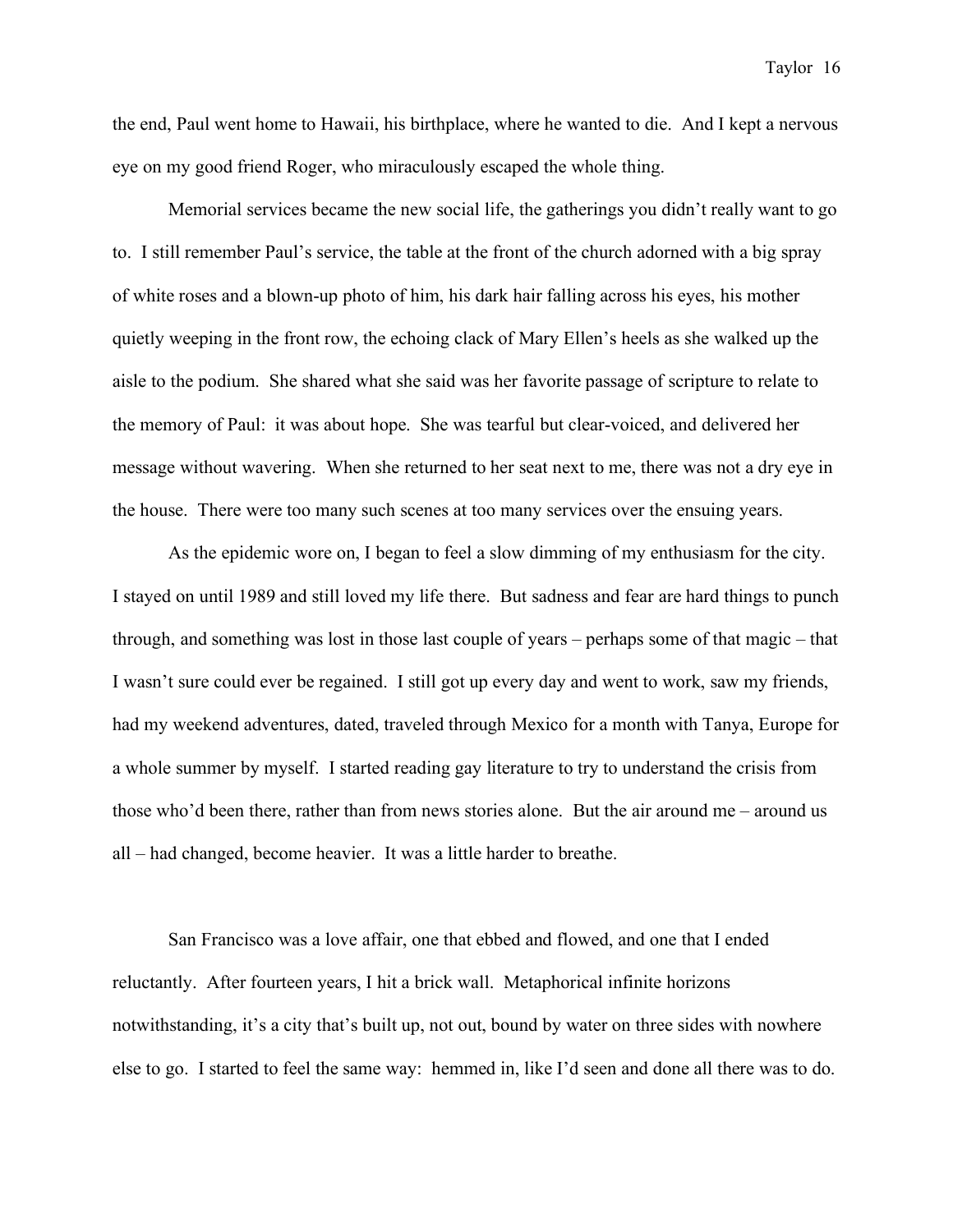I had grown a little tired of the "non-look" gay men sometimes bestowed upon women, making me feel as though I didn't exist in their eyes. I had grown weary of living in a town where a normal Saturday afternoon might mean the Sisters of Perpetual Indulgence, a bawdy group of transvestite "nuns" who used street performance to raise awareness of sexual intolerance, would show up at a festival or demonstration in full regalia and white-face makeup – on roller-skates. Their good works aside, I felt as though I were living in a Fellini film, when all I really wanted, as I got older, was a little house with a backyard and a dog and a husband. I started turning away from San Francisco's quirkiness more than embracing it.

So, I ended up following my parents north. Both were retired from their music careers (my mother was a pianist, my father a conductor) and they'd moved from Santa Cruz, a hip coastal town where real estate prices had climbed sky-high, to Washington State, to a town just north of Seattle – another city of hills flanked by water that intrigued me (and where I would live for the next twelve years, soon marrying and having a child). Before leaving, I threw myself a going-away party in a grassy field in Golden Gate Park, on a July Saturday blessed with fair weather. I invited nearly everyone I knew from my years in San Francisco, a diverse group with some whose paths may never have crossed but for that day: the Sutter Street gang, former boyfriends, law firm co-workers, friends with whom I'd experienced this amazing place. People brought food and drink and guitars, and my nervousness about some of them mixing like oil and water dissipated as the afternoon wore on. We laughed and ate, and music floated on the breeze, and we said bittersweet goodbyes.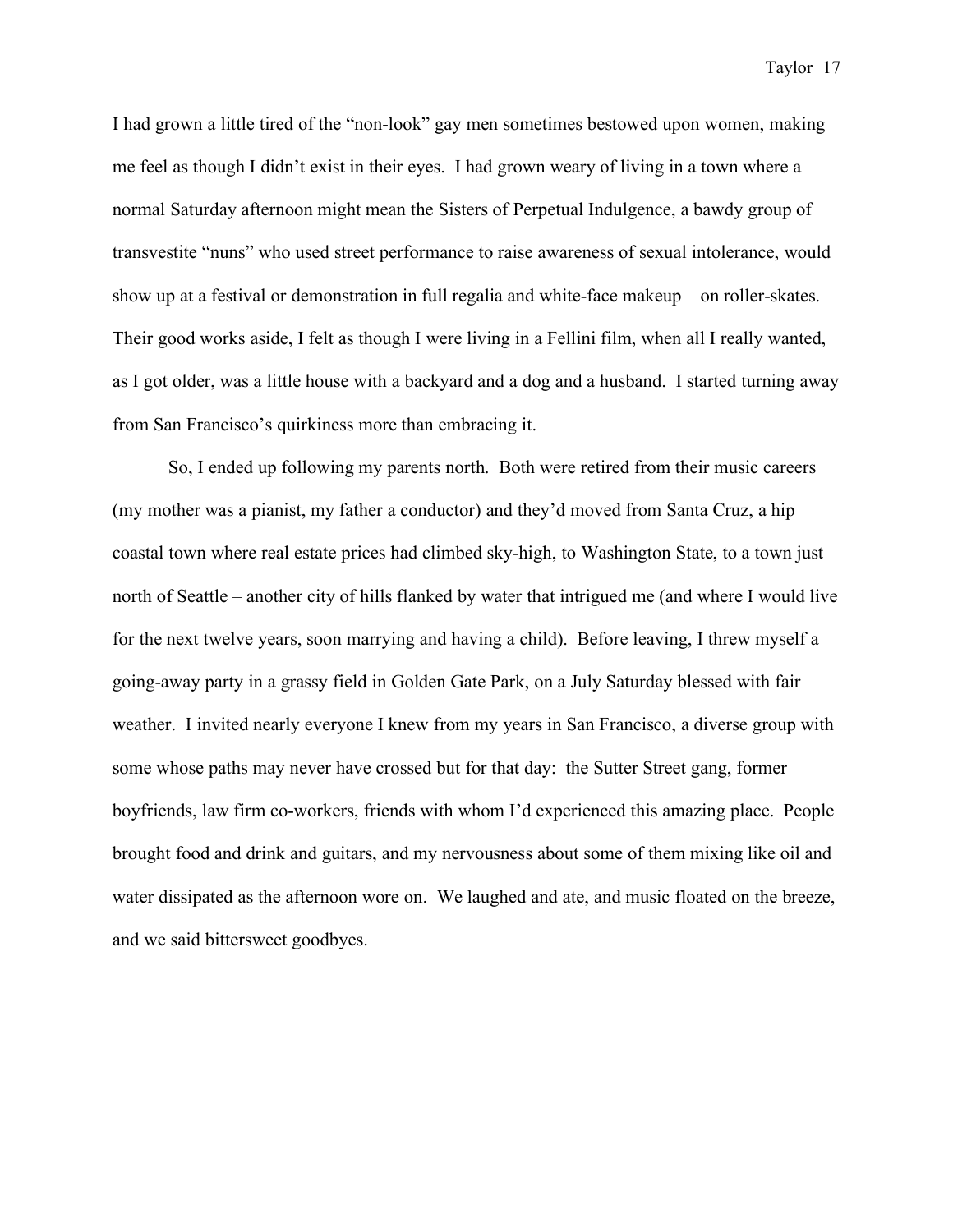*I am in my now-empty apartment with the landlord, taking care of some final paperwork, and he says, with a certainty in his voice, "You'll be back. Trust me, you'll be back." The day is sunny and blustery, with those damn wisps of fog playing outside the windows, almost taunting me. He and I are standing in a patch of sunlight in the small empty bedroom when he says what he says, and I wonder if he's right, that I will be back. I reflect on my years in San Francisco, and it takes no more than a moment to know – with a certainty that matches the landlord's – that I cannot ask for more, that my time here, and the stage of life I had passed through in this wondrous city, has been perfect. It's enough for me.* 

I do go back, but only to visit, not to live, and only once in all these years. Yet, in my mind's eye, I will always be gazing down a hill at the city spread out below, the water beyond, the bridge connecting it all.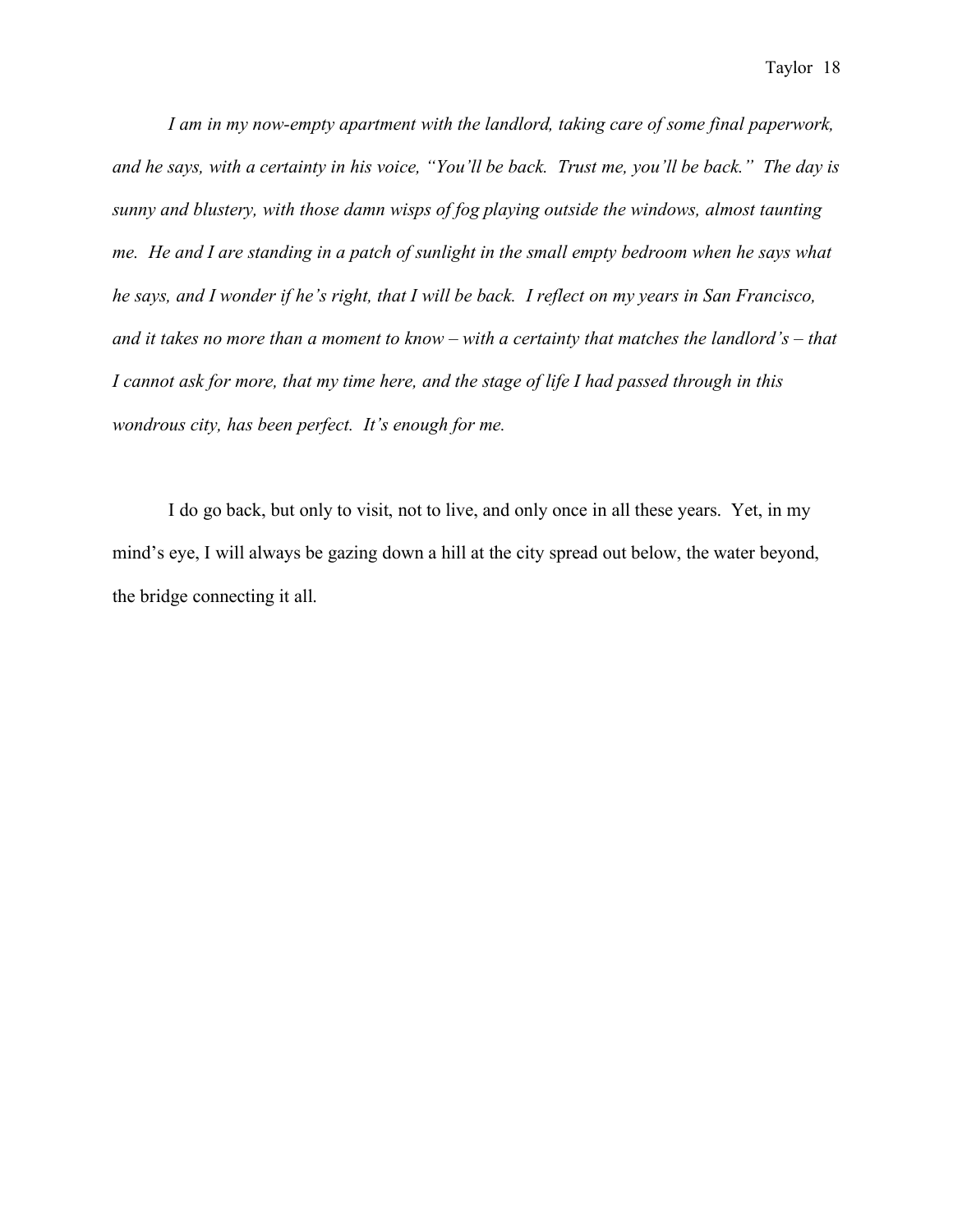## Ballet is a Country

Ballet is a country I call home. I speak the language, understand the customs, embrace the culture. I no longer live there but my stay was lengthy – almost twenty years. I grew up on its streets from the age of six, breathed in its dank air, wore its uniforms. I tried hard to be a model citizen, coming close at times, but did not always live up to the country's stringent standards of excellence. I was an adult by the time I left, which I did of my own volition, my head held high, feet still turned out. In the end, I knew I could not devote my whole self to the cause, that my allegiance was something less than one hundred percent, that I wanted to live in other places. I did not leave empty-handed, though, taking with me all that I had learned. My years in ballet will forever inform who I am, how I move, my awareness of physicality, and my unending love of dance. Ballet is a country I left, but it will never leave me.

#### ✯ ✯ ✯

*A bunch of kids walk into a barre … Phoenix School of Ballet, late 1960s*. The air in the dance studio is heavy, humid, pungent with sweat. We chat as we adjust our leotards and secure the tight buns that will later make our heads ache. We take our places at the barre, holding lightly onto the wooden railing with one hand. Our teacher strolls in and claps once, a cigarette dangling from his lips. The pianist in the corner starts a Chopin waltz, and class begins. First position, feet pointing outwards, heels together, free arm aloft and placed. *Plié, demi, demi, grande*.

We check ourselves in the mirrors lining the opposite wall, to correct body placement, make sure the line is pleasing, the arm angled just so, the hips squared. The girls wear pink tights, black leotards, pink ballet slippers. The boys wear black tights, white t-shirts, black slippers. We are all around twelve years old, going to the studio after school the way other kids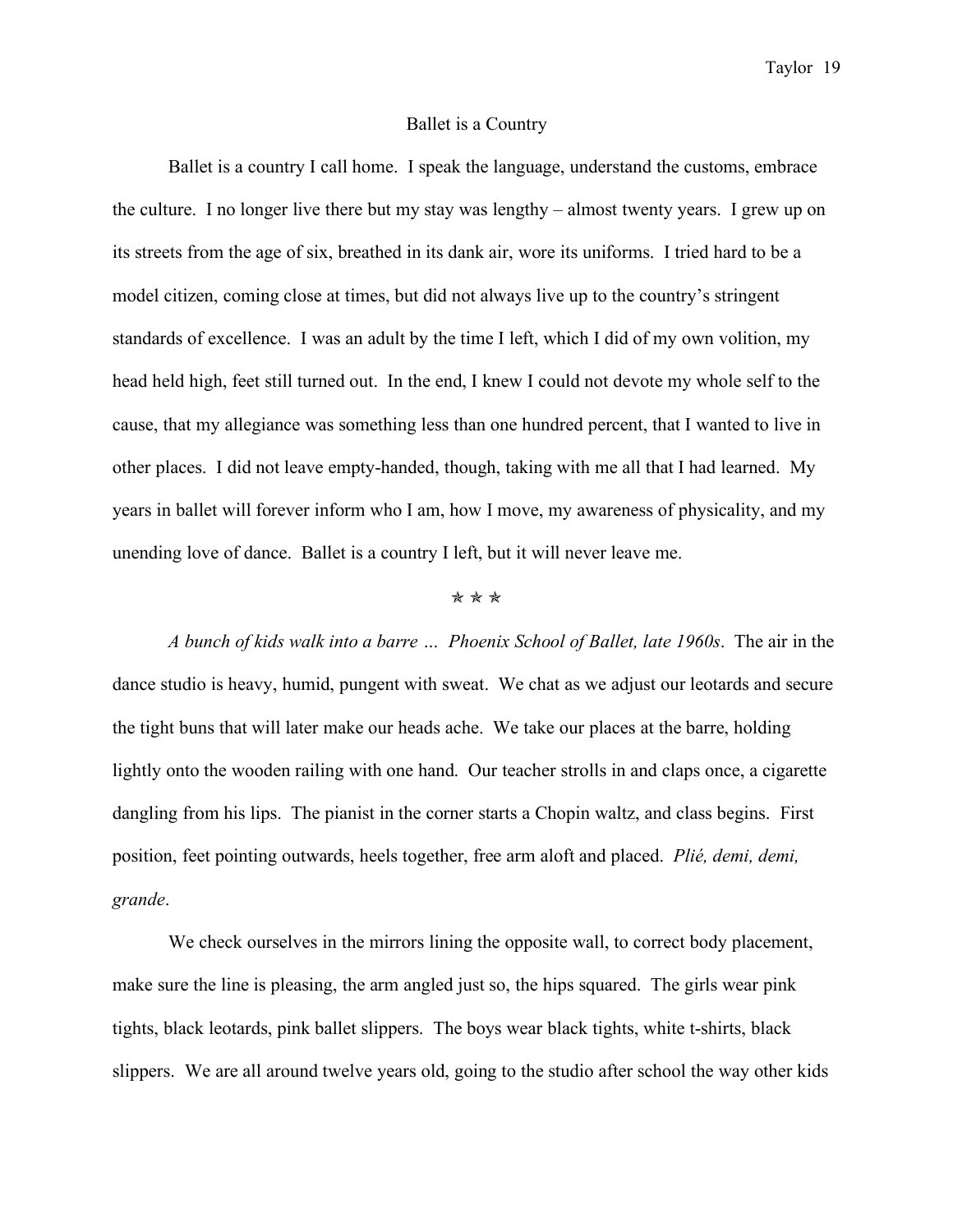go to sports practice. The language of ballet is French, but we don't think of it as French; it's just ballet. *Plié, tendu, rond de jambe, pas de bourrée*. It becomes our second language.

Our teacher, Kelly Brown, is a former soloist with American Ballet Theatre who left New York with his dancer wife, Isabel, to open a school in Phoenix. He walks down the line of us at the barre like a sergeant inspecting his troops. "Shoulders back!" he says. "Pull up those knees! Arms soft!" There is a lot of touching in ballet class: teacher's hand under your thigh, pushing the leg higher; poking your behind to get you to pull it under; pulling your shoulder back, lifting your elbow; a finger under your chin, gently tilting it up. *Rond de jambe en l'air, fondu, grand battement, développé*. "Pull up through your center! Legs high!" Dance teachers, cracking the whip: critics and cheerleaders all at once.

After the barre exercises we move out to the center of the room for the jumps and turns, the combinations that will move us across the floor. The music is louder now, with percussive chords and dramatic flourishes to match our bigger movements. *Glissade, pas de bourrée, assemblé, pirouettes*. We line up in the corner, two or three at a time executing the steps diagonally across the room, Mr. Brown shouting over the music. "Higher! Soft landing! Again! From the other side now!" *Again, again, again*; repetition is the backbone of ballet class. *Grand jeté en tournant*, the biggest step: propel to a jump, legs scissoring to arabesque in the air while turning, land soft as a cat. We're breathing harder now, some bent over, hands on thighs. Airborne, our limbs slice through time and space, our necks long and graceful.

I was reasonably talented, a petite girl with an ideal dancer's body: short torso and long limbs. I had nice *port de bras* (arm movement), "good feet" (high arches), hyperextended legs, a clean line. On the other hand, I did not possess a steely strength or a light quickness on my feet,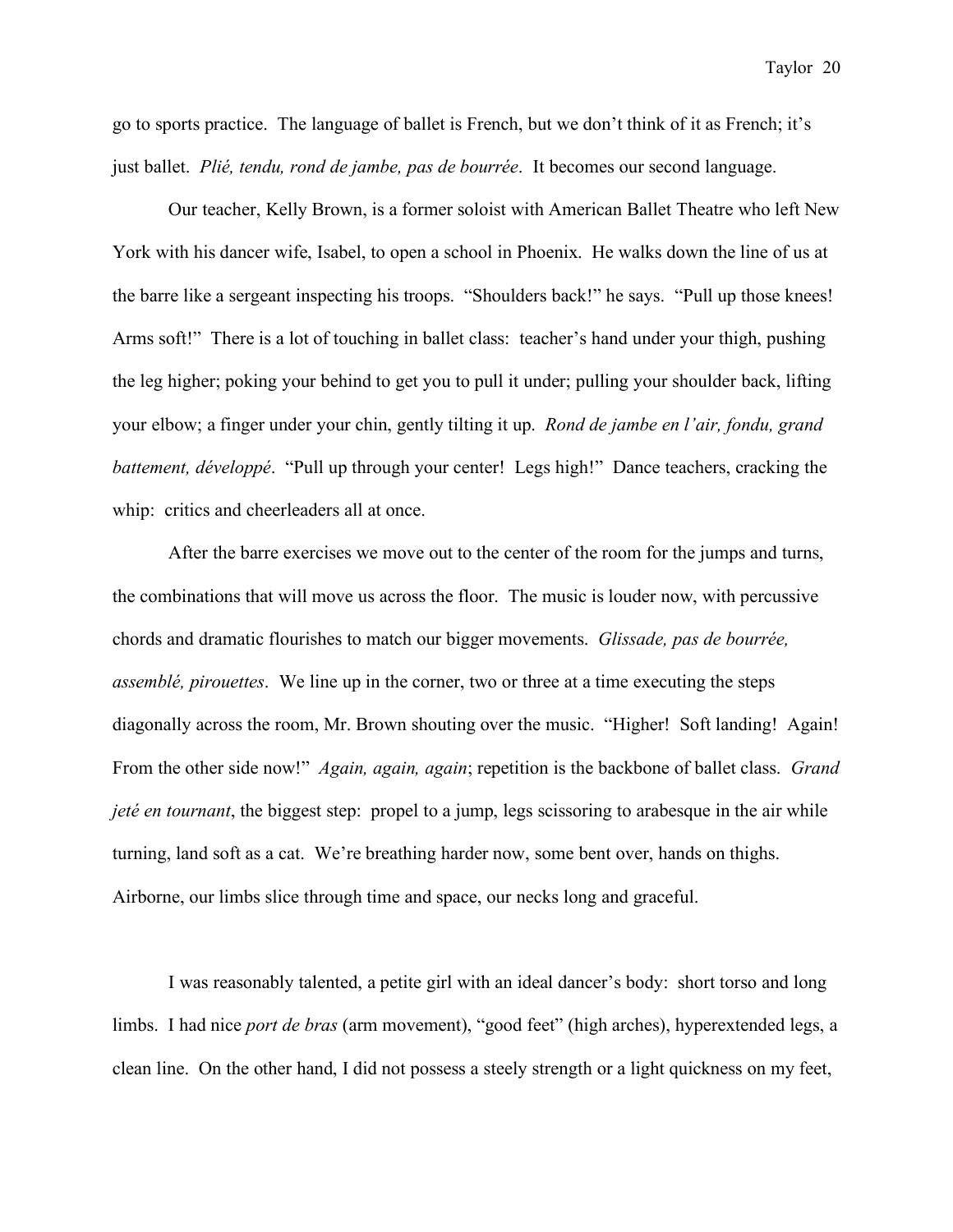qualities that make for the best kind of dancer. I struggled with extension – how high the legs go – a crucial element for the female dancer, the way elevation in jumps is important for the men. As I got older, and higher extension became more expected, my *développé* (a slow unfolding of one leg in the air while supporting yourself on the other) stayed stubbornly stuck at a ninetydegree angle, while many of the other girls' legs lifted up and up, some almost touching their shoulders, seemingly with no effort. I remember being envious of their ability – why couldn't *I* find the muscles that did that? My ninety-degree legs would be the thorn in my side with ballet, my Achilles heel, a technical deficit that would always make me feel "less-than" as a dancer.

I loved ballet, loved the physical and spiritual expression I found through dance; I felt at home in dance studios – that was my world. I found the symmetry of class pleasing: nothing is done only on one side, always both sides, each time with every step. Dancers are musicians, their bodies the instruments, keeping the rhythm, sculpting the contours of the music – perhaps being raised by musician parents made me appreciate that aspect more. Ballet is a palette of opposites: strength and grace, athleticism and artistry, bloody toes hidden inside pink satin shoes. I loved that too.

As a young dancer in Phoenix, I wasn't yet feeling the pressure to decide whether ballet would become a career, nor did I know that my relationship with ballet would be fraught at times, as I wrestled with my imperfections in an activity that demanded near-perfection.

#### ✯ ✯ ✯

My family – my mom, dad, older brother and  $I$  – left Phoenix, where my symphonyconductor father had led the Phoenix Symphony for ten years, and moved to California. Not the palm-trees-and-beaches California, but the less-glamorous agricultural middle: Fresno, where my dad continued his career, as conductor of the Fresno Philharmonic Orchestra. I joined the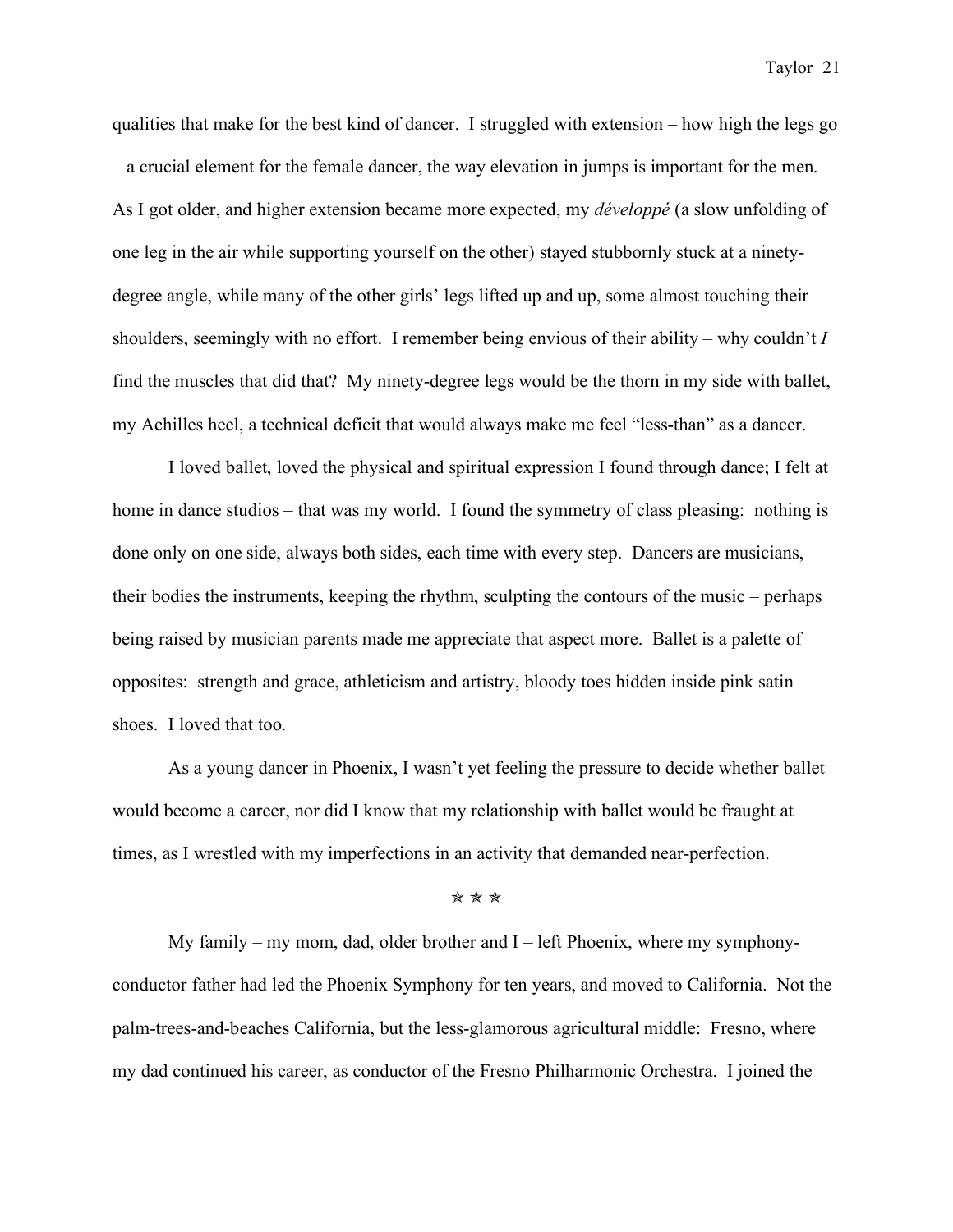local regional ballet company, Fresno Civic Ballet, comprised of a diverse group of highschoolers who met several times a week for class and rehearsals. Our teacher, Clare Lauche Porter, had founded the school and company after dancing with the San Francisco Ballet.

Out in the center, we would watch each other take turns doing the big jumps across the floor. There was Kathy, short and muscular, with flawless technique – *she will go far*, we all assumed, though after a brief stint with the Atlanta Ballet she retreated from dance. Gary, tall and square-shouldered, one of the few boys in the class, a good ballet partner who became a close friend. Aleta, the only person of color in the company, a Black ballet dancer at a time when that was rare, *her dancing vibrant, joyful and strong*, I wrote in my journal. Kassie, the daughter of a Fresno police officer, brown-haired, pretty, with powerful legs. Therese, a Catholic-school girl from across town, with milky skin and red hair, her steps flighty and gazelle-like, a better dancer than most of us. Another Kathy, quick and light on her feet, tall and long-limbed. Roger, the pianist, guiding our movements with waltzes, marches, and adagios, watching us from his perch in the corner. Openly gay, musically talented, and hilarious, he became a good friend who later managed the Atlanta Ballet and encouraged me to join him there and audition for the company.

My ballet buddies became better friends to me than my school friends. We spoke the same language, commiserating about shin splints and bunions and how many pairs of pointe shoes we went through in a month. We performed around Fresno, doing the obligatory *Nutcracker* at Christmas and other shows throughout the year. We were giddy backstage in our heavy makeup and costumes, excited by the murmur of the audience as they took their seats. We were a family of sorts.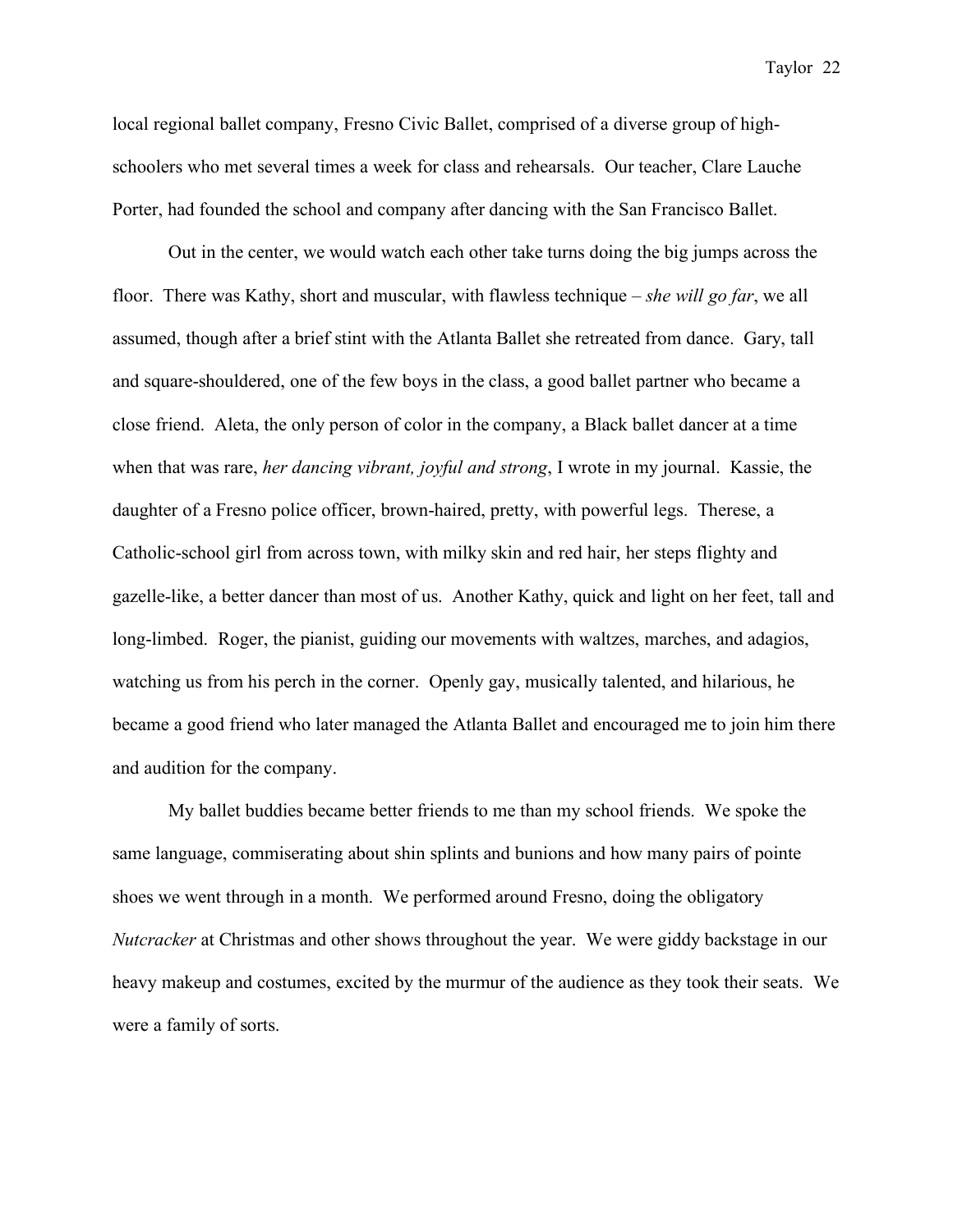#### ✯ ✯ ✯

In high school, the pressure was already on to figure out our life's path, or at least have an idea of a direction. I didn't have many pursuits other than ballet: wasn't proficient at a sport; hadn't stuck with piano, which I'd studied for years until quitting to focus on dance; had no clear answer to the age-old question, *what do you want to be when you grow up?* With ballet, similar to, say, gymnastics and figure-skating, you reach a crossroads at a certain age, when you've invested as many years in it as I had, that begs a decision: Are you serious or not? Are you going to take this all the way, or aren't you?

I was pretty sure of one thing: I had little desire to go to college. My high school experience was miserable: I was not a very good student – unmotivated, didn't apply myself, pulled down mediocre grades (and would wonder, years later, why my parents didn't demand better of me). It's hard for me to reconcile that girl with the kind of student I became as an adult taking college courses – committed, studious, excellent grades. But in high school? Ballet and boyfriend – that's all I cared about. Socially, I was adrift, didn't fit into any one group or clique but instead found one or two friends from each. The camaraderie I shared with my fellow dancers was missing from high-school friendships, and I never really flew my dancer flag proudly there. So, I wasn't particularly motivated to continue academic studies. In those days, too, the emphasis on needing a college degree for career purposes was not as strong as it is today.

My parents told me they would be supportive of whichever road I chose – ballet or college. They didn't push me either way (neither of them had gone the traditional college route – they'd both attended Juilliard School of Music). So my angsty life decision leaned heavily towards ballet: because it was my strongest card; because I wanted to follow my friend, Roger the pianist, to Atlanta, and try out for the company there; because I had spent so many years of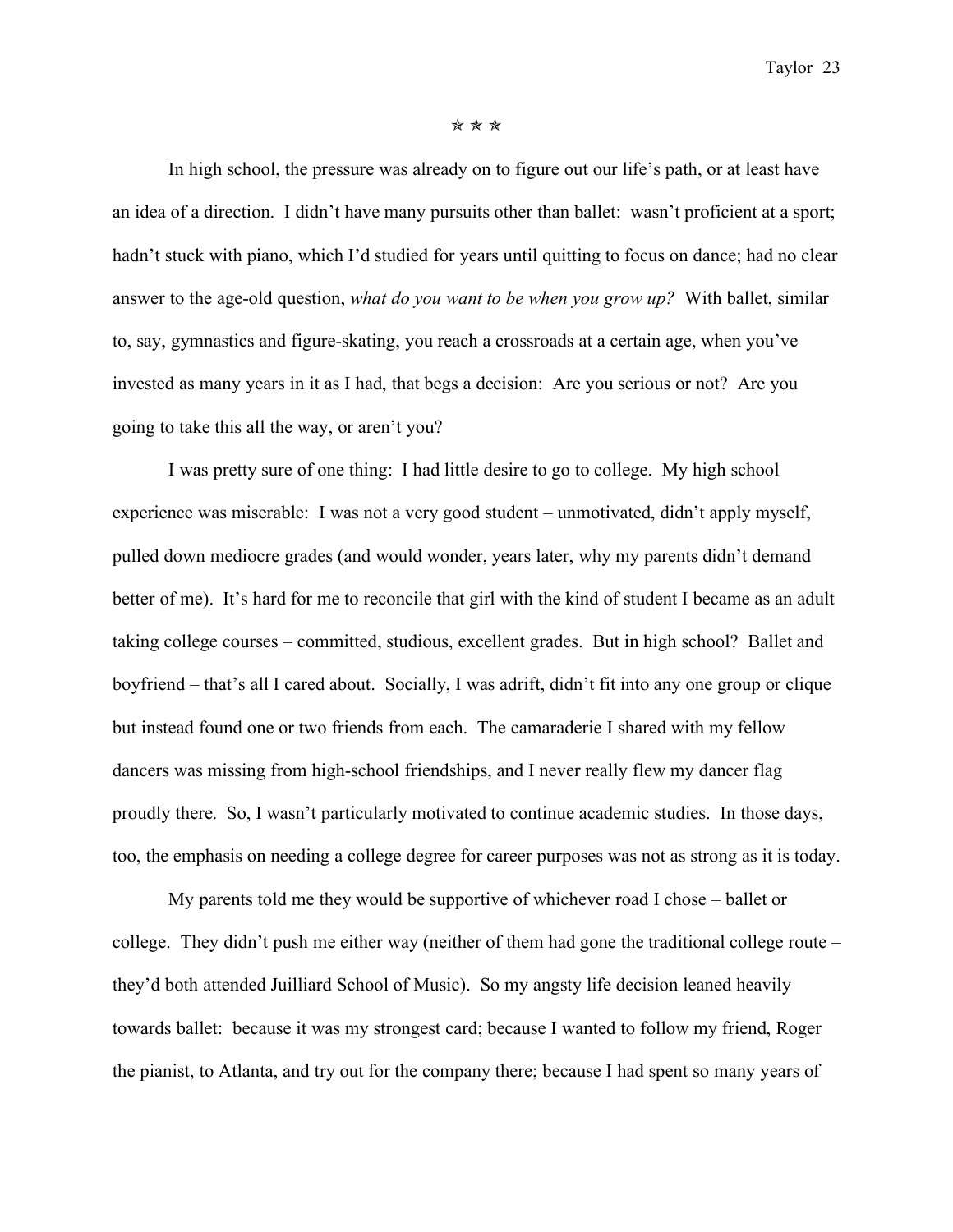my life in the studio working towards *something*; because my parents had invested a lot of money in classes and ballet camps; because of a self-imposed expectation that I carry on a sort of performing-arts legacy that my parents were perpetuating. And, most importantly, because ballet is an occupation where youth rules: if you weren't already well-positioned by age seventeen or eighteen, either in a company or at least as a student in a school that fed into a good company, you risked aging out of the whole endeavor. It was a pretty short window.

So I decided to stick with it, though I was apprehensive. I wondered, *am I really good enough?* and, deep down, worried that I wasn't. I had my good qualities as a dancer, but my *developpé* still didn't reach the glorious heights, my pointe-work was sometimes wobbly, and my attention wavered – I wanted to hang out with my boyfriend, be a normal teenager. A ballet career meant total devotion to dance, to the exclusion of almost everything else. Today, many professional dancers find a way to weave college into their demanding schedules, get their degrees, master other skills so that when they stop dancing they can slide easily into another career (though some go on to teach, choreograph, or become directors of dance companies). That's smart, but was not the case in the 1970s. No serious dancer I ever knew went to college while pursuing a career, not back then. You wouldn't be seen as a "real" dancer if you did.

#### ✯ ✯ ✯

I did indeed follow Roger, and danced for one season with the Atlanta Ballet, where I worked the hardest I ever had. I became stronger in the studio: sturdier pointework, higher extension, more stamina. The company performed in Atlanta and toured a little outside the state – I remember traveling to Miami once for performances. Sometime during the year, a worrisome trait in myself as a performer manifested: a nervousness would take over at times and I would forget steps – just completely blank out – in the middle of rehearsals. It was an unnerving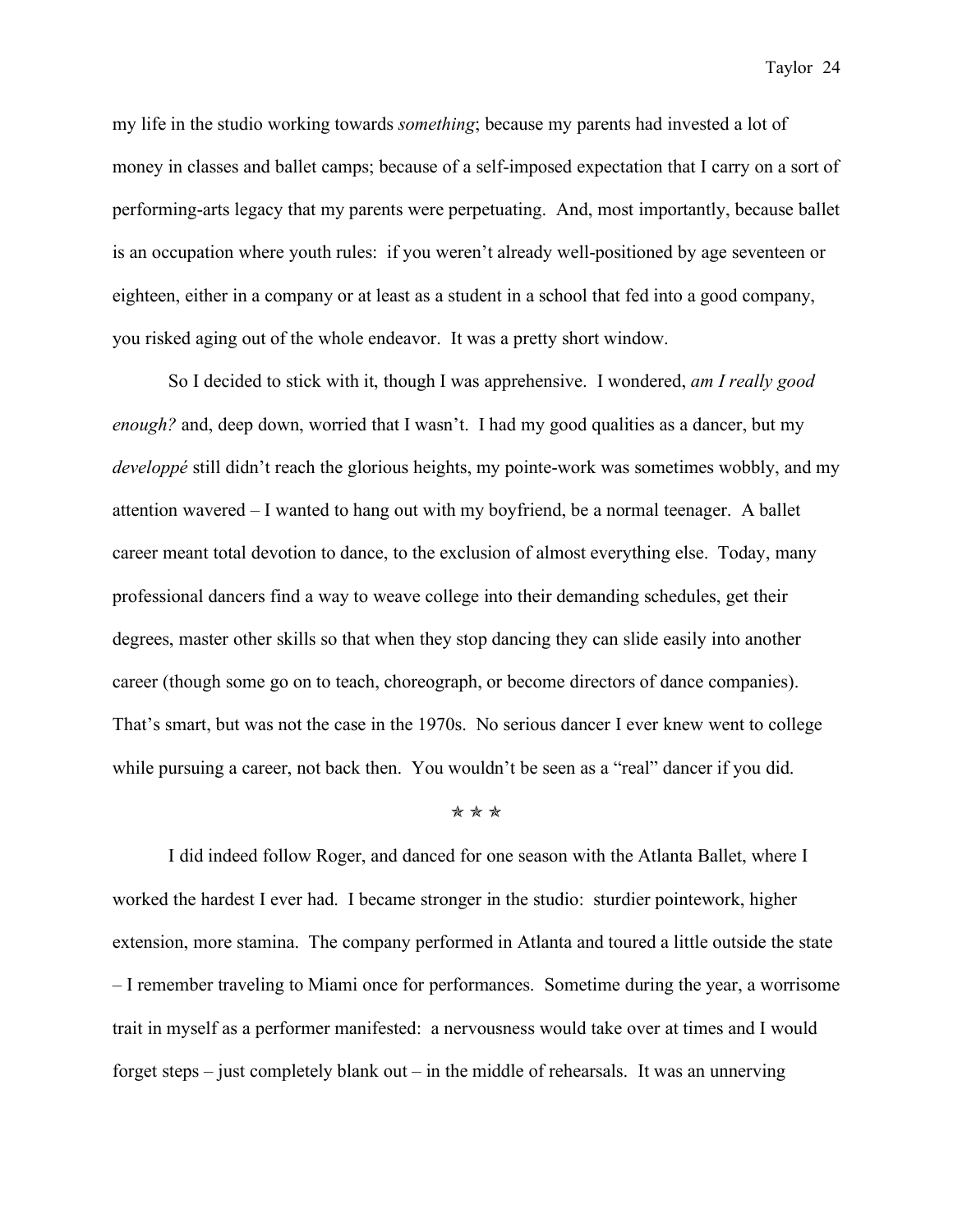occurrence that I don't recall ever happening in performance, but it chipped away at my selfconfidence.

I stayed in Atlanta for a while longer after the season ended, living with my boyfriend whom I'd met during my time there. But I decided to leave and reassess the whole "ballet-ascareer" thing – that need to step away from something in order to see it better. I don't remember much about what I was *feeling*, just that I wasn't sure whether to continue, or whether dance was right for me. I went back West and settled in San Francisco, a city I'd fallen in love with while living there briefly before Atlanta. I took classes at the San Francisco Ballet School to stay in shape, and thought about my future in dance. I was all of twenty years old – by most standards, still young; in the ballet world, approaching middle age.

#### ✯ ✯ ✯

Meanwhile, my mother was conspiring with her best friend, Isabel Brown, a former dancer with American Ballet Theatre, to get me to New York. Isabel was the wife of my old teacher, Kelly Brown. They had divorced, and Isabel had wasted no time moving from Phoenix back to New York with their four children, three of whom went on to dance with ABT themselves (her daughter Leslie would later appear in the movie *The Turning Point*, loosely based on the Brown family).

Isabel lived in a spacious apartment on the Upper West Side of Manhattan with her elderly mother, young son and one of her daughters (both of them ballet students). She acted as a kind of den mother, renting out a room with bunk beds to young dancers who needed a place to live. She and my mother thought that if I was serious about dance, New York was the only place to be. They were right, of course. New York had the best schools, the best companies and the most opportunities. Riding the momentum of my newfound strength in the studio, and with the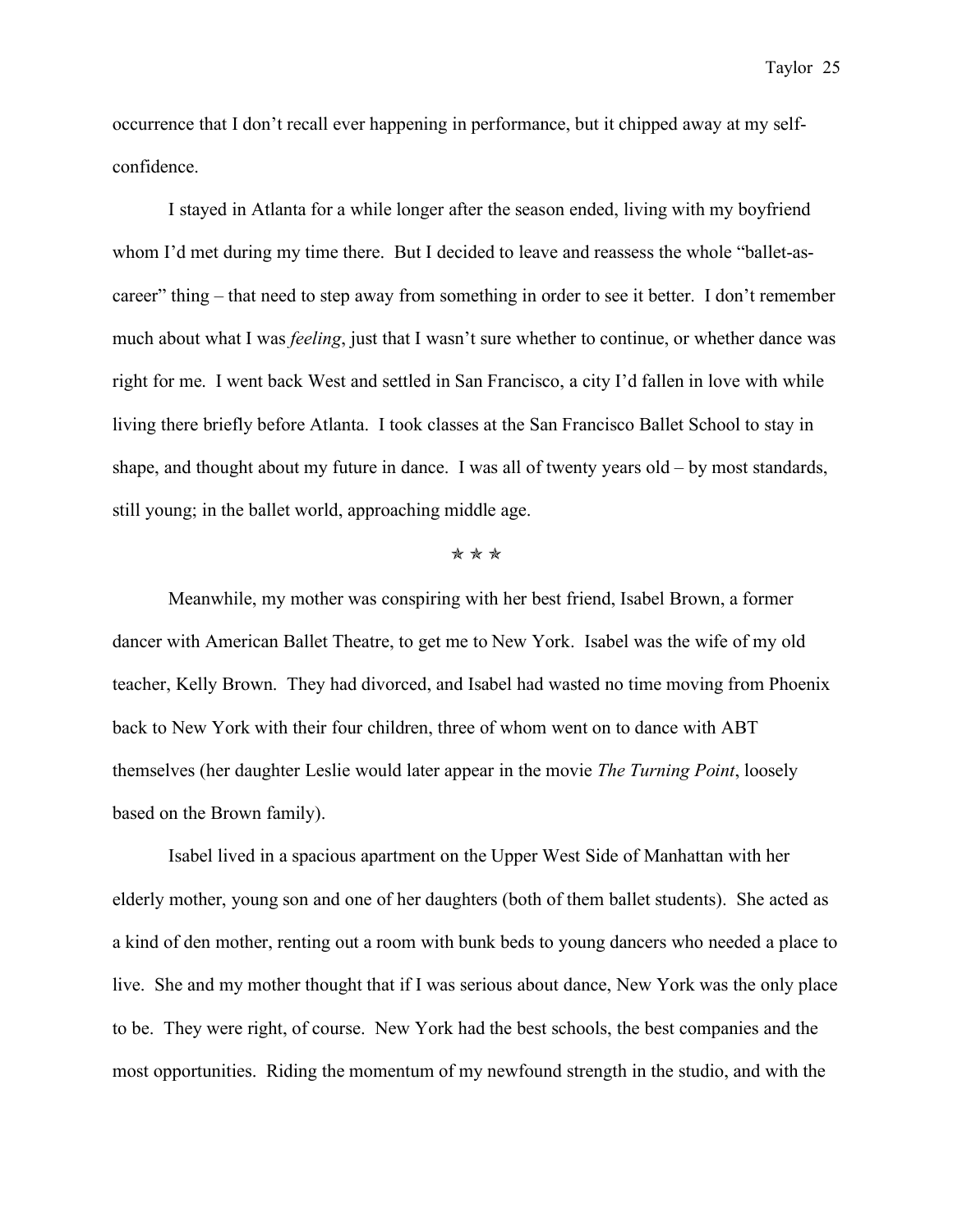support of my parents and Isabel, I decided to take it up a notch and go to New York, the holy grail for any dancer hoping to "make it" in the big leagues. I packed my bags, said goodbye to my beloved San Francisco, and headed east. Isabel had a bed waiting for me.

### ✯ ✯ ✯

*New York City, mid-1970s*: Andy Warhol, the beginning of punk rock, Patti Smith, the Ramones, disco, the New York Dolls, the Talking Heads, the Apollo Theater, the pre-AIDS gay club scene, photographer Robert Mapplethorpe, a crime-ridden Times Square. Amazingly, I wasn't paying much attention to any of it. My reason for being in New York was ballet, and that was my sole focus, at least in the beginning.

The dance scene was exhilarating. American Ballet Theatre, New York City Ballet, the Joffrey Ballet, Dance Theatre of Harlem, Martha Graham, the Harkness Ballet, Alvin Ailey American Dance Theater, Broadway shows. I stayed for only half a year, but it was a heady time. I took classes at ABT, auditioned for scholarships at Joffrey and Harkness and for a spot with the Alvin Ailey company, where I made sure to stand in the front row so Judith Jamison, the tall, magnificent star of the company, would see me.

Many auditions yielded no offers, but I pressed on, because there was always another one. Looking back, I realized I was not confronting my shortfalls as a dancer, nor being honest with myself about what was realistically within my reach. I held tight to my good traits – nice legs and feet, good *port de bras*, a musical ear, a lyrical quality – and pushed the weaknesses aside. My experience at the Harkness studio should have awakened me, but it didn't.

My audition there, for a scholarship to the school, consisted of my taking a men's class one morning, the only time the director was available to check me out. I took my place at the barre, sandwiched between young men of varying ages, muscular, talented, some of them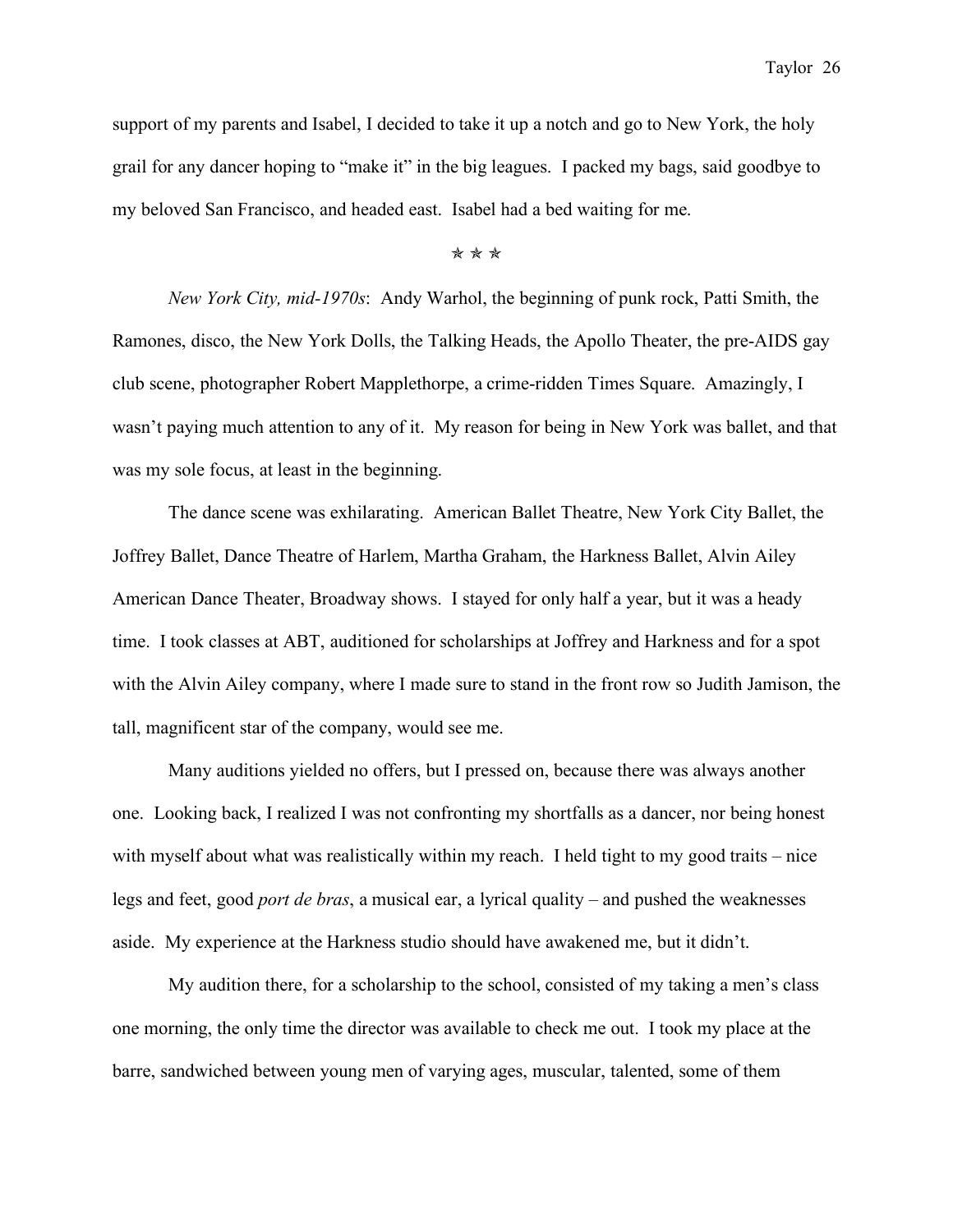company members. It was not a normal audition scenario, but I had no choice. The class was long and grueling, with many more jumps and turns than would be typical in a regular mixed class with women. I pushed my legs as high as they would go, showed off my good feet, my nice arms, my musicality. After the class ended, the director led me into her office.

She closed the door to the small room and sat behind a desk. She clasped her hands in front of her. "You look pretty good, Ellen, generally," she said. "Nice feet and *port de bras*, nice lines. But you should be stronger for the number of years you've been dancing, your legs should be higher, your turns shouldn't be so shaky." She was gentle, as I recall, and I nodded in agreement, not really knowing what I was agreeing with. A part of me knew she was right, but another voice was all *nah, no big deal, I can fix that, work on that, like I did in Atlanta*. I thanked her and left the building, walked along the congested Manhattan sidewalks, pushing back the tears and swallowing down the lump in my throat. I thought I'd done well in a tough class; I was sure she was going to offer me a scholarship at the end of it. *Oh well,* I thought. *An off day.* I was still not comprehending the disconnect between the quality of dancing I *thought* I was doing, and what others were actually seeing. Maybe I was in denial; maybe I was holding out hope that the next audition would be *the one*. Maybe that's the only way I could go on.

## ✯ ✯ ✯

From a young age, my dance education encompassed more than just ballet. Through the years, I studied, in no particular order, flamenco, Hindu, jazz, character, and modern. I was no different from most dancers in that regard – ballet choreography is comprised of many different styles and influences. With flamenco, I learned to play castanets and throw my shoulders so far back I felt contorted. Hindu introduced me to *mudras*, sacred hand gestures that symbolized different feelings, so I learned not just a way of dance but also got a glimpse into another culture.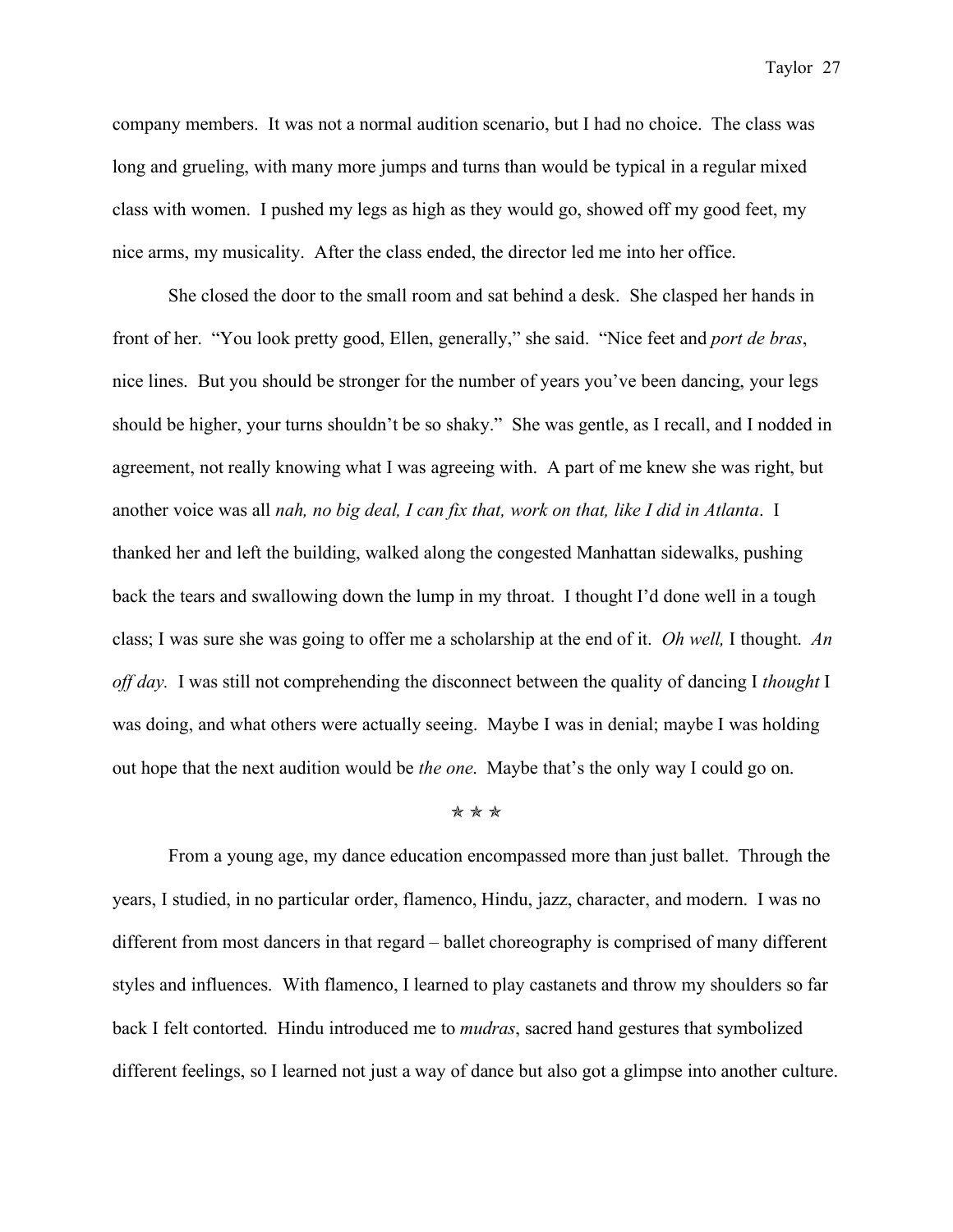I'd had great jazz dance training in Phoenix with Kelly Brown, whose career included a lot of Gene Kelly-type dancing on Broadway and in movies, giving me a solid foundation for what was to come in New York. I took some classes in modern dance, the antithesis of strict ballet training, with its flexed feet, contractions and rounded backs. I saw the value in learning other forms of dance, especially as the lines between different styles got blurrier on the ballet stage.

#### ✯ ✯ ✯

After the Harkness experience, I started to turn my gaze away from straight ballet. I tried out for off-Broadway musicals and began taking jazz dance classes with Luigi (né Eugene Louis Faccuito), where I felt more in my element. I came in with Kelly's training, but Luigi was king of this realm, the master of jazz. He had invented his own style of movement to heal his body after a catastrophic injury, when doctors told him he would never walk again, let alone dance. His style was all slinky coolness, slow-walking steps across the floor, knees bent, arms reaching up, head back, his face nearly rapturous as he demonstrated the steps for us. The music was bass-heavy and rhythmic, soulful and sexy. It was all so different from ballet, and I gravitated to his school, taking most of my classes there. After a few months, a woman from his company offered me a spot on a tour with her and two other dancers. They were heading to Santo Domingo for a three-month gig at a resort hotel, where they would dance five nights a week between other shows.

It was thrilling to get an offer to dance and be paid for it, but something about it sounded a little off, a little tacky*,* and it veered far from my original mission: to come to New York, take classes, audition for companies. My parents encouraged me to go for it if I wanted to. After much thought, though, I decided to turn the gig down and stay put. Dancing between shows in a hotel was not exactly the vision I had for myself as a dancer, a sentiment that, in hindsight, was a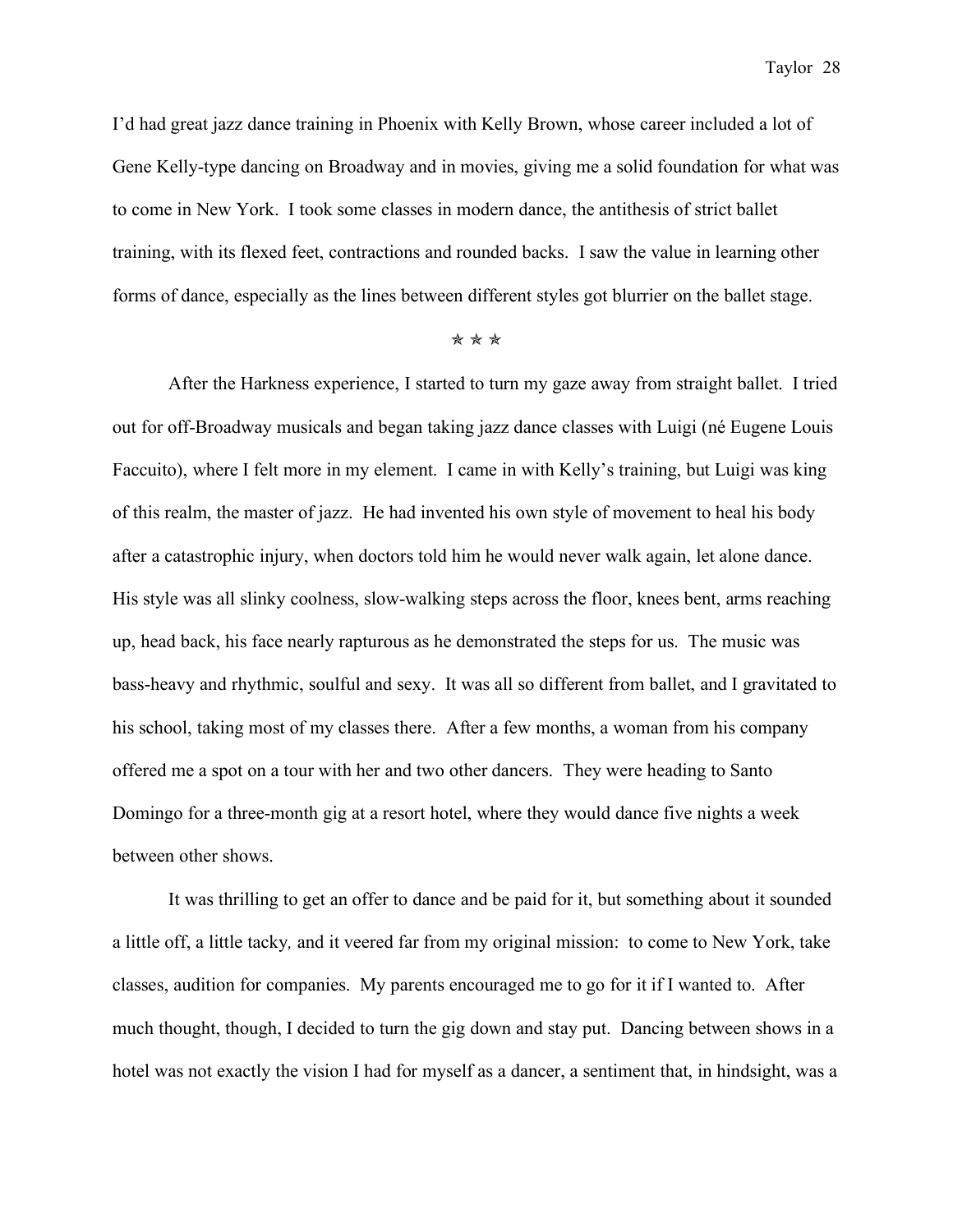bit of ballet snobbishness on my part that ended up not serving me well. I didn't have the foresight, at age twenty, to see the possibility that the job might have led to other – better – opportunities.

Another offer came in the form of a call-back for an off-Broadway production of the musical *Carousel*, but I turned that down as well for other reasons: I was starting to hate New York and my living situation there, and I yearned to be back with my boyfriend in Atlanta.

I kicked myself later – who knows where those gigs might have led? Clearly I was better suited to jazz and musical theatre, judging by the offers I got, but I didn't stick around long enough to let it develop. Looking back, I wondered why I kept saying no instead of yes. Fear of success? Fear of failure? I used to say to people, "I have no regrets," heralding it as a personal philosophy, a thing of strength. But, the truth is, I do regret those no's, and will forever wonder how my life might have turned out differently if I'd been just a little more adventurous and more confident in myself as a dancer.

#### ✯ ✯ ✯

My relationship with New York City was dicey. It was all city, all the time, which ultimately I would find exhausting. It was absurdly expensive (in 1970s dollars); on my budget, even going to a movie was a luxury. And the city wasn't yet the "cleaned-up" and safer (some would say less interesting) version of itself it would later become. *Big smelly gray cold pulsating written all over / The rumble of trains / The rumble of drums*, I wrote in my journal. It was gritty and noisy and fascinatingly seedy in places, the weather bitter cold and slushy, the dirty snow piling up on the sidewalks against the city's hard edges.

After months of bunking in cramped quarters in Isabel's apartment with high-school-age girls, I was itching to get out. I scoured the ads and found a violin student from Juilliard named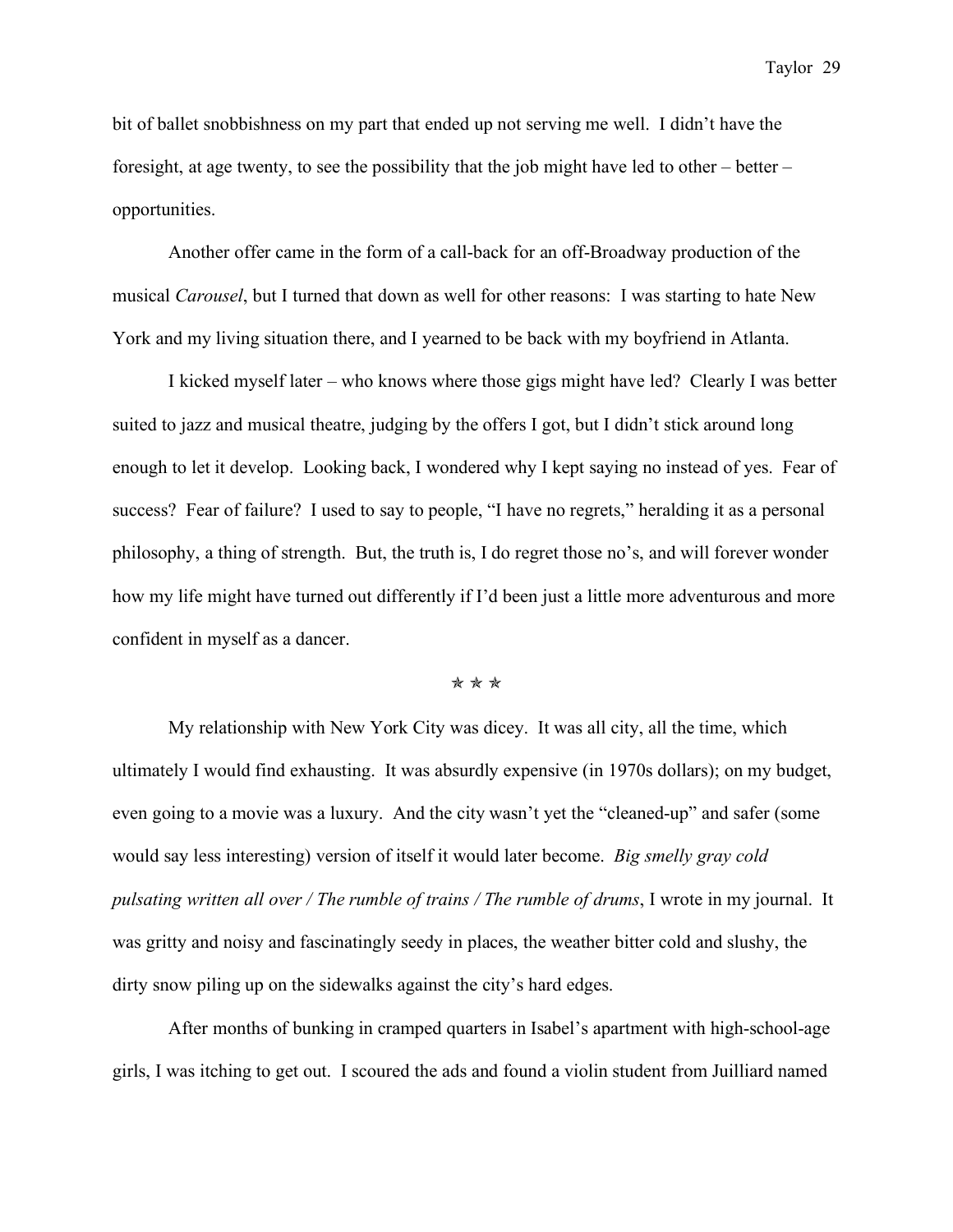Rochelle who needed a roommate. We moved into a residence hotel in midtown, where we shared a cockroach-infested two-room suite, but at least I was on my own again.

New York was intoxicating: centuries of history etched in its old buildings, a quickpaced, vaguely menacing excitement in the streets, a feeling of never knowing what would appear around the next corner. I perfected the "don't mess with me" fast-walk that I was tutored on before arriving (being a young woman alone in big, dangerous New York). The blocks were short and walking thirty of them at a time was nothing, so I explored the city on my feet. I rode the subways, breathing in the creosote smell of the train wheels – such a big-city smell – and was fascinated by the dark subterranean tunnels, the endless entertainment of people-watching. I'd get half-price standing-room tickets to attend performances of the great companies I'd come to New York to be near. Sometimes I stayed after class at Ballet Theatre and sat in the glassed-in balcony overlooking the studios to watch company members rehearsing, occasionally catching dancers like Baryshnikov and Gelsey Kirkland in rehearsal. I soaked it all in, yes.

On the dance front, at almost every audition I found myself competing with stages and studios full of dancers trying out for the same one or two slots in a company or role in a musical. Many of them were very good, and many were better than I was (or so I felt), or had connections I didn't have, or a competitive streak that just wasn't in me. After a while it all started to feel sort of futile. I wondered whether I truly had what it took, as a dancer and as a *person*, to realize the "making it in New York" dream – a dream that required a thick skin, a dream that was beginning to lose its luster. At times, I felt like a prisoner in the studio, stealing glances out the windows during class at people walking down the sidewalk – they looked so *free*. I wondered whether anyone else felt that way, and considered that maybe the studio's four walls wouldn't feel so confining if I were happier doing what I was doing within them.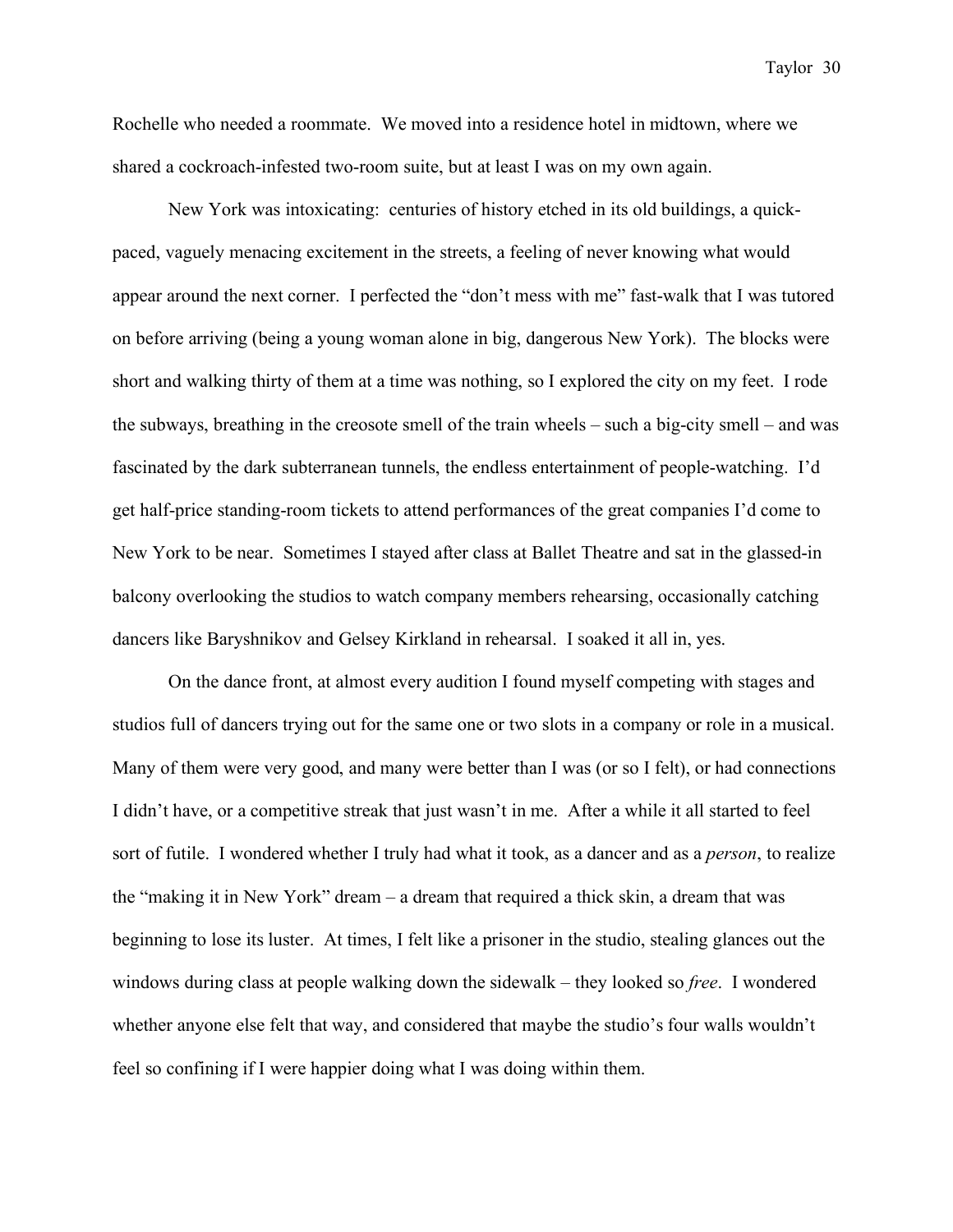It wasn't only about ballet. I missed my boyfriend in Atlanta. I missed the clean ocean air and scenic vistas of San Francisco. I felt a little aimless, and the city's crowdedness and intensity were beginning to wear me down. *Maybe this isn't what I'm supposed to be doing with my life,* I thought.

I talked with my parents, and Isabel, and made the decision to leave New York. And wouldn't you know it? My last night there was magical, the kind of evening that makes you want to stay in a place. My bags packed and the plane ticket on my dresser, I went out with a friend. I don't remember who he was or how I knew him, but we spent a few hours talking and laughing in a cozy café, a glassed-in atrium adorned with hanging ferns (*so* seventies), soft music whispering from unseen speakers, the wintry world passing by outside the windows. The lit-up city looked beautiful, the New York of a Woody Allen movie. I thought, "I could *like* it here. Maybe I should have given it more of a chance." But it was too late; the plans were laid and my course was set.

I rejoined my boyfriend in Atlanta but ended up not staying very long after all. He was close to thirty years old by then and wanted to settle down, maybe get married; I had just turned twenty-one and was nowhere near ready for that. So I returned to San Francisco, where I would live for the next fourteen years.

✯ ✯ ✯

Back in San Francisco, I continued taking classes and met a woman named Katrina, who'd started a small performing group that she asked me to join. We'd put on shows in artists' lofts and similar spaces, something that was popular in the city then. Our style was a mixture of jazz and ballet with a bit of "showgirl" thrown in – maybe what I would have been doing in Santo Domingo if I'd gone. After a year or so, we disbanded and my attendance at classes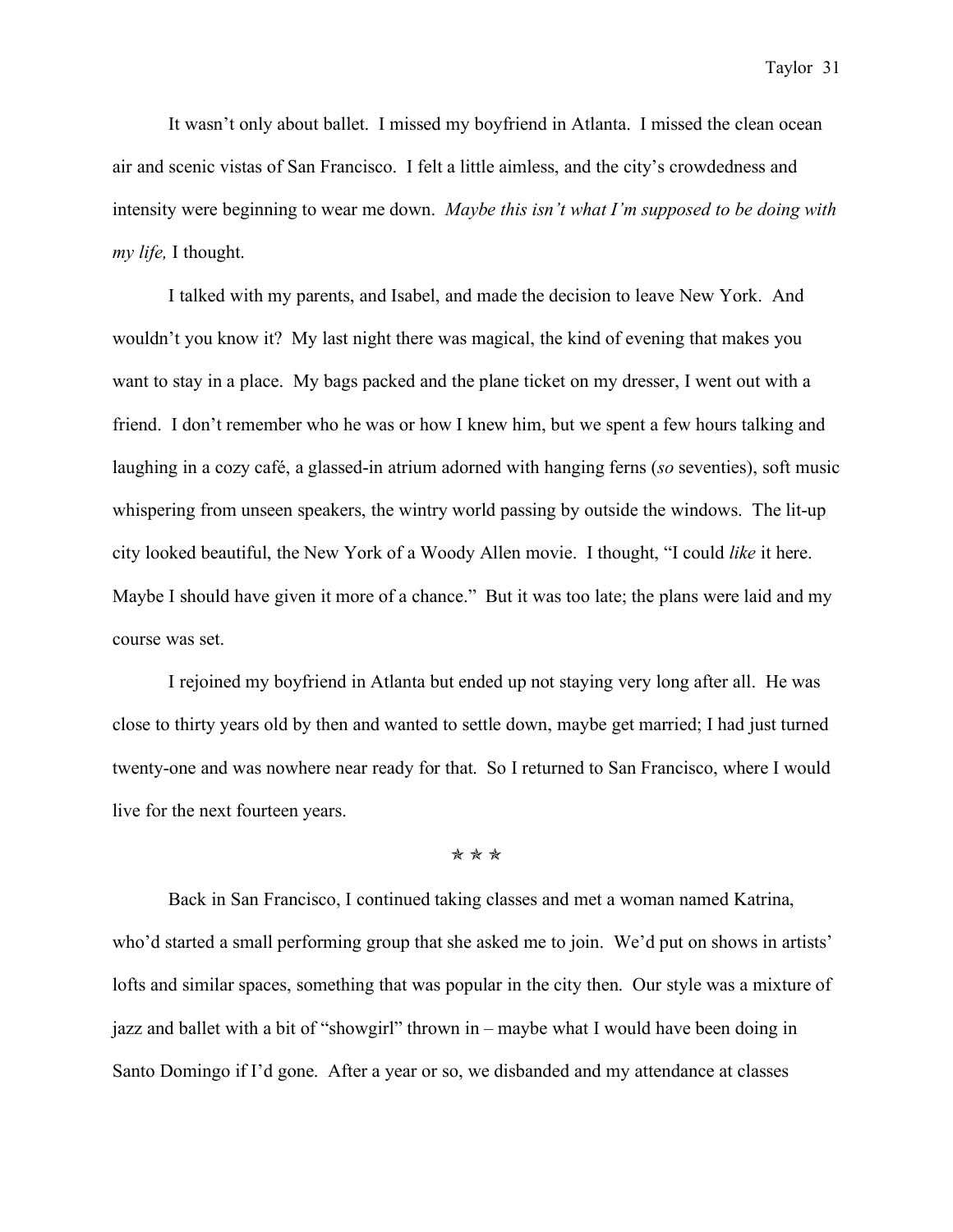tapered off, and I gradually eased out of the dance world in my mid-twenties. I had to make a living, and with no college degree or other credentials, I worked at a potpourri of jobs, finally ending up at a small law firm, where I learned the legal-assisting and paralegal ropes and later started my own business as a freelance legal assistant. I began taking college courses to start building credits towards a someday-degree. My beloved ballet companies always included the Bay Area on their tours, so I went to performances of ABT, Alvin Ailey, the Joffrey, and whoever else came to town, in addition to our own excellent San Francisco Ballet.

For years, it was painful to be in the audience watching instead of onstage dancing. "*Wait*!" I wanted to shout at the performers."I'm one of *you*!"It dredged up old feelings: *didn't try hard enough, not competitive enough*. It was hard to let go of a version of me that had been my identity since childhood.

But as I got older, into my thirties and forties, past the time I'd be dancing even if it *had*  been my career, those feelings subsided. I grew into my role as a spectator, watching the dancers onstage with a critical but admiring eye. I grew to appreciate my years of training, and my extensive knowledge of ballet, in a different way, and would write reviews of performances that I'd send to people who were interested (Isabel said I should become a dance critic, in response to one such letter I sent her). Sometimes I'd buy tickets for various friends to one performance or another, wanting to share with them one of my great pleasures in life. I realized that something I *didn't* regret was one minute spent in dance studios – those years shaped me. Ballet became something I could live with comfortably, from the outside, with only love.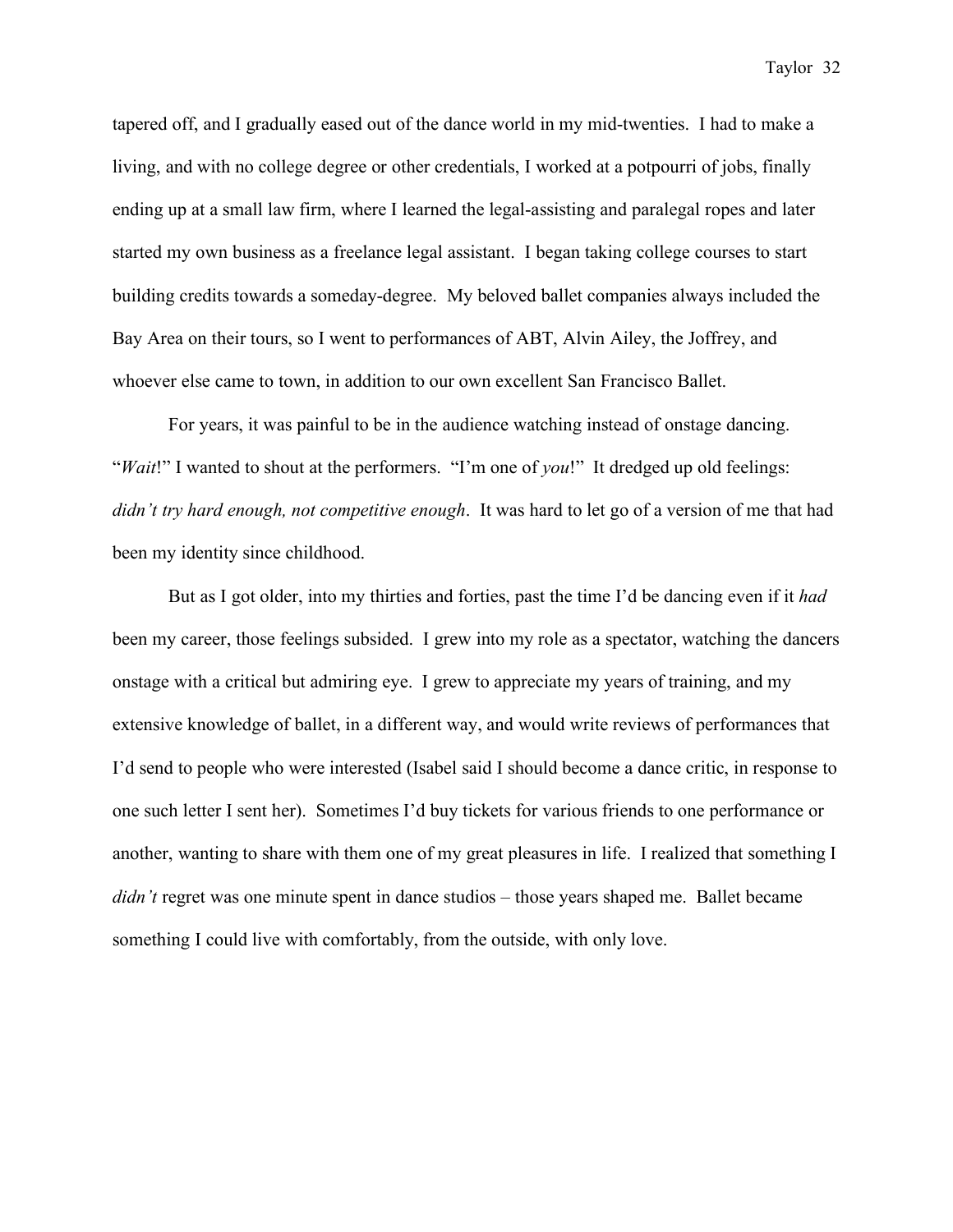#### ✯ ✯ ✯

Over the years I occasionally took ballet classes as an older adult, but of course it wasn't the same. The *feeling* was still there, but my body had changed; I was thicker through the middle, gravity was harder to defy (*I've plié'd and I can't get up!* I would joke). Time is a cruel reminder that the window for highly physical endeavors, such as dance and sports, is short indeed.

Now, I dance only in my dreams, where I am magnificent: whipping out four or five pirouettes in a row, on pointe, strong and sure, my leaps high and effortless, my legs up around my ears, everything brilliantly executed. In real life, I can still place my arms in precise ballet position, my fingers angled just so, the way they always were. I pull myself up straight, feel my neck long, my muscles stretched and limber. My feet still have high arches that curve when I point them, and I catch myself standing in first position at the kitchen sink, my feet turned outwards, while doing the dishes. It's not something that ever leaves you, this gift of dance, this special physical vocabulary, even long after you've stopped doing it. I will always be a dancer.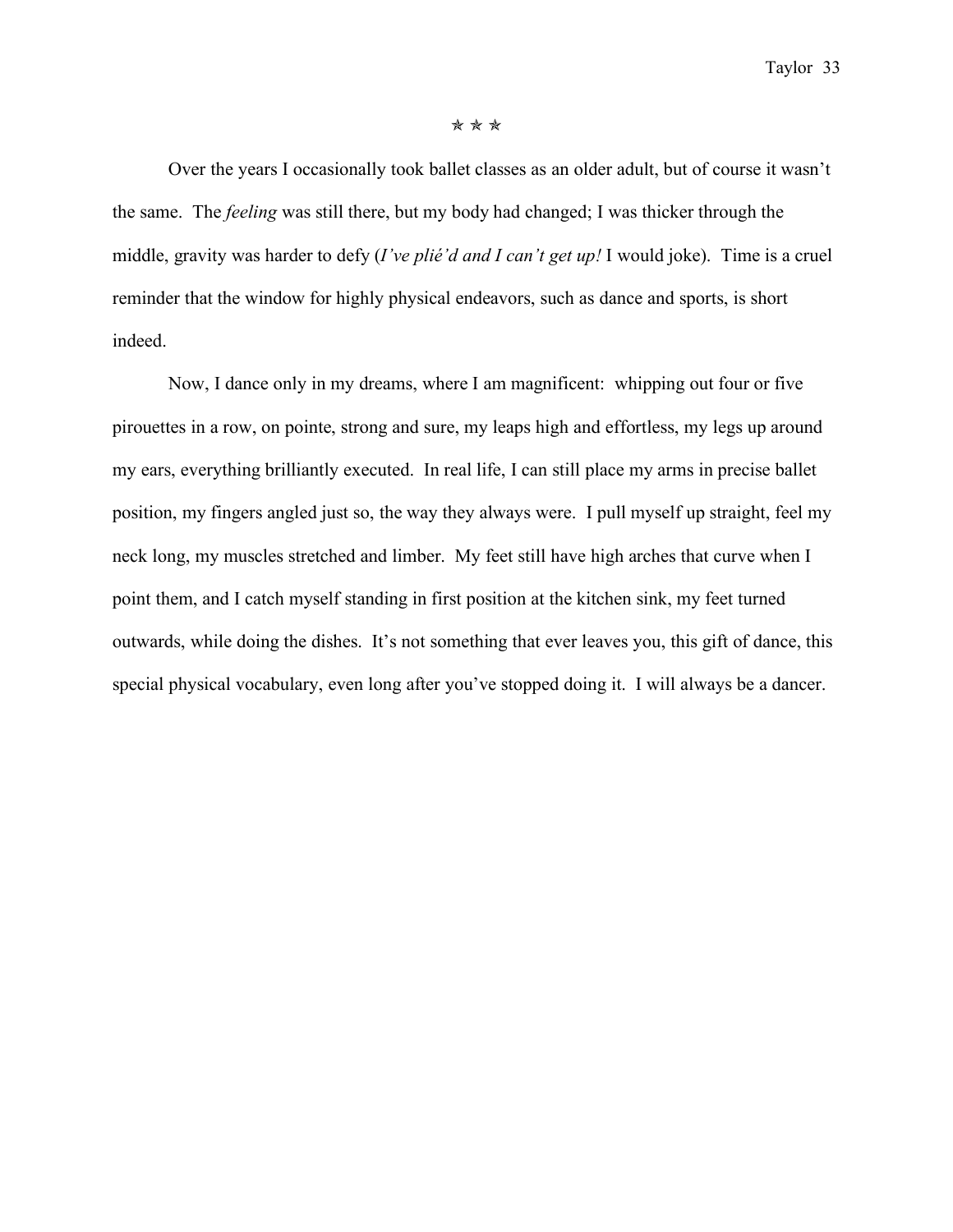#### Our Truest Selves

#### *Hannah*

She's five-foot-three, a wiry blonde, funny as hell, with a lightningquick wit and a gift for humor: spot-on imitations, a roster of characters who don't hold back, spouting their opinions at the drop of a hat. She's a petite young woman who was often mistaken for someone much younger (a constant irritant in her teenage years: she didn't *care* then that she'd appreciate looking forty when she's fifty), until she opened her mouth and surprised you with a low-pitched voice, self-assurance and a touch of attitude. She is my daughter, every version of her burnished into my mind's eye, from pudgy toddler in overalls, to snug-jeaned teenager with blue-gray eyes not yet wearied by life, to grown woman cooking dinner while we FaceTime. She is my only child. She calls me Mina.

She makes people laugh, a tendency so natural it seems genetic. If there's humor or silliness to be found in something, Hannah's on it – she can't help herself. I think she was born with "improv brain," that ability to trust your instincts, think on your feet, take a risk. I remember when she was around eight, her dad, Tom, and I gave her a stuffed cow as a Christmas gift and she promptly named it "One Percent," her mind going directly to the type of milk we bought. She was recruited into a teen improv troupe in Providence at thirteen, and performed improv comedy through her freshman year in college. We've seen her countless times

*The Don (done in a perfect Marlon Brando rasp), rubbing his chin thoughtfully as he contemplates how he'll off his insubordinate flunky; Chipmunk, who observes the world from an inch off the ground but sees right through you; Penelope, a precocious eight-year-old who knows everything, and makes sure you're aware of that.* 

*Sometimes as a teenager she would question her own sense of humor. "Am I weird?" she would ask. "No," I reassured her. Then I'd correct myself. "Yes, you're wonderfully weird."*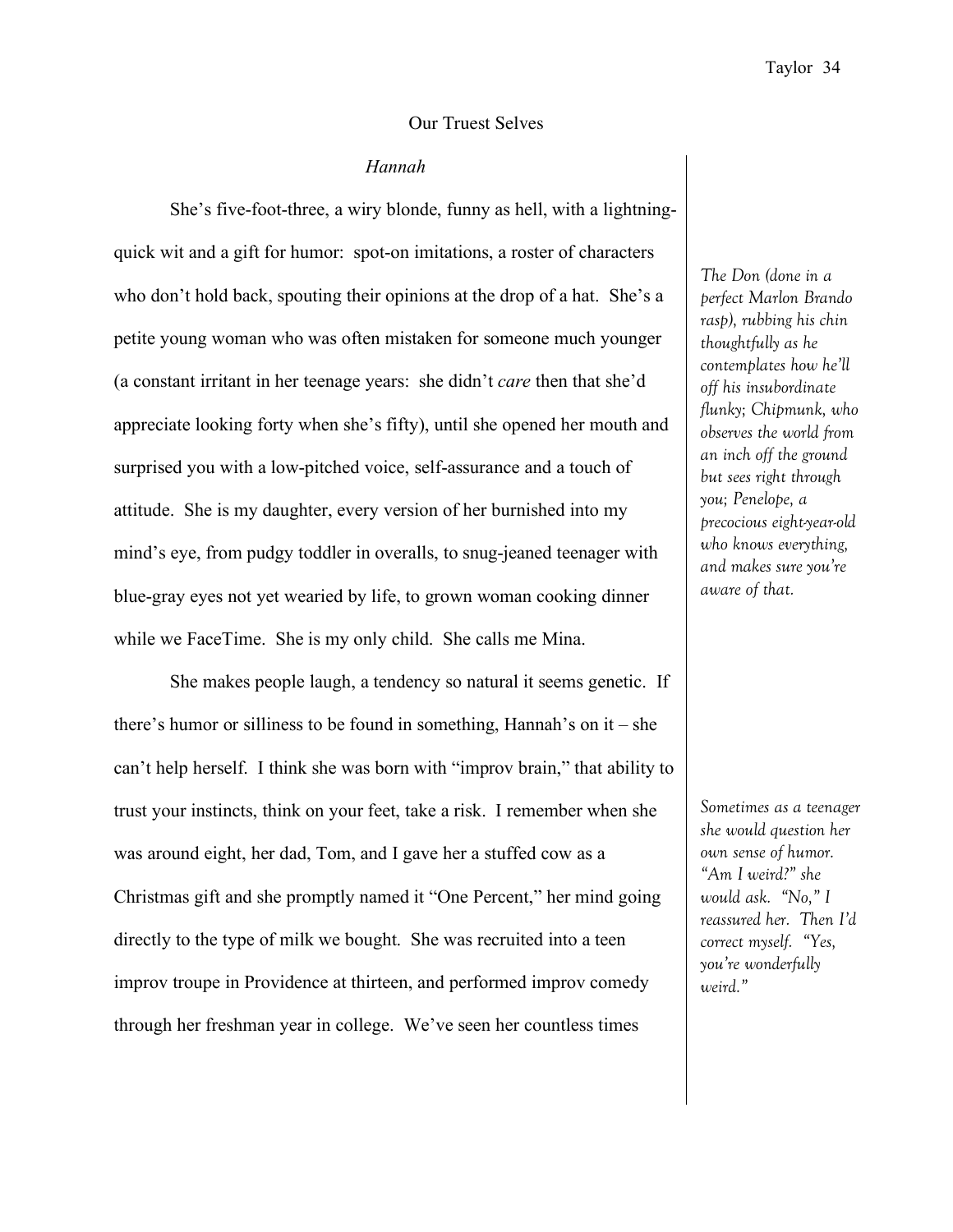onstage, watching her make instantaneous decisions about character and dialogue, a decisiveness we didn't know she possessed.

She loves to sing; it's another talent, a gift, at times an emotional ballast. She inherited her musical ear, I suspect, from both sides of the family – many musicians among us. Her voice is soulful and strong, from clear high soprano to husky-voiced renditions of jazz standards. She spent years on risers in school choruses and choral ensembles, in a cappella groups and theatre productions, in voice lessons learning to shape the notes, find the perfect pitch, finesse the phrasing. She studied piano and violin, but her voice won out as the instrument of choice. Later, she gravitated to gospel, and joined her college's gospel choir; their raucous, joyful performances still ring in my ears.

In Southern California, where she now lives, she joined another gospel group, who put on their Spring 2021 concert virtually because of the pandemic. Tom and I watched as thirty faces in little squares on our computer screen made rousing music together, each of them having recorded their parts separately. There was our daughter's face, her voice, her joy in doing something she loves, shining through.

#### ❖

## *The Brothers*

Hannah is, practically speaking, an only child. She has two halfbrothers, Pablo and Gabriel, with whom she shares a father, but her childhood connection with them was sporadic at best. The boys' mother

*Gospel music: centered on Jesus, on faith, on believing. Is it disingenuous to love the music yet not completely espouse the scripture from where it springs? Gospel touches me deeply, as I think it does Hannah. For me, and maybe for her, the music itself is religion.*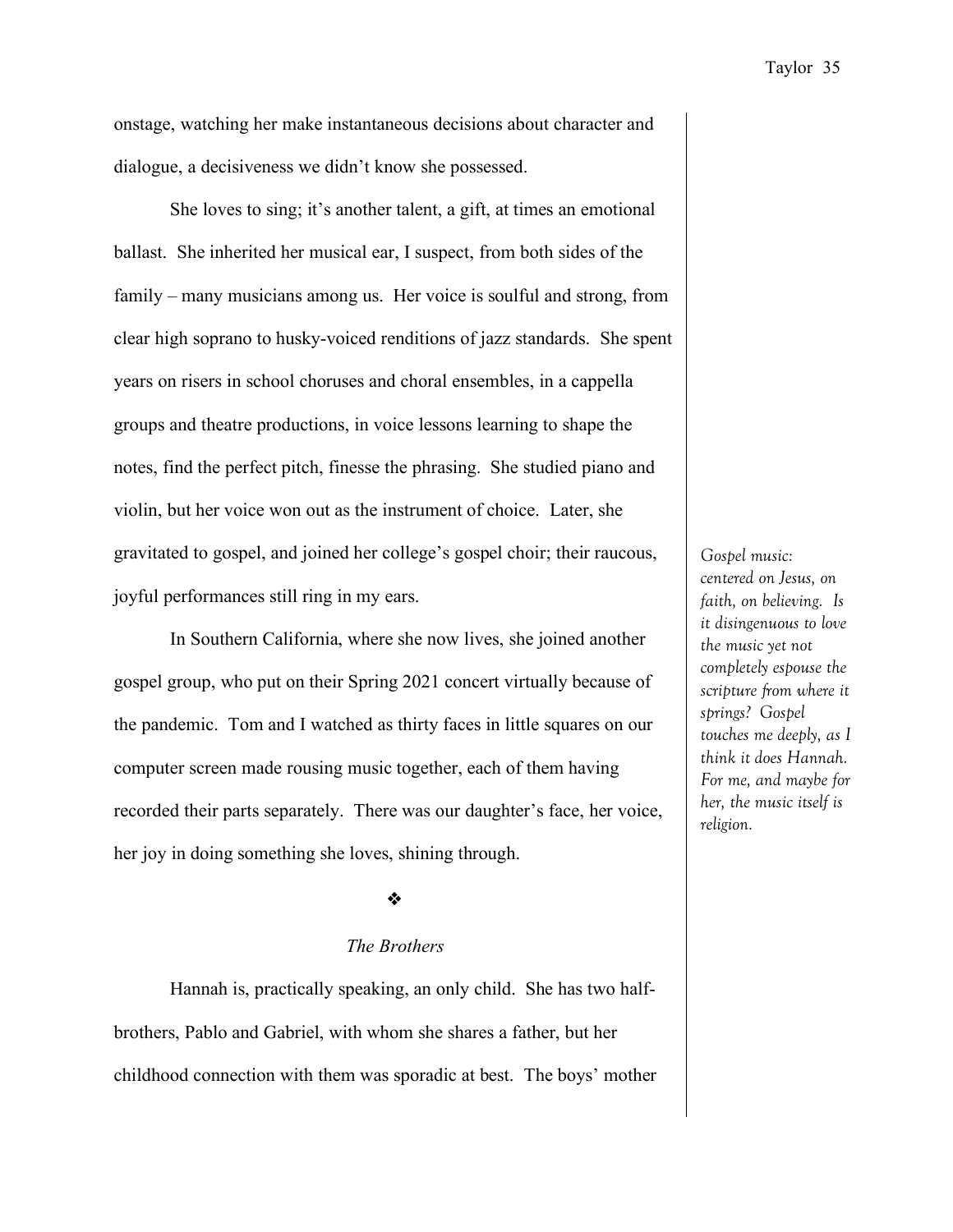had absconded with them to Brazil, her native country, immediately after her divorce from Tom, right around the time I met him. He would not see his sons again for three years, despite his exhaustive efforts to locate them. By the time he finally learned where they were, and traveled to Brazil to reunite with them, we were married and I was five months pregnant with Hannah.

Aside from a year during Hannah's childhood when Pablo, then nineteen, lived with us in Seattle, the boys' visits were intermittent, their lives toggling between the U.S. and Brazil until adulthood. Sometimes their stays with us were tumultuous, father and sons struggling to rebuild their fractured bonds, to make up for the time they'd lost. The boys were unsure how to relate to their new little sister, and I think they didn't quite know what to make of me, or what we were to each other, a feeling that was mutual. To them, I was probably just their dad's new wife; to me, they were boys who did not need another mother, and I was not sure how to relate to them, or which role I should fill. I was glad they were safe and back in Tom's life. They had been through a lot, and so had we; I tried to be the adult, but it was hard to know where to begin.

Hannah's brothers are grown men now with families of their own, Pablo in Seattle, Gabriel in New York City. Sadly, Pablo chose many years ago to estrange himself from his family of origin, but Gabriel is very present in our lives. He is attentive to his aging father, and has forged

*Before I met them, I worried what they would think of me. Would they resent me? Resent the fact that their dad had moved ahead with his life? They were ten and thirteen when they were taken – how do kids assimilate emotional trauma at those ages? I did not know – and still do not know – the answer.*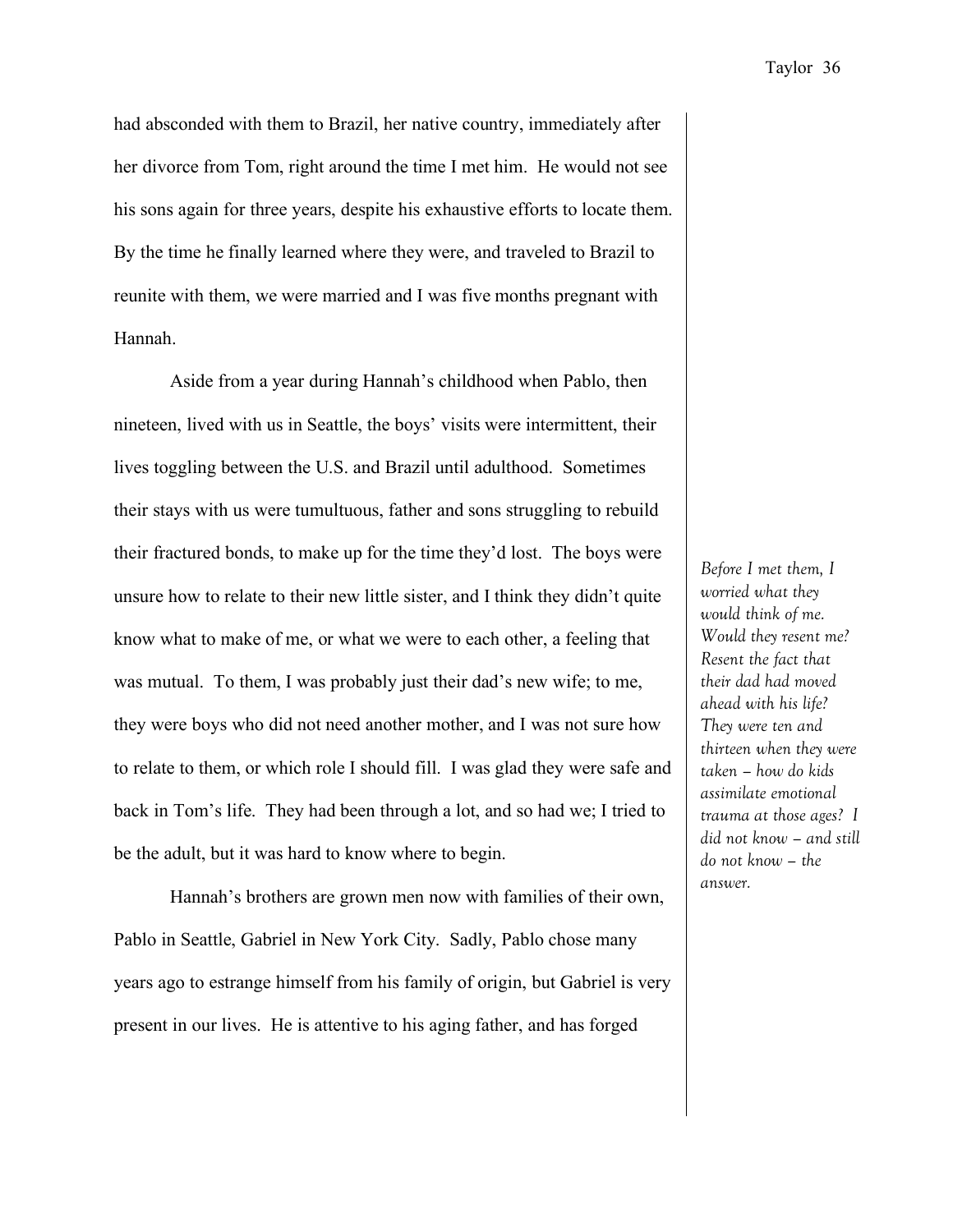relationships – slowly, slowly, over the years; these things take time – with Hannah and with me.

❖

So it was, for the most part, just the three of us – Hannah, her dad, and me, a tight little unit, a triangle, that sturdiest of geometric shapes. But three can be a challenging number. Sometimes Tom and I would present a parental front on matters of discipline, for example, leaving Hannah to advocate for herself without the camaraderie of a sibling, someone else to huddle with, compare notes with.

Sometimes Hannah and I were the twosome, doing things we enjoyed without Tom – shopping, going to a play, having a beach day. And sometimes, Tom and Hannah would pair up, go all father-daughter on me, planning a bike ride to which I was not invited. (Father-daughter was not always smooth sailing, though, as when two people are so much alike they drive each other crazy. *But that's a whole other essay*, as writer Jo Ann Beard might say.) I did not take offense at their separate plans; we all recognized our unique relationships with each other, and we always returned to the solid core of the three of us.

As an only child, Hannah learned to argue pretty effectively with the adults in the house, to make points and counterpoints, and in fact went on to become a member of the debate team all through high school. "You should think about going to law school," her dad would say in the middle of an argument after Hannah had come back with some irrefutably good

*I gravitated to her, because she is a radiant planet with a strong orbital pull, my only child, my best companion.*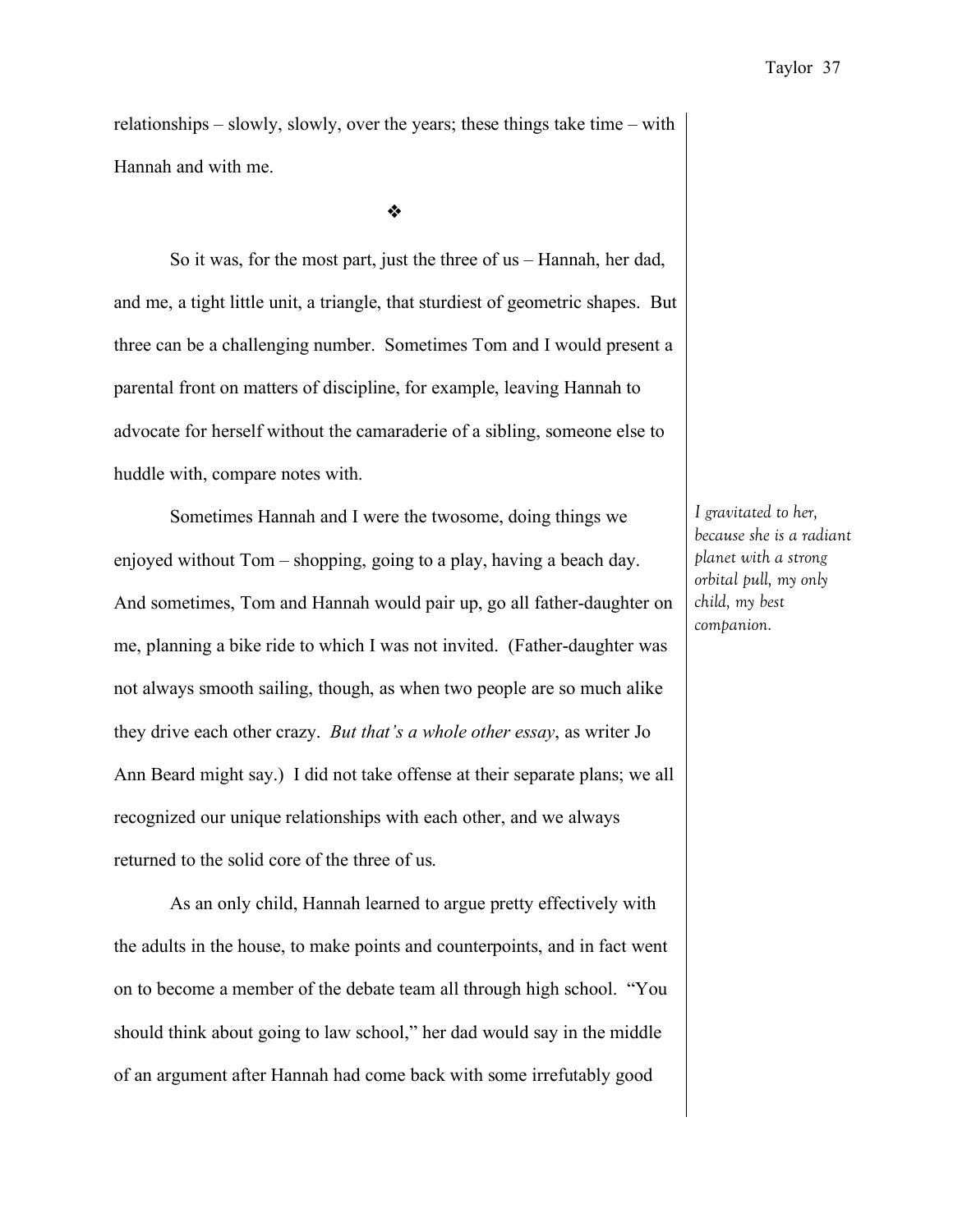point. Perhaps her only-child status was unrelated to this skill, but I believe she developed a certain set of muscles in her interactions with people because of the family dynamic that springs from one child living with two willful, articulate and sometimes prickly adults.

#### ❖

## *The Parents – a Little Backstory*

Tom is sixteen years older than I – not quite a generation, but enough of a gap that we grew up in different eras. When I was eight years old and in third grade, he was already in law school. When I was a young adult in the late 1970s and '80s, living a free-spirited life in San Francisco, he was in his forties, married with two young sons, practicing law. We were always in different worlds. Down the road, that mattered.

On the last day of  $1991$  – about two years after we met – we got married by a judge on the walkway alongside Seattle's Fremont Ship Canal, with ducks and kayakers gliding by in the late-morning sun. Our only guests were my parents and two close friends, the married lawyers Tom and I worked with.

The first years of our marriage were good ones. We built a life together in our little house in a hilly neighborhood of Seattle that overlooked Ballard, the Scandinavian district. We had a big backyard where we planted a massive vegetable garden, and I learned how to stake tomatoes and grow zucchinis the size of baseball bats. I formed an uneasy alliance with his irritable black-and-white cat the boys had named Stormy.

*The age difference bothered me at first, but as we grew to know one another my discomfort with it dissipated – he was just Tom. By the time we married, it was pretty much a non-issue. The "different worlds" thing was more cultural than age-related.*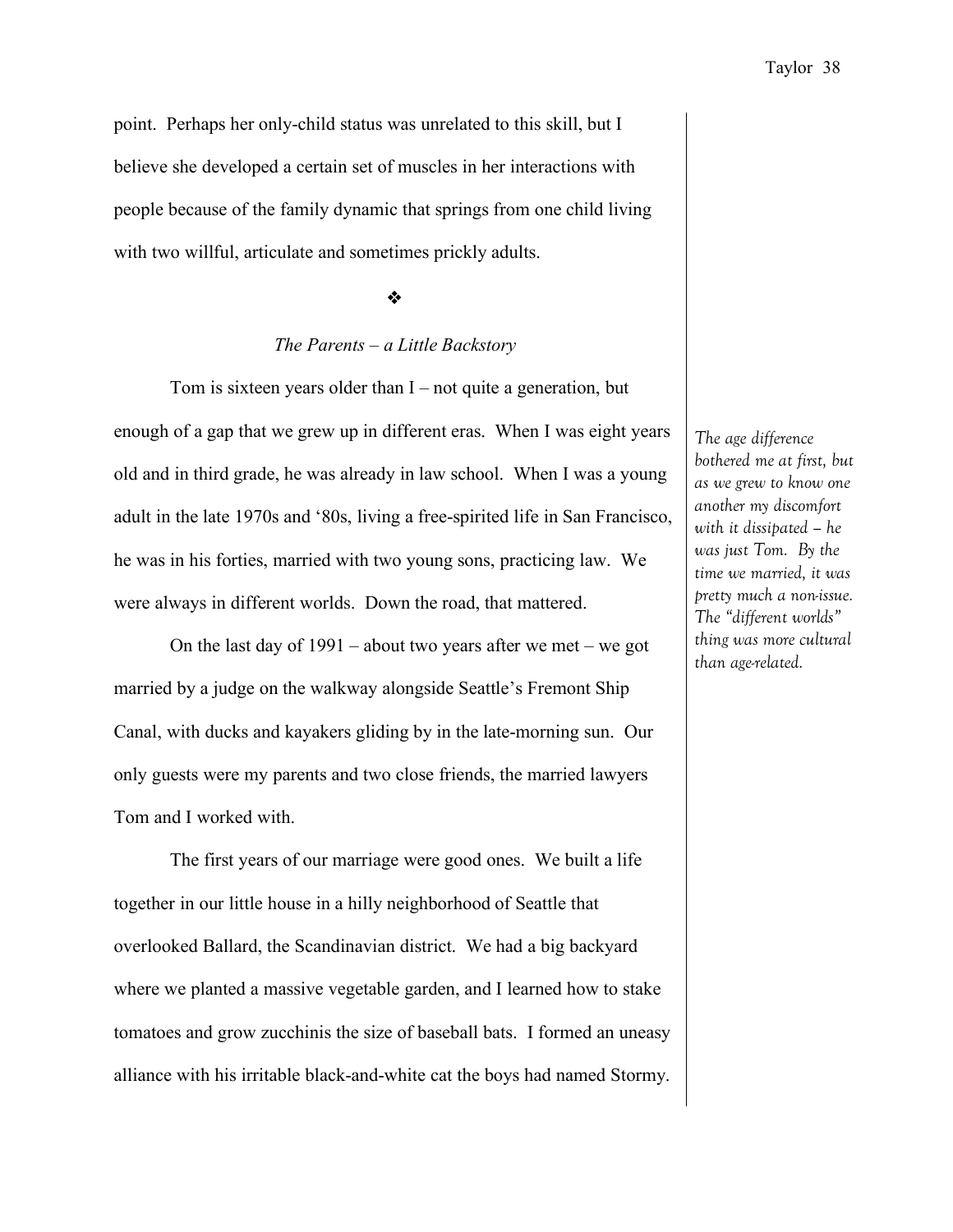Tom was a prolific and inventive chef, and did most of the cooking, which I loved and other women envied. We had a small wooden deck that looked out over the garden, and the spread of the city beyond, and the snowdusted Olympic mountains in the distance.

He maintained a solo law practice while I worked at various jobs; at times, we barely squeaked by financially. But we raised our little daughter in a neighborhood where everyone knew your name, where the people around us were friends, not just neighbors. We lived there until she was seven, when we moved to Louisville, Kentucky, where Tom had accepted a job in research integrity at the University of Louisville.

A couple of years later, Tom's job lost its state funding, and we moved to Rhode Island at the suggestion of a relative. It was after that move that I started to feel a discontent with my marriage, one that settled into my bones. Certain sides of Tom's personality grated. He was inherently argumentative and confrontational. He could be testy with strangers, like store clerks who didn't know how to answer his questions, or people who told him he must do something a certain way (but *why?*  he'd ask). He pushed people for answers, challenged them on their motives, drilled down a couple of layers past most people's comfort zone – good qualities for a detective, or a lawyer, or an investigative journalist, but not easy qualities to live with day to day.

His contrariness bothered me. I believe in the old adage, "you catch more flies with honey," and tend to go with the flow, be overly

*Stormy, picking his way delicately through the overgrown garden, his paw batting at basil leaves. Hannah, age three, sitting in a patch of late-afternoon sun on the deck's rough-hewn wood, clutching a sippy cup, laughing at the cat. The patch of light sliding slowly off of her as the sun sinks behind the distant mountains.*

*Louisville – so different from Seattle – where a sultry steaminess would settle in after a summer rain; where the gentle, near-South accent of the people grew on us after a while; where the lush, green, horse-country hills were as beautiful in their own way as the craggy mountain peaks of Washington. I loved my job at the University's school of music and was sorry to leave.*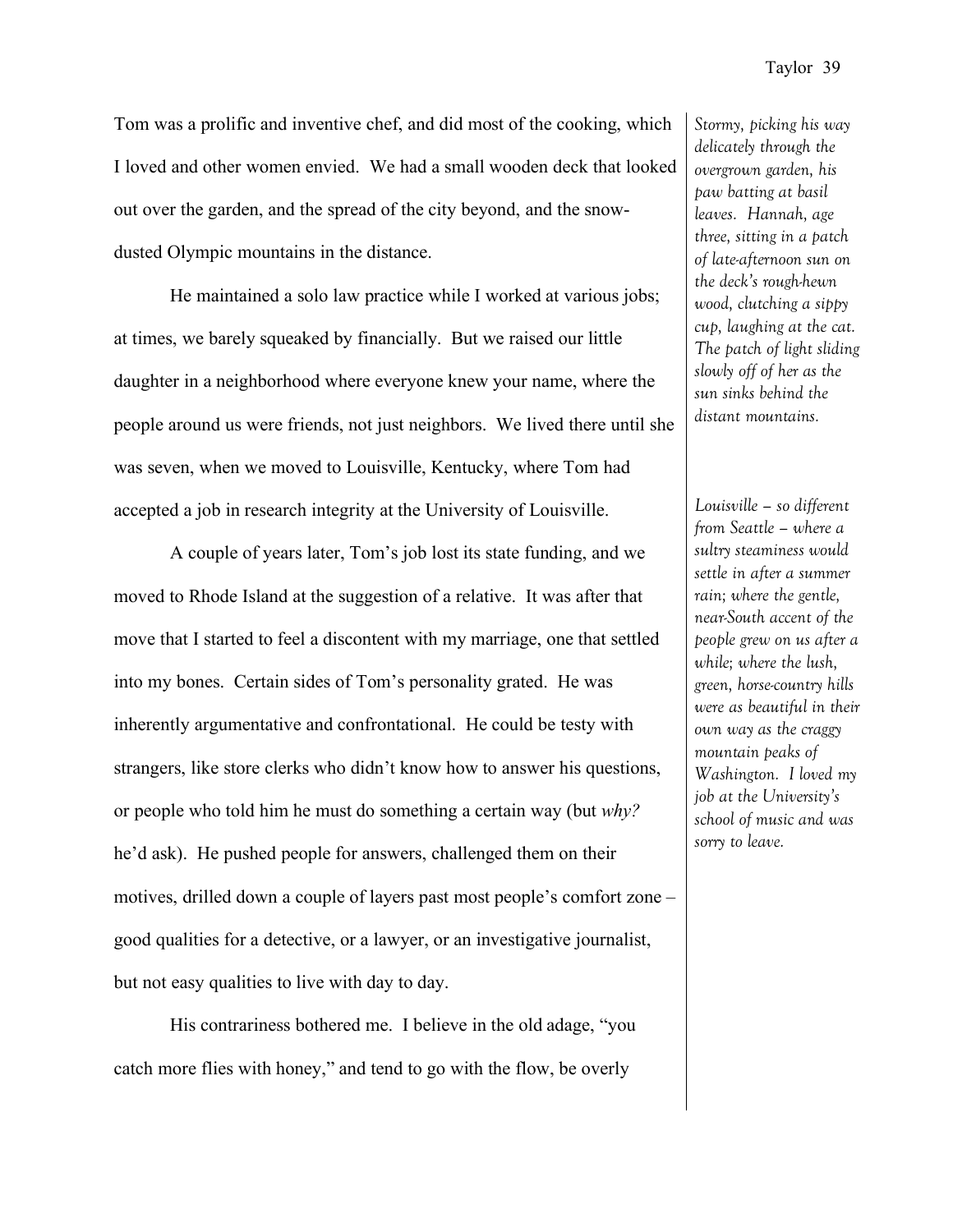courteous with strangers, get what I need by appealing to people's natural instinct for kindness. Our ways of relating to the world at large were, and are, quite different. He was not a very good listener, something he admits. We bickered a lot.

Some of the discord rested squarely on my shoulders. I missed the old me, the young woman who used to sing along in her San Francisco apartment to Joni Mitchell, Stevie Wonder, David Bowie and Chick Corea and Joe Jackson and Curtis Mayfield, the music that made me feel alive. It was a side of me I didn't share with Tom, didn't feel he'd understand – it wasn't *his* music, *his* era – and if I tried, he didn't seem interested (*could you turn that down, or off?*). Yet, to me, that girl felt like my truest self. "We're mismatched," I would say, or "our chemistry isn't right," or – the one that he always refuted – "you don't know the real me." *I know you better than anyone*, he'd say.

I became easily irritated and impatient with him. I abhorred his facetiousness, a tactic he employed often and claimed to have learned from his alcoholic father. My predilection towards autonomy took over at times; I didn't feel the need for his input or help: *I am self-sufficient*. I didn't always comprehend the unspoken contract between committed couples – that each seeks the input of the other for important decisions – reflecting a self-centeredness that is one of my own inherent and not very "couple-y" traits. He reacted to these qualities in me, and I reacted to him and he would react to my reaction and we'd end up in an absurd argument

*But before I go further, know that there is much good, much that we share: a love of language, of stories; we invented our own words, made our own silliness, channeled our pets. He reads to me at the kitchen table – lines from a novel, or an interesting magazine article he came across. He sometimes recites, from memory, a poem by T.S. Elliot or W.B. Yeats. He is smart and curious and ponders life's questions the way I do. Our core values are aligned – decency, respect, personal integrity. I can come to him with anything, literally cry on his shoulder – he is there. These are the things I hold close, things that will never alter, things I can count on.*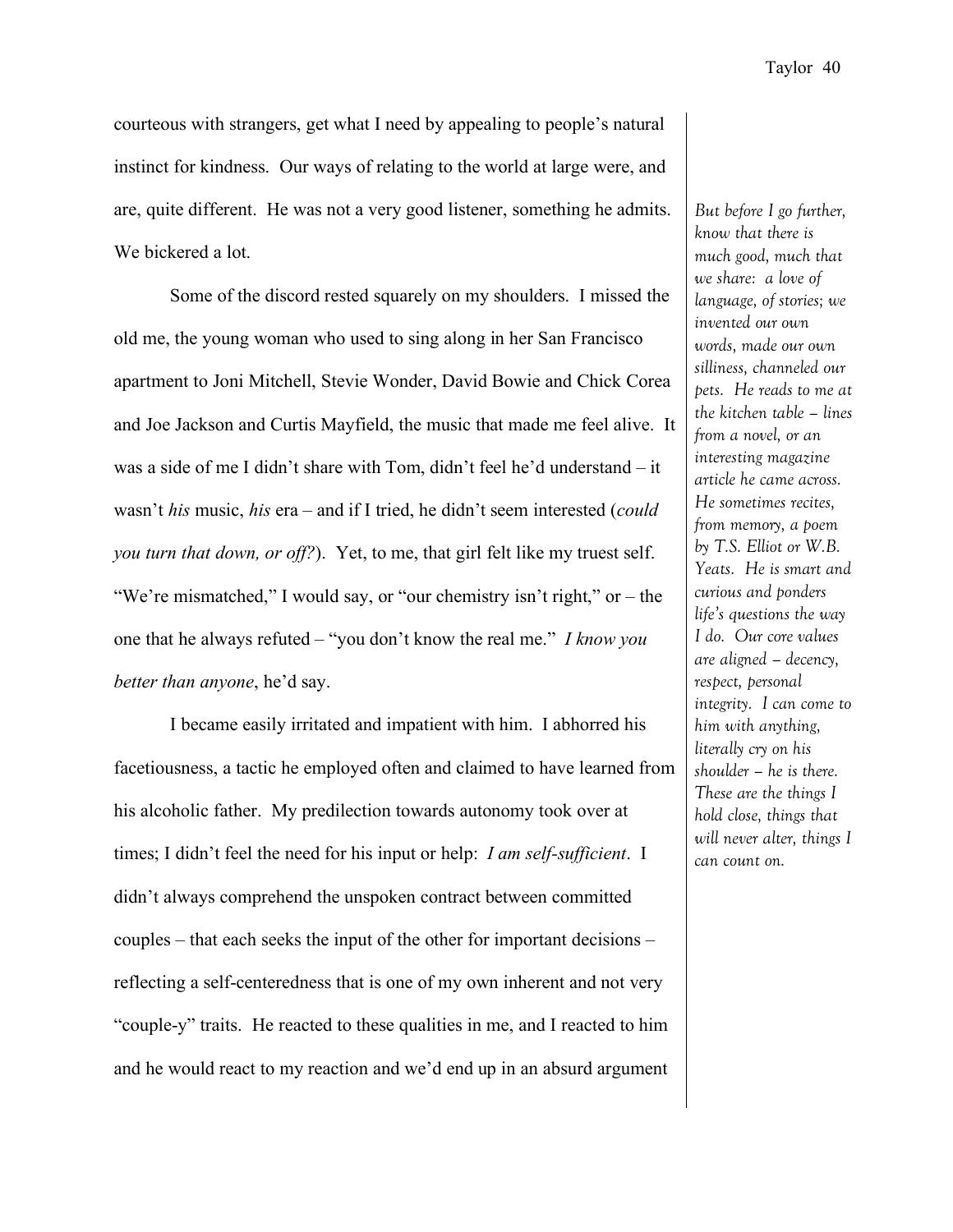about something that was, at base, insignificant. And so there was a note of discord that sounded throughout much of our marriage. It was sometimes subtle, sometimes overt. It was, and is, emotionally and spiritually exhausting. And, of course, Hannah noticed.

I broached the subject of divorce a handful of times over the years, craving a "peaceful life," something I felt I could not have with Tom. I felt increasingly ill at ease about Hannah's witnessing the tension between her father and me. But, I did not want to tear our family apart, did not want to do that to my daughter, did not want her to be "a child of divorce." And there was enough good there, plenty of good, to justify staying the course.

Hannah has told me her childhood was happy – she felt loved, and secure, and cared for. But as she got older she sensed that something was off with her dad and me. She must have observed that we rarely displayed physical affection with one another, like certain of her friends' parents probably did. We didn't come across like a couple *in love*, and it pained me to imagine her seeing other moms and dads hugging and being affectionate when she didn't often see her own parents doing that. She intuited, I think, that we were not – or that *I* was not – happy. She told me recently that she kept those feelings inside for many years, not knowing how to express them, or whether they were even valid. It is something that has colored her adult life, colored her relationship with me, with her parents. It is something I cannot undo; I can only listen and hear her.

*Sometimes I think that maybe I never should have married – I've always been a solitary soul. An interesting notion: not everyone is suited to marriage, to being paired up. More often than not I just want to be left alone. It's not a defect. It's just who I am.*

*And really, how much should a parent share with a child, when it comes to matters of the heart? When does a child begin to understand the dynamic between her parents? It's so hard to know.*

*… and it is something that will always hang over us now; not a dark, heavy cloud, exactly; more like a sheer veil that hovers lightly. But still, it is there.*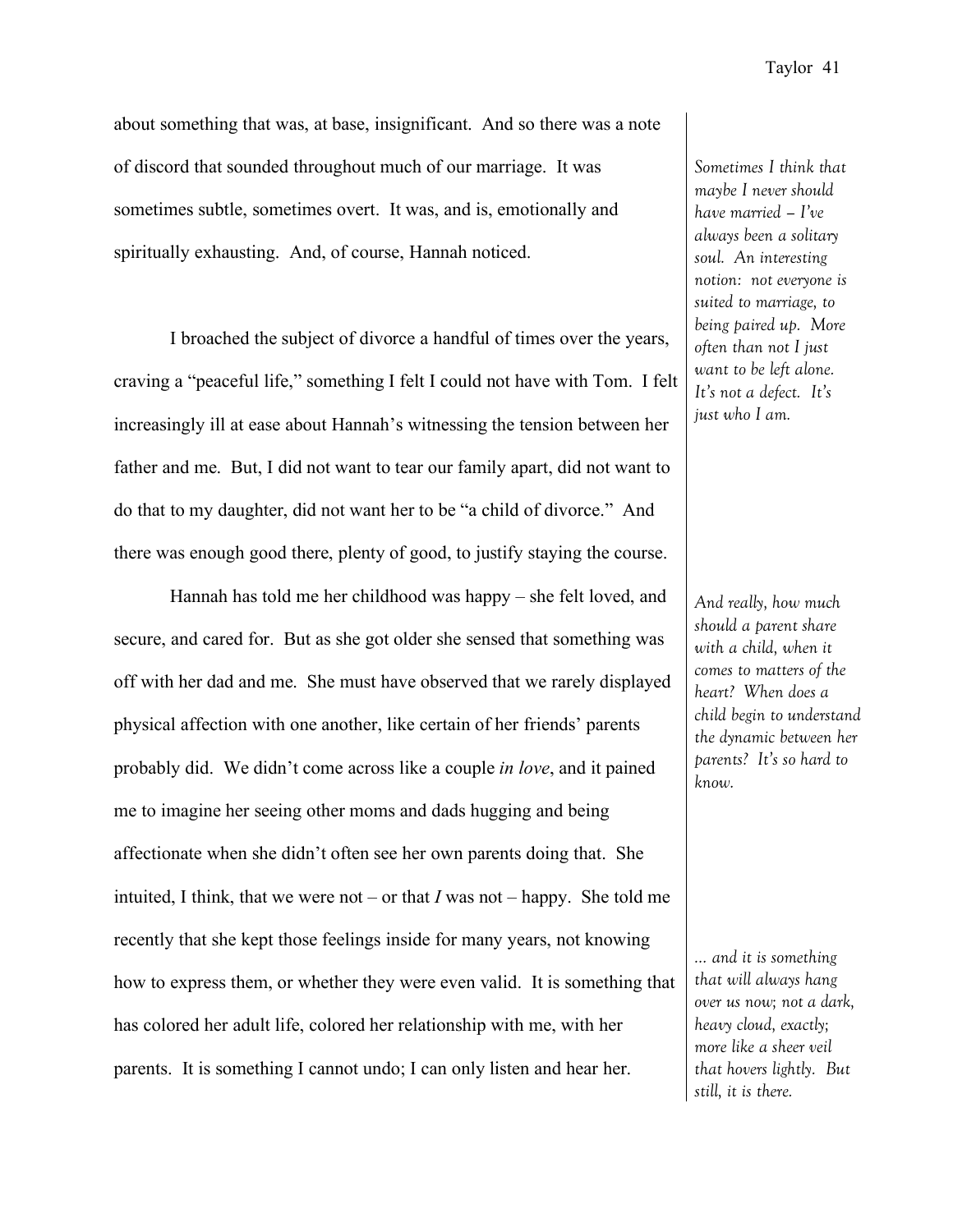❖

#### *Mother and Daughter*

My daughter and I have similar traits, some of which – if they are things I don't like in myself – were daunting to deal with in her as a child: an impatience with inanimate objects ("Why doesn't this damn thing *work*!?" is one of my common refrains); a tendency to overthink things, especially when it comes to interpersonal relationships – a need to clear the air, the sting of hurtful things said, or things *not* said that should have been; both of us can ruminate for days about such matters. From a young age, Hannah bristled if she perceived she was being unjustly accused of something – one of *my* lifelong pet peeves. As a parent, you wonder how much of your child's temperament is completely her own and how much is inspired by proximity to her closest role models – her parents. You learn to be mindful of your own behavior around your child, as it might be reflected back at you, something I didn't always execute perfectly.

But I also found in my daughter a soul-mate of sorts. Our sense of humor is uncannily in sync; we usually laugh – or *don't* laugh – at the same things. She tends to share my preference for simplicity when it comes to personal appearance: unfrilly, minimal makeup, short nails, understated jewelry. We both find pleasure in observing human nature, trying to figure out people's motives, deciphering the language of friendship and the vagaries of love – why people do what they do.

"We are the same person," she used to say, only half-kidding.

*"Please, don't be like me!" you sometimes want to say to your child.* 

*Funny how the term "soul mate" has been relegated solely to romantic relationships. Over the years Hannah has felt more like my soul-mate than any romantic partner I've ever had.*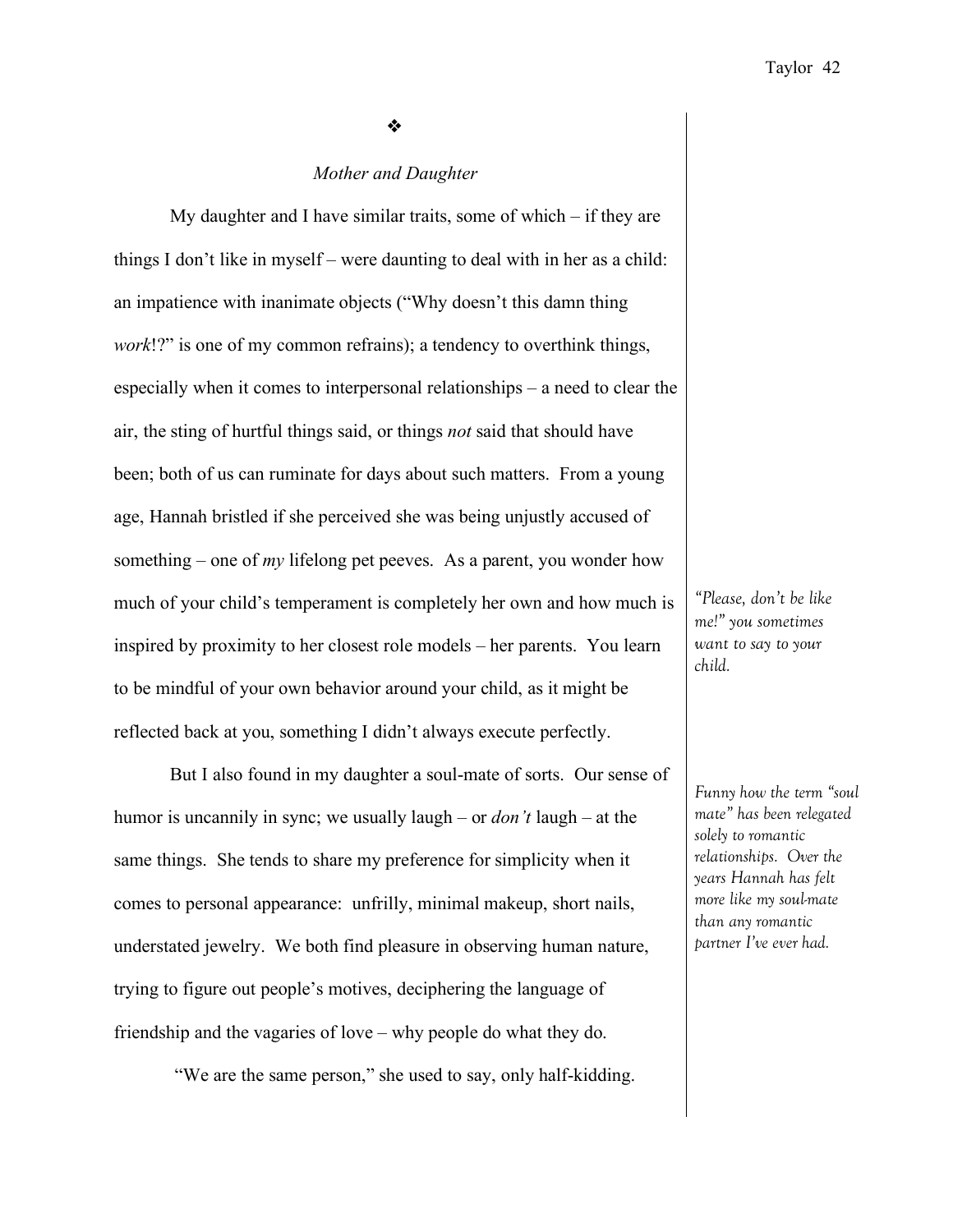*How sad it was to realize,* 

As she got older, she began to peel away from me in certain ways and establish her own set of tastes, settle into her own way of interacting with the world, just as I did with *my* mother, seeing her through the lens of adulthood, realizing that her sensibilities were not always mine. And so it goes, mother-daughter bonds that change and bend with time.

❖

"What should we name her?" I asked Tom when we learned I was having a girl. I pored over lists in baby-name books; they were divided alphabetically, or by ethnicity, sometimes by era (old-fashioned versus modern, the Emma's versus the Britney's). I was overwhelmed by too much choice, immobilized by the notion that the very quality of my unborn daughter's life rested on the name we chose. Then one day, it just came to me: *Hannah*. Warm, rounded, a word that almost smelled good and rolled off your tongue – like "banana." I looked up the etymology and learned it is from the Hebrew name *Channah*, meaning "grace" or "favor," and appears in the Bible as well (Hannah, mother of Samuel). For me, it came down to the warmth (and the symmetrical palindrome, very pleasing). And Hannah lives up to her name: she is indeed a warm person.

*as my mother and I both grew older, that I actually didn't care for some of her tendencies, that we weren't that much alike after all. It almost made me question everything I'd ever thought, and loved, about her – not diminishing that love, just seeing it in a different light. "Recalibrating," as the GPS units used to say. I imagine Hannah has felt the same with regard to her own mother: perhaps she has felt annoyance at a certain flightiness in me, or has trouble relating to my quasi-hippie-ish attitude towards some things, that sort-of "aw, come on, lighten up" streak I sometimes possess. We are, after all, children of different generations.* 

#### ❖

In my twenties, I came to realize that ballet was not going to be my career after all. I wasn't *quite* a strong enough dancer, not competitive enough to muscle my way to the front of the studio, and wanted to do other things with my life. Since my pursuit of ballet had precluded my going to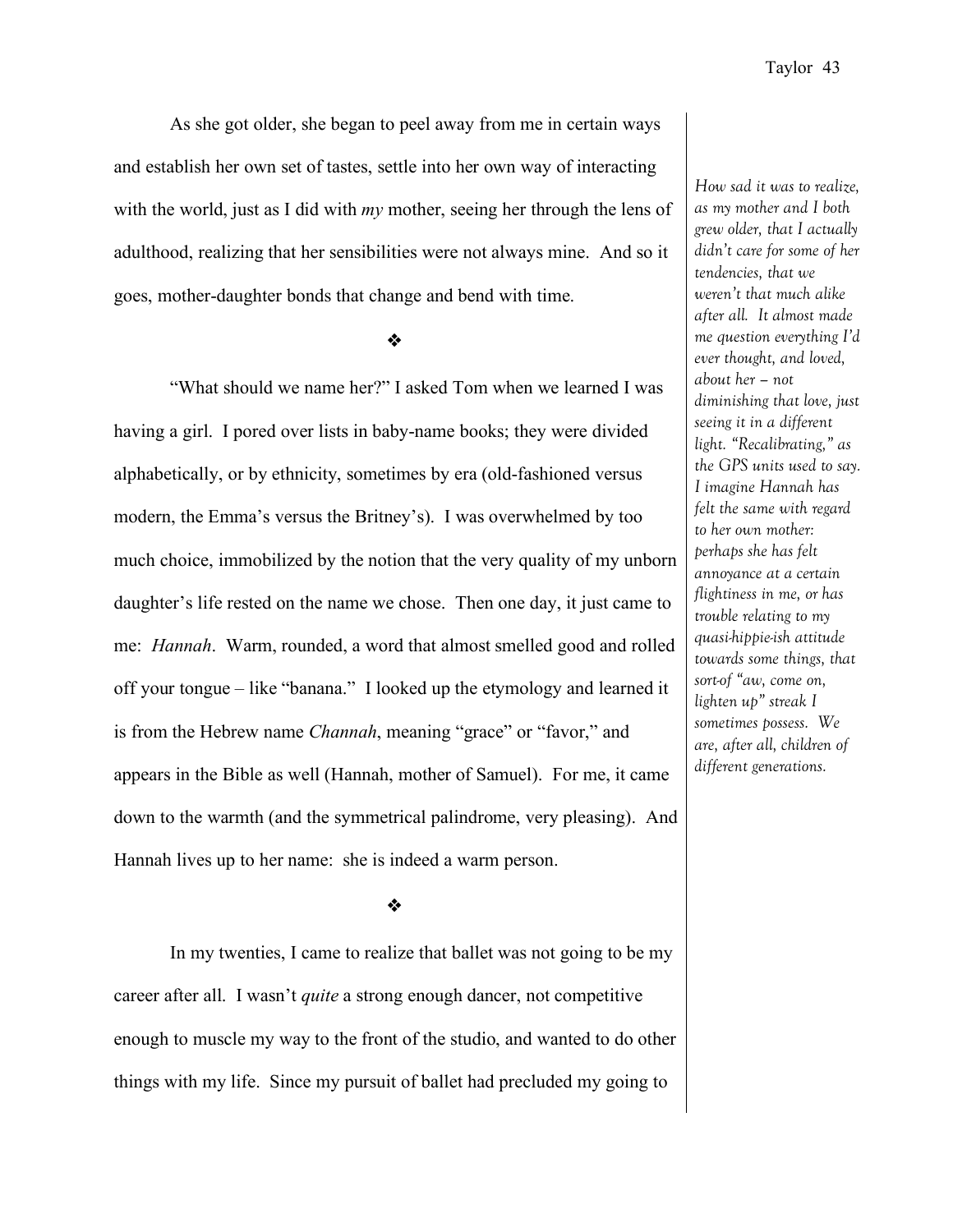college after high school, I began taking college courses at night with the idea of slowly working towards a degree. I attended classes over the years when life circumstances allowed – at four colleges and universities in three states – and am finally finishing up a bachelor's degree at Rhode Island College, where I did the bulk of the work. But when I think about the forks in the road I didn't take at a younger age, the whole college experience looms large. The lack of a degree has always been a black hole on my resume, limiting me professionally, making me feel unequal personally to many of my peers and friends. So I lived a little vicariously through my daughter when she *did* have "the whole college experience."

Hannah lived on-campus at a small, liberal-arts school in New England, a beautiful campus with sloping hills and stately brick and graceful spires. She lived in the dorms and made new friends and did all the college things I never did. I can always summon the bittersweet feeling that washed over me when we'd visit her there.

I remember one night in particular, when Tom and I attended a performance of her gospel choir. It was a spring Saturday evening, maybe her junior year, and we made our way across the campus's lamplit walkways. Snatches of music and laughter floated out from dorm-room windows; groups of students walked here and there, many going to the chapel like we were, to see the concert. I imagined myself one of them, living in this insular little world, this tree-lined, self-sustaining universe of classrooms and dorms and parties laced with the heady thrill of living

*When I started, I was only a bit older than the other students, but as the years stretched into decades, I gradually became so much older than my classmates that one day I finally realized I could be a mother to most of them. I had to get over it to go on.*

*… and would it be too much to say a silvery crescent moon was peeking through the trees?*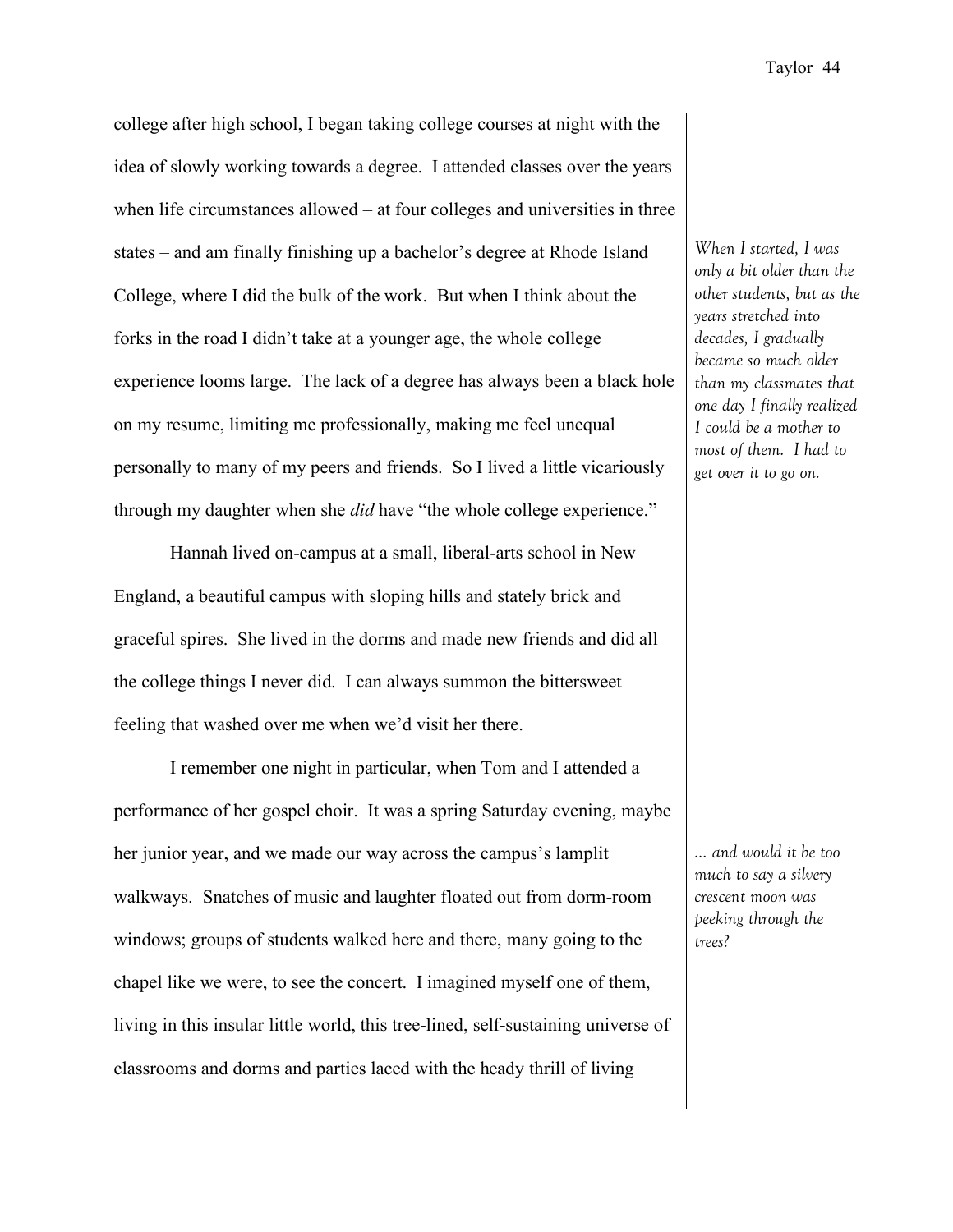away from home, where your biggest job was to learn and grow and test your limits, where college roommates might become lifelong friends, where the possibility of romance (or something like it) was always just around the corner.

I'm romanticizing, of course; I know those years presented some challenges and difficult times for Hannah. But seeing that world up close was, for me, a taste of the sort-of-magical interlude that I hope the college years were for her, and a reminder of what I rejected after high school, only to spend decades making up for it. Hannah pointed out, when I told her I was including this sentiment in my essay, to imagine if I'd chosen college over ballet: wouldn't I then lament *that* choice, and forever regret not giving ballet a chance?

❖

Hannah has said she wants to have a big family, a lively household. I understand. It's something I wanted, too, having grown up in a quiet home with just my brother and mom and dad. But I waited a long time to have a child, and then had only one, mainly because of the ages of myself and my husband. Her life has seemed more clearly charted than my own ever did, largely through circumstances not of her making. She grew up in a community – our small Rhode Island town – where it was assumed that you would go on to college, and probably graduate school. Unlike my parents, who didn't push me one way or another, leaving the choice up to me, Tom and I steered Hannah pretty firmly down the higher-education

*And the reality is never like the fantasy. My own version of the livingaway-from-home experience was fraught with loneliness and selfdoubt. It was probably no different for Hannah at various points along the way.*

*But then, does anyone's life really turn out like they imagined it would? Where was my big old drafty house (with fireplace), noisy with three children running in and out with their friends, the living room alive with musicmaking every night after dinner, my husband and me slowdancing to Van Morrison's "Tupelo Honey" long after the kids were in bed? Did some other woman live my life?*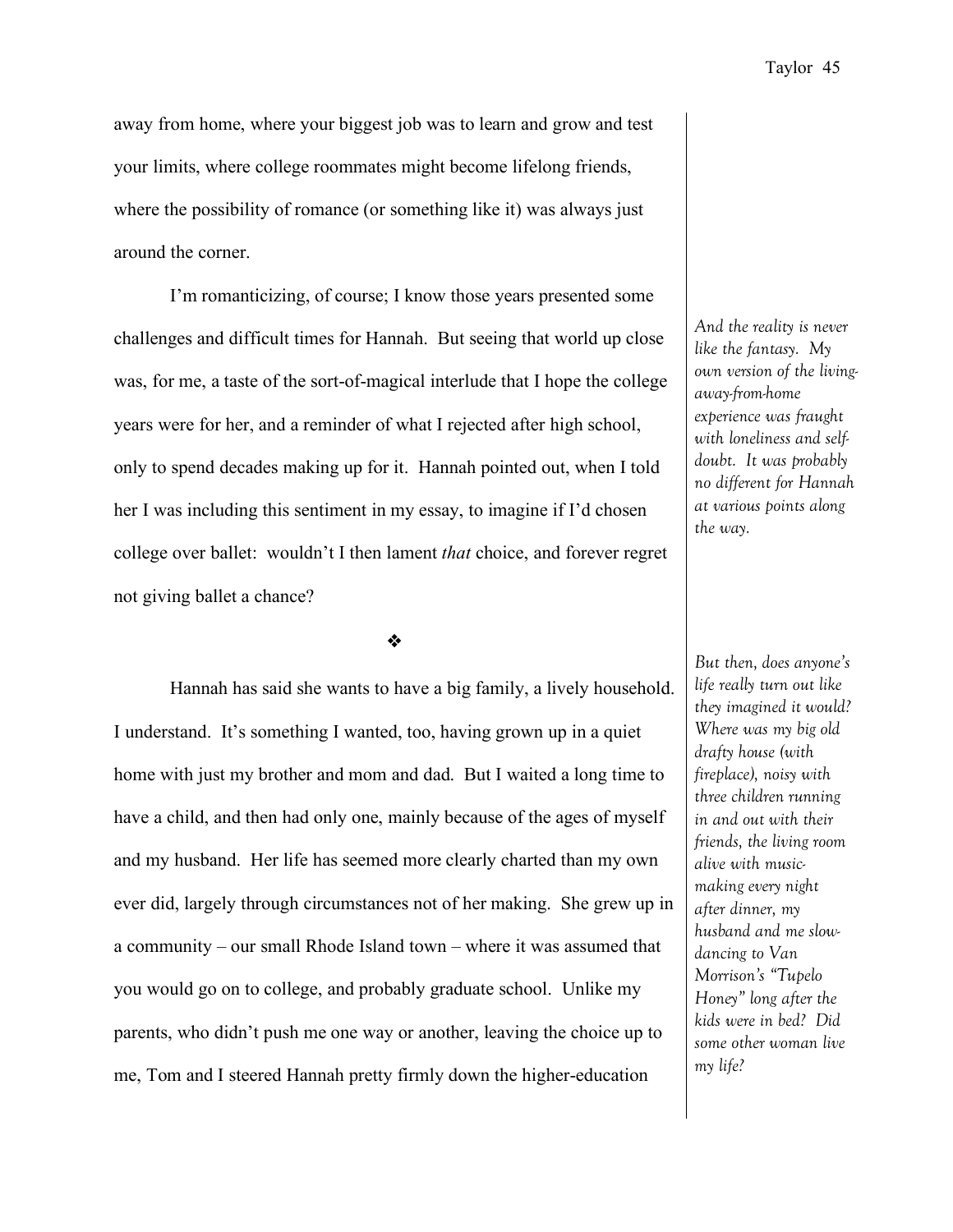path, and she did go on to get her master's degree. I will admit to a sliver of disappointment, back when we were visiting prospective college campuses, that she didn't choose to stay in the arts and exploit her comedic skills, her singing talent. But I think she's got a more practical head on her shoulders – it's hard to make a living in the arts. And, more importantly, a child's got to follow her own path, and live for herself, not for her parents.

❖

When Hannah was around age sixteen and did not yet have her fullfledged driver's license, I still got called upon for driving duty when she and her friends needed a ride to a rehearsal or a social event. But it was different from the earlier years, when I would silently observe how Hannah was more "herself" with some girls than with others, or how some got her jokes and others didn't. They were older now, closer to adulthood than girlhood. The braces were gone, the nervous giggles replaced with substantive conversation. I was more visible to them, a real person. And we talked. I asked them about their futures, what they hoped for themselves, where they were applying to college. We talked about relationships. We talked about periods and what to take for migraines. We talked like women talking. Looking back, I realize I watched my daughter and her friends grow up in my rearview mirror.

Hannah and I had a similar evolution in our own relationship, especially as she neared the end of her college years. As she became more adult, I had to "recalibrate" again, and see *her* in a different light, as I did

*I used to fantasize that, rather than college, she would go off to Second City in Chicago, the ultimate comedy training ground, the feeder into shows like Saturday Night Live. We talked about it, and I think she considered it, but not in a serious way. It was a fun fantasy, though.* 

*… but these girls weren't my women friends – their mothers were. They were my daughter's friends, my daughter's age. Sometimes, it was easy to forget that.*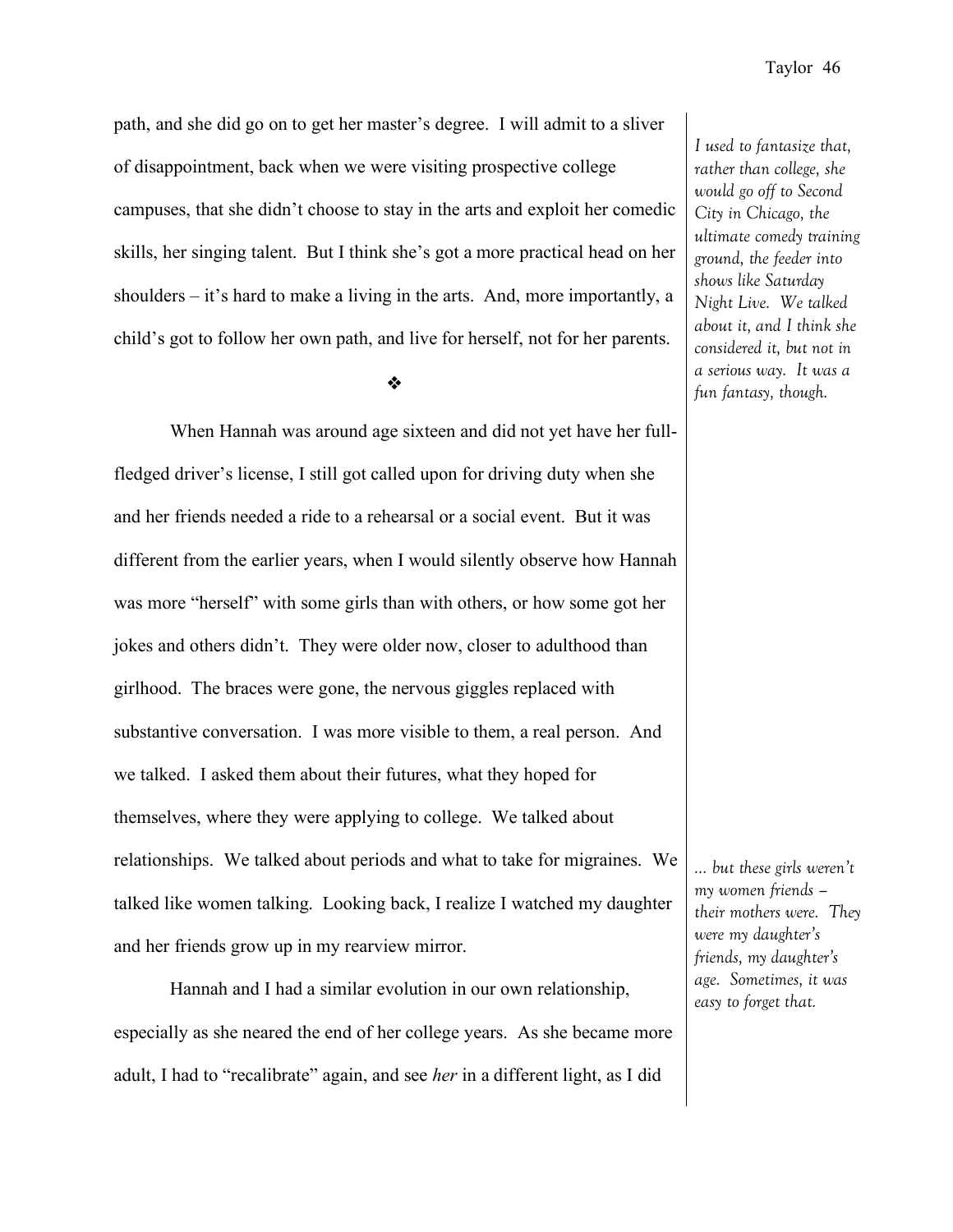with my mother. Her growing maturity made me feel more open to sharing, more open to being just "women talking." I tentatively waded into certain subjects, like dipping a toe in the water before diving in: my feelings about my marriage, my past and things I'd always been afraid she might "disapprove" of or, worse, emulate (*yes, I smoked pot, a lot of it; yes, I've had many relationships*). The more receptive she seemed, the more I opened up, wanting her to know her mother as a person, not just as a parent. It seemed important to her, so it became important to me.

Of course we'd had meaningful conversations before, about friendship troubles, self-image, goals and ambitions – typical issues in middle- and high-school, especially for girls. But even while she was in college, I still felt that mom-ish persona, still got in the car with Tom and drove to campus to watch her in various performances or to attend a family event. It still had that "going to see my kid in a recital" kind of feel to it. Once she hit graduate school, it melded into something more adult. Hannah is a good listener, as she tells me I am, and we have helped each other navigate through some difficult emotional terrain. I have cried in front of her, confided in her, shown her my raw emotions. She has called me out on my irritability towards her father, and rightly so. She's a grown woman now, and I have no shame in admitting that I sometimes look to *her* for advice and wisdom.

*It's fascinating to watch your daughter become a woman. A part of me still saw the girl she had been – and how could I not? It's not like that little girl just disappears. Ever.*

*Hannah had her own age difference to contend with – the one between her father and other fathers. Tom was in his mid-fifties when Hannah was born. People sometimes mistook him for her grandfather. "No," she would say, "that's my dad." It started to bother her a little in high-school, I think, when the difference in age between her dad and her friends' dads became more apparent.*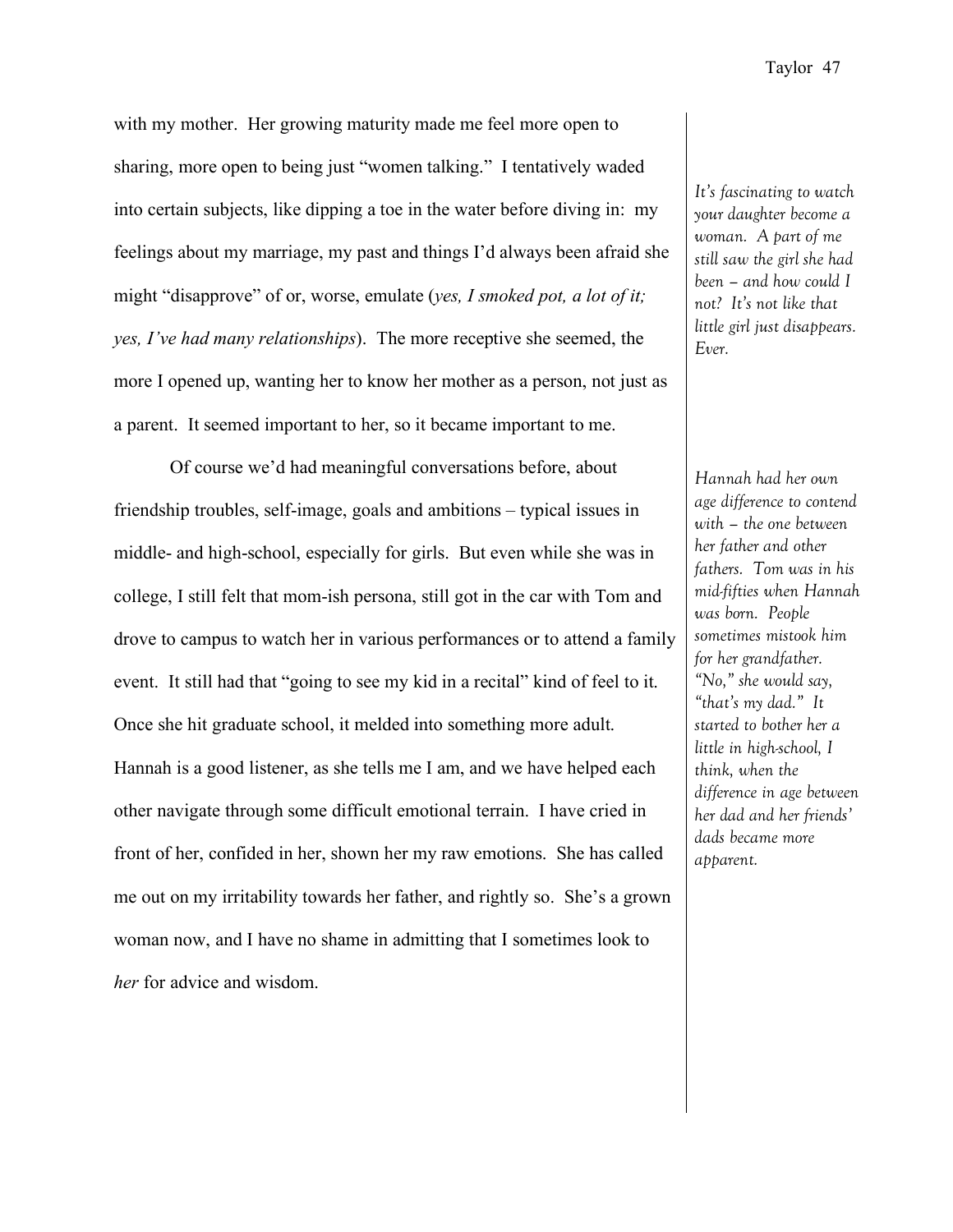❖

Hannah and her partner, an East Coast native, left Rhode Island for California a couple of years ago so he could begin his residency in emergency medicine at a large Los Angeles hospital. They were both happy to move to a warmer climate, and have no desire to return to staid New England. She texts me photos of the Cal-Tech campus near their apartment where she takes walks, palm trees towering skinny and tall over splashing fountains and arched entryways, the whole scene sun-washed and blue-skied and you can feel the arid warmth even through the screen. I wouldn't want to come back either.

These days, she rarely strokes her chin with the Godfather voice anymore, or chirps like Chipmunk or pontificates in Penelope's strident tone. Those personas came out mainly for me - the lucky sole audience member – and she has moved on, leaving them behind, relics of another era. She's a couple of years from thirty now. I don't get called Mina much anymore, though often I still get a "Momma." She has become a talented cook, and posts photos of healthy, visually gorgeous meals on her Instagram devoted to food and recipes. She tells me she's happy living with her partner, a lovely, gentle man, and looks forward to having her own family in the next handful of years.

I suspect Hannah was relieved to truly get away, not just to college or grad school in a neighboring state, but away from us, away from home, away from the strained quality of her parents' marriage. That cannot have

*"… so old and cold and settled in its ways here," to borrow a phrase from Joni.* 

*… and away from her younger self – isn't that what we're escaping when we leave home? The younger version of ourselves? Like a snake shedding its skin?*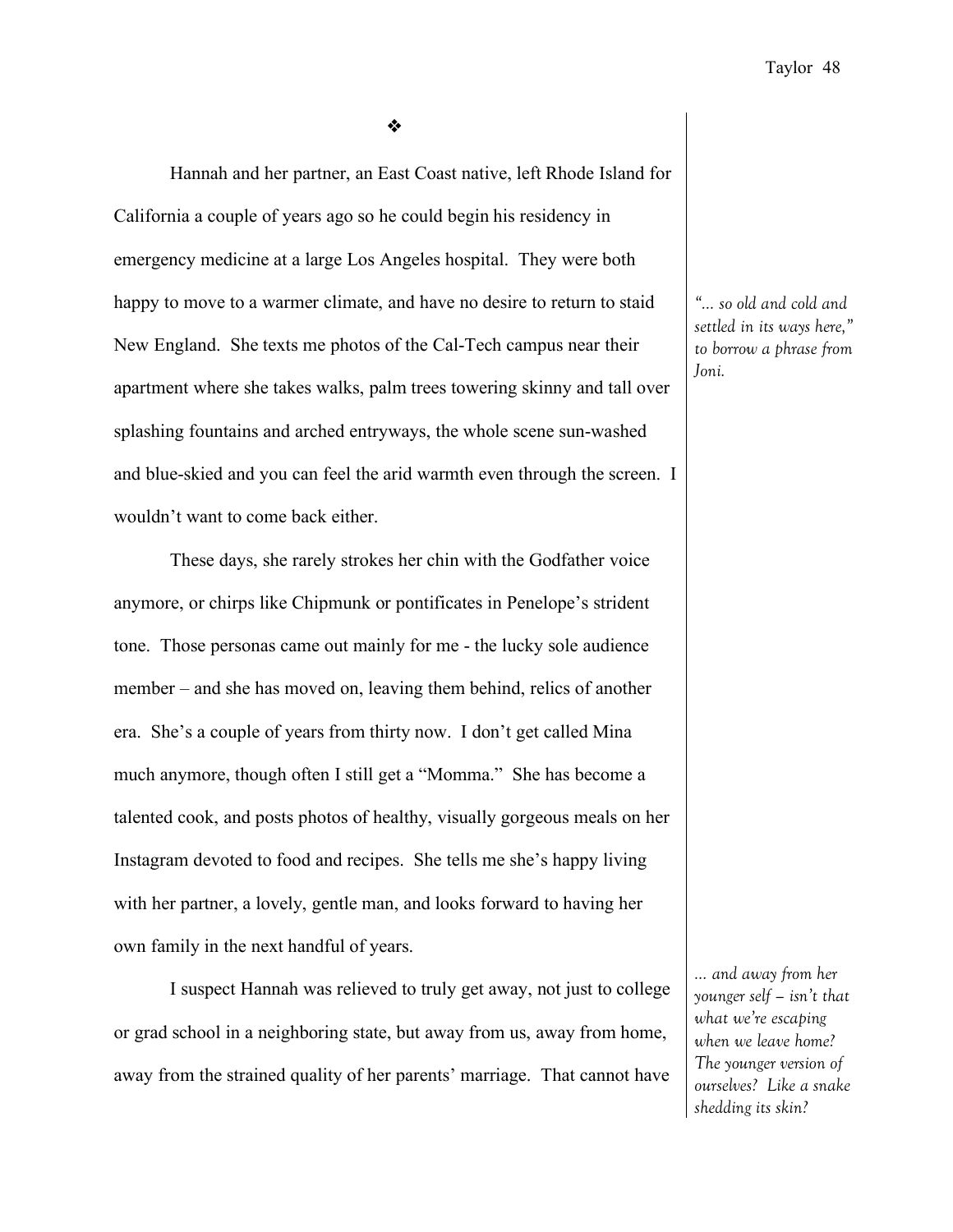been easy to live with all these years, and she recently made it known to me that, in fact, it was not. That triangle, the sturdiest of forms? Feels a little looser lately, the sides melting away like in a Salvador Dali painting.

But there are moments, I swear, when I can see through my grownup daughter to the little tow-headed girl inside, and all the troubles of life fall away, and she's two years old again and reaching out her pudgy arms for me to scoop her up and settle her on my hip. *Momma, pick me up!*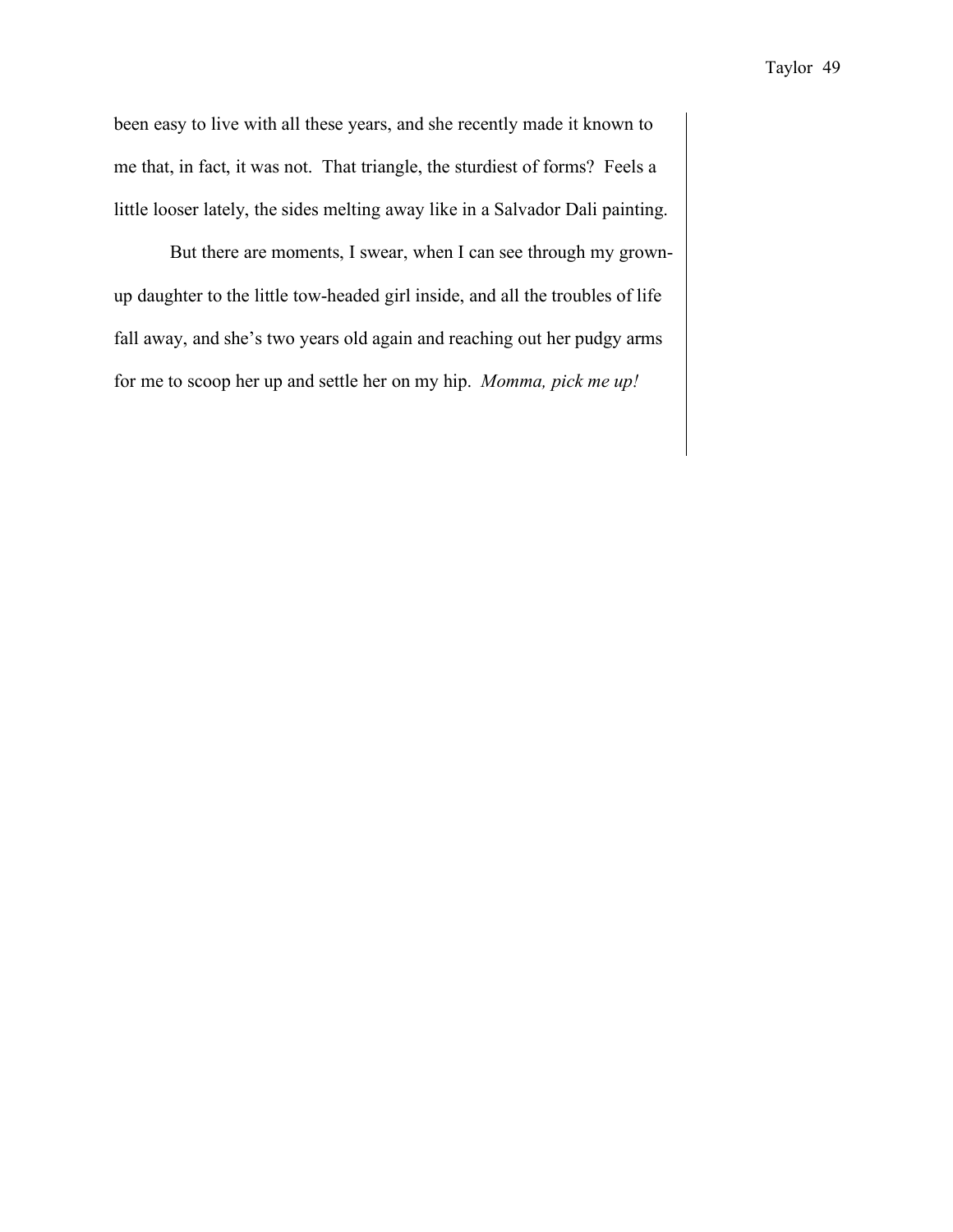#### Wavelength

I stand at the brink of the crashing waves on the town beach of the Rhode Island community where I lived for eighteen years before moving to Providence. Or, not crashing, no. *Lapping* waves, the gently lapping waves, the expanse of water unbroken by land, horizonless ... or no, in truth, the waterscape is encumbered by spits of land, and peninsulas and points, and the towns across the bay. The expanse of water encumbered, encroached upon, thwarted (the way I feel while taking it in). New England is that water: surrounded – *contained* – by tradition, local customs, generations of close-knit family, people who are "from around here." Closed-in, safe, unchanging, that landscape. Outsiders are vetted, must pass some unspoken approval, and even then, if you're not from around here, you'll never *be* "from around here."

Every Rhode Island shore I have stood on has an abundance of land within sight, water hugged by the earth, always something grounding it, stopping it, confining it. My mind and heart do not soar when I look at that landlocked scenery, the circumscribed screenshot from, say, Newport, or Westerly, or Barrington. Is there beauty in it? Yes. Grassy parks abutting the water; craggy boulders jutting out into the deep blue Atlantic; sailboats' white masts tilting in the breeze. But, there's an ethos of restraint, of local control, the opposite of wildness – *not freedom*. How can I explain it better?

Not so, the Pacific Coast. At Ocean Beach, where San Francisco meets its western end, I stand before the crashing – yes, crashing – waves, mesmerized by a horizonless, unbroken seascape, maybe a freighter gliding by in the far, far distance on its way to Japan, the sun sinking into the ends of the earth. Open, wide open, like the people there who come from all over, who did not grow up together, who let in the light of other places, other cultures, other ways of doing things ("that's not the way we do it here" is something I've often heard in New England – but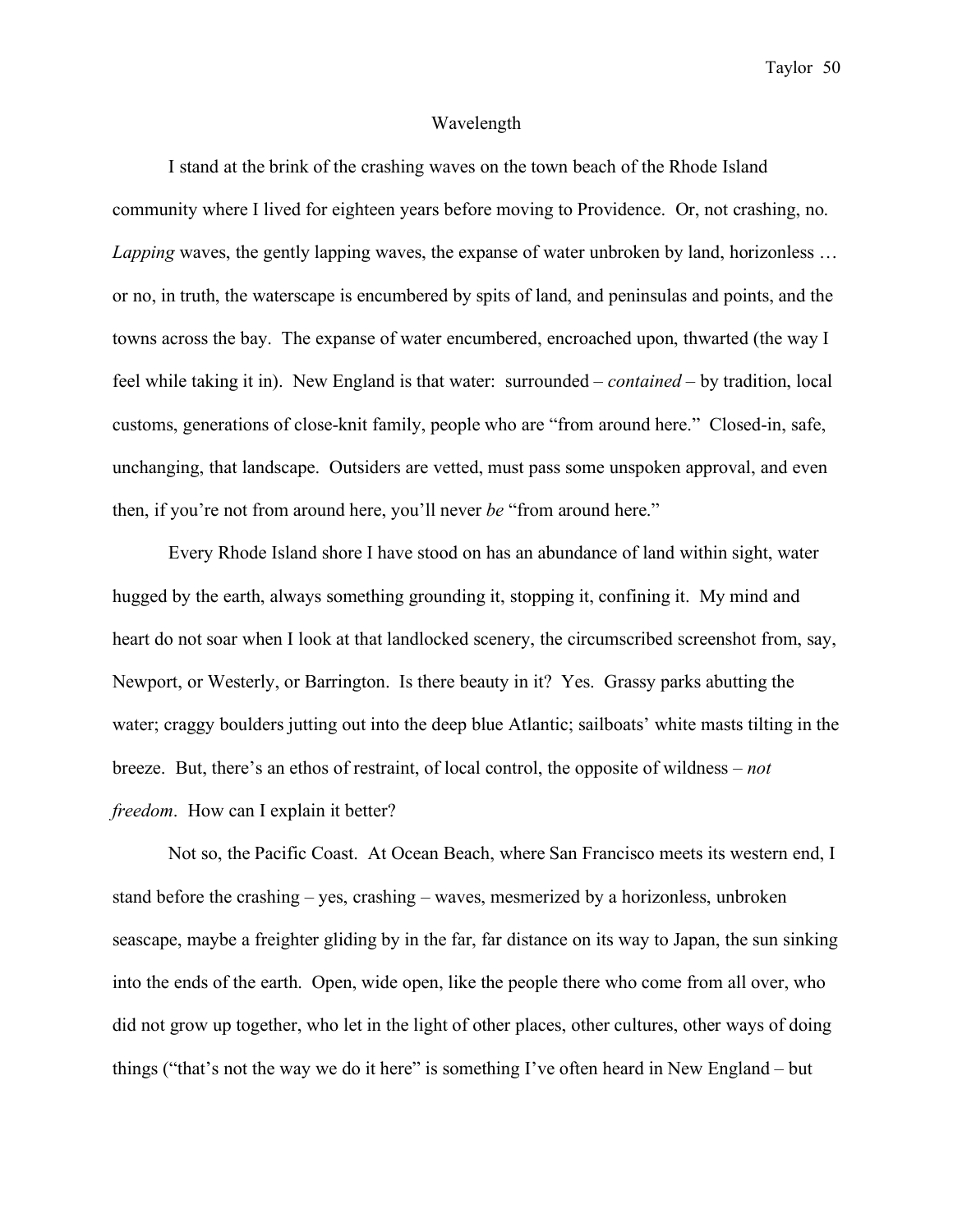then, small towns in rural California or Washington state or Oregon can be just as provincial, just as resistant to change, I know). When I stare out at the unending Pacific Ocean – and is that the curvature of the earth I see? – the word "infinity" comes to mind. Freedom to go on forever, to be anything, to do anything, to take off and fly if I want to.

And the wildness. The Pacific swells pound the shoreline, fling themselves with abandon against the cliffs and the salt-smoothed boulders, where seals sun and seagulls caw and hover high above the whitecaps, scouting their next meal. *There's a feeling I get when I look to the west / And my spirit is crying for leaving*, Robert Plant sings plaintively in "Stairway to Heaven," and the very water is wild, unafraid, willing. How many afternoons have I sat on the sand at Baker Beach, nearly in the shadow of the Golden Gate Bridge, my eyes shielded from the sparkle of midday sun on water, watching the waves form and roll and crest – high now – and tumble towards me, then flatten and pull back as though suddenly shy, only to start all over again? And over and over and over, and I could watch forever.

But no, I am here, in New England. I am older now, so maybe this more sedate shoreline suits me better. How high can one fly, after all, at a certain age? How wild can I get, how far into infinity can I go, when the horizon of my life is certainly, by now, coming into clearer focus? Maybe I should take comfort in the loving arms of those peninsulas, the reassuring spits of solid land – the *groundedness* – encircling whatever unfathomable mystery underlies the cold Atlantic waters. Learn to accept, without scoffing, waves that are smaller and less impressive than their west coast counterparts ("You call those *waves*?" I used to joke when I first moved here, not believing that surfers got excited about two-footers that barely raised them above the sunbathers on the beach). Maybe there is a different kind of wildness in the protected shorelines and coves and bays of the New England coast, a safer adventure, one from which I am more